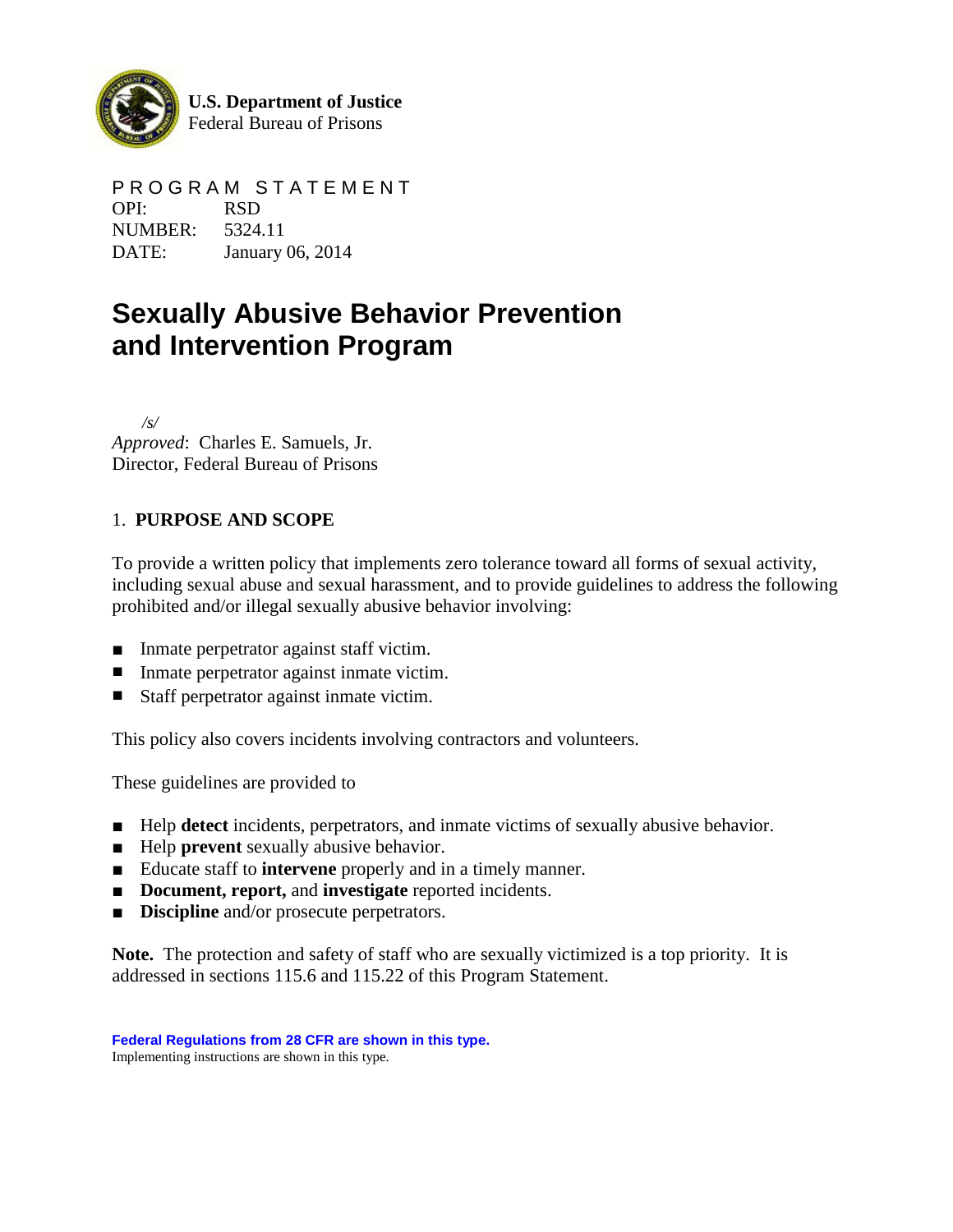In keeping with Public Law 108-79, the Prison Rape Elimination Act (PREA) of 2003, this reissuance clarifies the interaction between Bureau of Prisons policies and the PREA regulations, which became effective on August 20, 2012.

National and Regional PREA Coordinators, and Institution PREA Compliance Managers, will comply with collective bargaining agreements in implementing changes or programs.

# a. **Summary of Changes**

# *Policy Rescinded*

P5324.09 Sexually Abusive Behavior Prevention and Intervention Program (8/20/12)

- Reformatted to be consistent with the order of the PREA regulations.
- Clarifies that any changes implemented will comply with collective bargaining.
- Provides that information gathered, maintained, or released related to the implementation of these regulations will be managed in compliance with the Freedom of Information Act/Privacy Act, and other applicable laws, rules, and regulations.
- Provides guidance on definitions of "substantiated" and "unsubstantiated" allegations.
- Adds information concerning staff victims of inmate sexual assault.
- Requires that secure privatized institutions, juvenile facilities, and Residential Reentry Centers contracted by the Bureau will be PREA compliant.
- Requires that "unannounced rounds" are to be documented by the Institution Duty Officer.
- Clarifies that the prohibition on cross-gender pat searches, and the requirement to document cross-gender pat searches, is not implemented at this time.
- Clarifies requirements concerning the general notification for inmates of the presence of cross-gender staff on a housing unit.
- Provides that Institution PREA Compliance Managers are responsible for locating interpretation services for inmates with disabilities or who are Limited English Proficient, as needed.
- Clarifies the use of "sexual harassment of inmate" incidents in personnel decisions.
- Clarifies the role of victim advocates and their interaction with Bureau staff.
- Provides that staff training will include information on crime scene preservation for first responders.
- Rescinds previous BP-A1030, and provides a PREA Intake Objective Screening Instrument, which is to be applied and documented through the Bureau's existing intake screening form.
- Updates form BP-A1002, concerning alternatives to non-voluntary protective custody.
- Clarifies nature of communications with outside confidential support services.
- Clarifies and further defines staff reporting requirements and initial response protocols.
- Clarifies the nature and extent of information to be provided to inmates after alleging sexual abuse.
- Clarifies the standards to be applied if an inmate makes false allegations.
- Clarifies that all sexual activity by inmates may be subject to disciplinary action.
- Further defines responsibilities of Health Services and Psychology Services staff in relation to intake screening, providing emergency services, and providing ongoing care.
- Clarifies procedures for a sexual abuse incident review team, and provides for input from the Union.
- Defines methods of data collection concerning sexual abuse within the Bureau.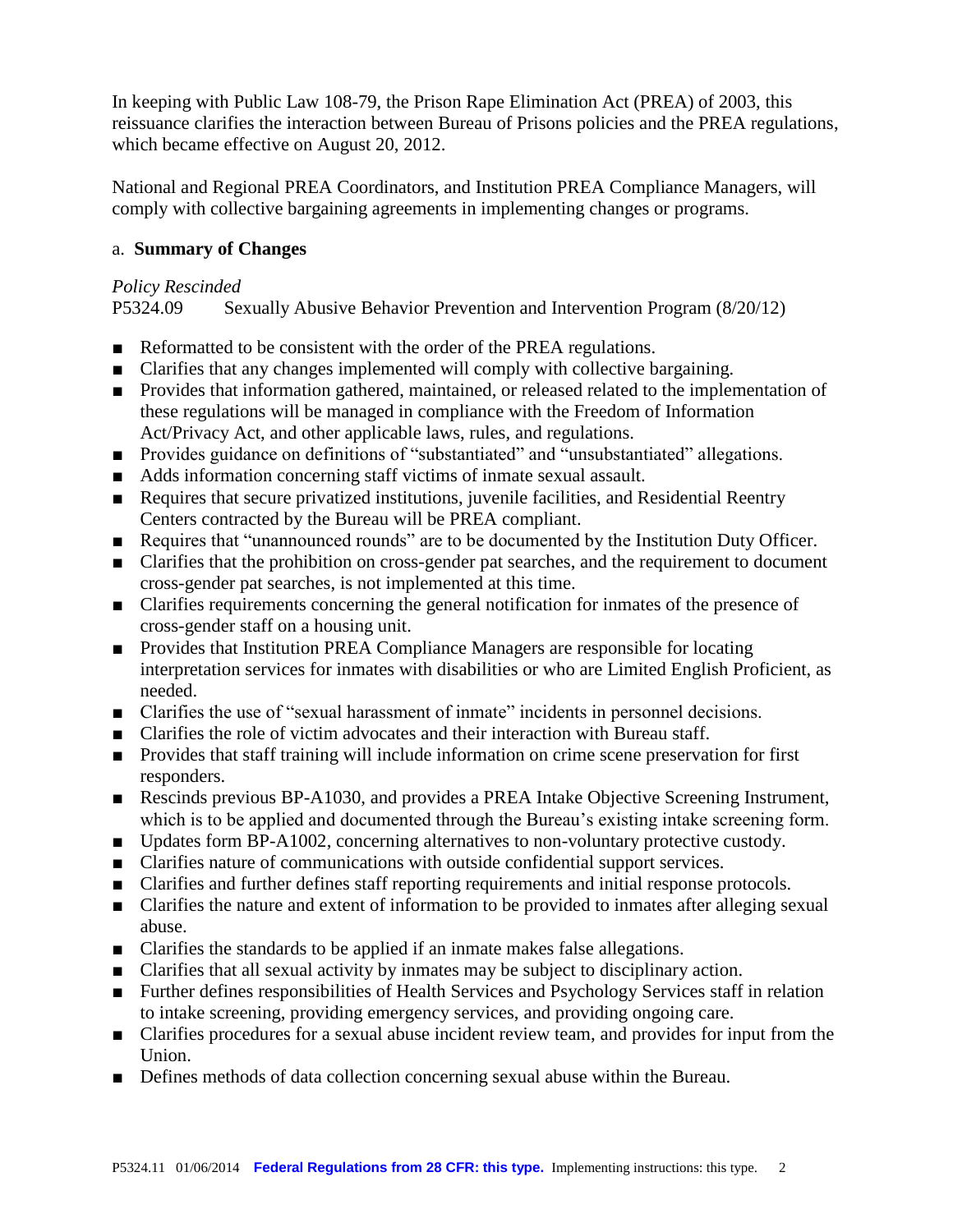- Corrects SENTRY STG assignments for verified sexual assault victims and verified sexual assault perpetrators.
- Provides that the National PREA Coordinator, assisted by the Regional Coordinators, will compile data and issue the required annual report concerning sexual abuse.
- Provides guidance on information that may be released to a PREA Auditor.
- Provides that the Union will have the opportunity to provide information to a PREA Auditor.
- Provides that the Program Review Division will ensure audits are posted as required, and will file audit appeals on behalf of the facility.
- b. **Program Objectives.** The intent of this Program Statement is to ensure that:
- Staff and inmates are informed of the Bureau's zero-tolerance philosophy in regards to sexually abusive behavior.
- Standard procedures are in place to detect and prevent sexually abusive behavior at all Bureau and contract facilities.
- Victims of sexually abusive behavior receive prompt and effective response to their physical, psychological, and security needs.
- Allegations of sexually abusive behavior receive prompt intervention upon report.
- The perpetrators of sexually abusive behavior will be disciplined and, when appropriate, prosecuted in accordance with Bureau policy and Federal law.

# **2. INSTITUTION SUPPLEMENT**

Each institution is required to have a current Institution Supplement, using negotiated procedures at the local level, which reflects that institution's unique characteristics and specifies how each institution will comply with this Program Statement, including the following:

# **Specification of Staff Member(s) responsible for:**

- Staff training activities to ensure a coordinated response to a report of sexually abusive behavior.
- Inmate education regarding issues pertaining to sexually abusive behavior.

**Notification Procedures** to be followed when sexually abusive behavior occurs (including notification of appropriate law enforcement agencies).

#### **Responding to the Inmate Victim:**

- Providing security to any inmate who alleges that he/she is the victim of sexually abusive behavior and, where appropriate, to inmates who are reported by others to be the victims of sexually abusive behavior.
- Identifying entities (e.g., institution Health Services or community health services) responsible for providing medical assessment (e.g., forensic examination) and treatment of the victim of a sexual assault.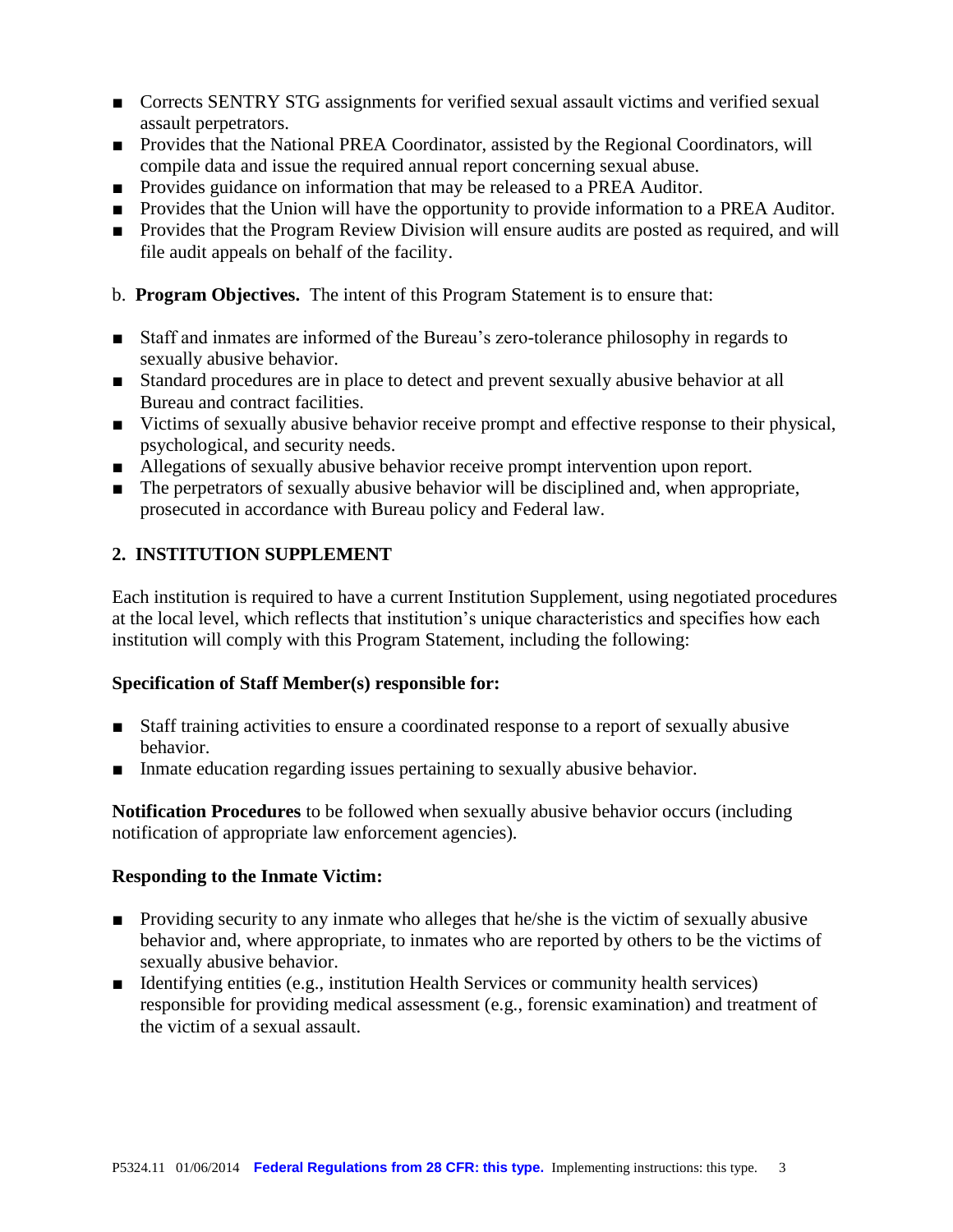# **Monitoring the Inmate Perpetrator:**

- Monitoring or managing the perpetrator in a way that minimizes the risk of future predation;
- Describing the system in place to ensure that the Chief of Correctional Services is notified of inmates with a serious sexual predation history or who are "at risk" of engaging in sexually abusive behavior while in BOP custody.

# 3. **AGENCY ACA ACCREDITATION PROVISIONS**

- American Correctional Association 4th Edition Standards for Adult Correctional Institutions: None.
- American Correctional Association 4th Edition Standards for Adult Local Detention Facilities: None.
- American Correctional Association 2nd Edition Standards for the Administration of Correctional Agencies: None.
- American Correctional Association 1st Edition Standards for Standards for Correctional Training Academies: None.

# **REFERENCES**

#### *Program Statements*

- P1210.24 Office of Internal Affairs (5/20/03)
- P1330.18 Administrative Remedy Program (12/31/13)
- P1350.01 Criminal Matter Referrals (1/11/96)
- P1351.05 Release of Information (9/19/02)
- P3000.03 Human Resource Management Manual (12/19/07)
- P3420.11 Standards of Employee Conduct (12/6/13)
- P3906.20 Employee Development Manual (1/24/07)
- P5141.02 Sex Offender Notification and Registration (12/14/98)
- P5180.05 Central Inmate Monitoring System (12/31/07)
- P5270.09 Inmate Discipline Program (7/08/11)
- P5270.10 Special Housing Units (7/29/11)
- P5290.15 Intake Screening (3/30/09)
- P5310.12 Psychology Services Manual (3/7/95)
- P5500.11 Correctional Services Manual (10/10/03)
- P5500.14 Correctional Services Procedures Manual (10/19/12)
- P5510.13 Posted Picture File (8/22/11)
- P5510.14 Crime Scene Management and Evidence Control (8/22/11)
- P5521.05 Searches of Housing Units, Inmates, and Inmate Work Areas (6/30/97)
- P5538.05 Escorted Trips (10/6/08)
- P6031.03 Patient Care (8/23/12)

28 CFR Part 115, National Standards To Prevent, Detect, and Respond to Prison Rape; Final Rule, dated June 20, 2012, located at [http://www.gpo.gov/fdsys/pkg/FR-2012-06-](http://www.gpo.gov/fdsys/pkg/FR-2012-06-20/pdf/2012-12427.pdf) [20/pdf/2012-12427.pdf.](http://www.gpo.gov/fdsys/pkg/FR-2012-06-20/pdf/2012-12427.pdf)

Prison Rape Elimination Act of 2003 (Public Law 108-79; September 4, 2003)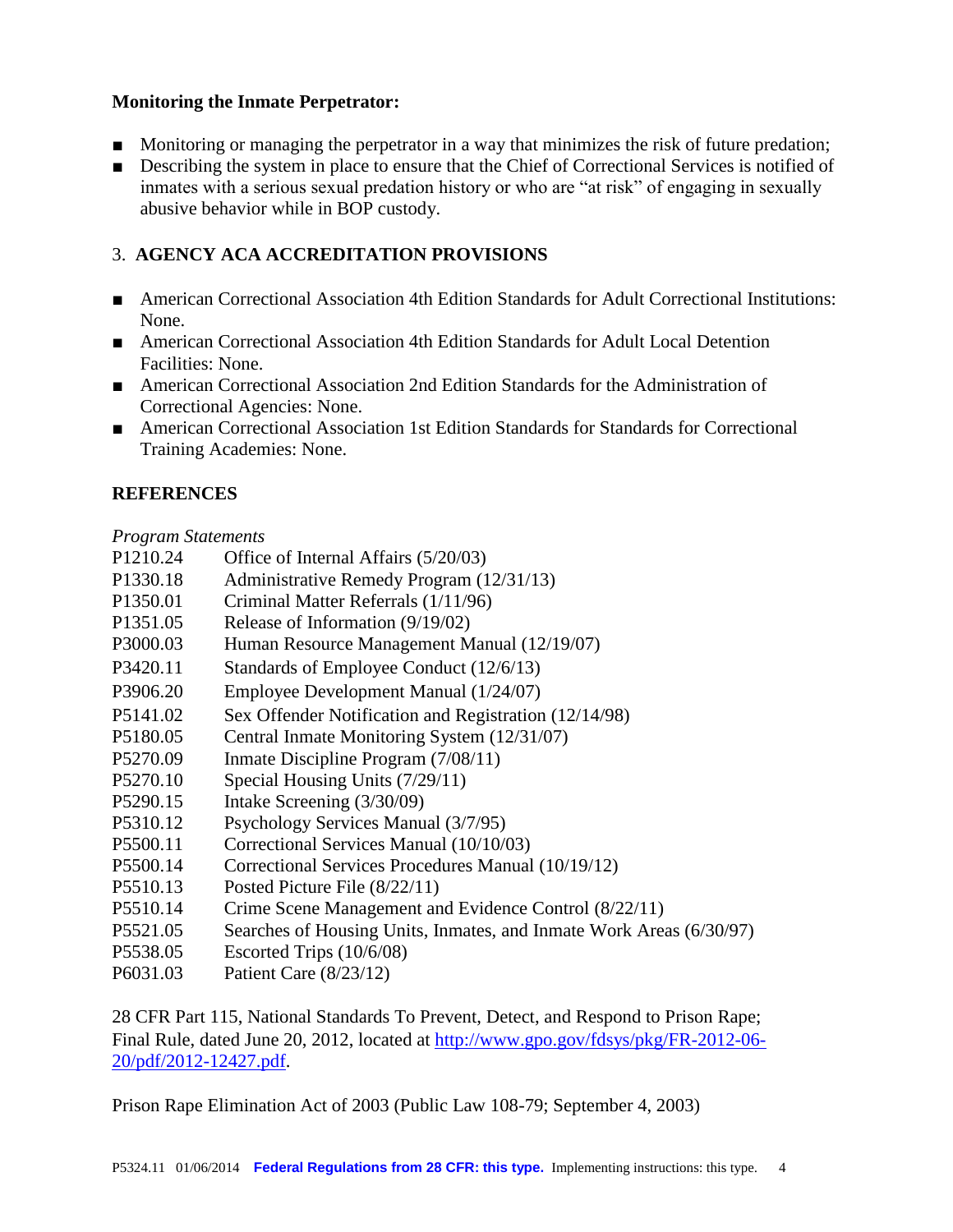U.S. Department of Justice, Office of Violence Against Women, A National Protocol for Sexual Assault Medical Forensic Examinations, Adults/Adolescents, September 2004, located at [http://www.ncjrs.gov/pdffiles1/ovw/206554.pdf.](http://www.ncjrs.gov/pdffiles1/ovw/206554.pdf)

# *BOP Forms*

| <b>BP-A0583</b> | Report of Incident                                               |
|-----------------|------------------------------------------------------------------|
| <b>BP-A1002</b> | Safeguarding of Inmates Alleging Sexual Abuse/Assault Allegation |

# *Records Retention Requirements*

Requirements and retention guidance for records and information applicable to this program are available in the Records and Information Disposition Schedule (RIDS) on Sallyport.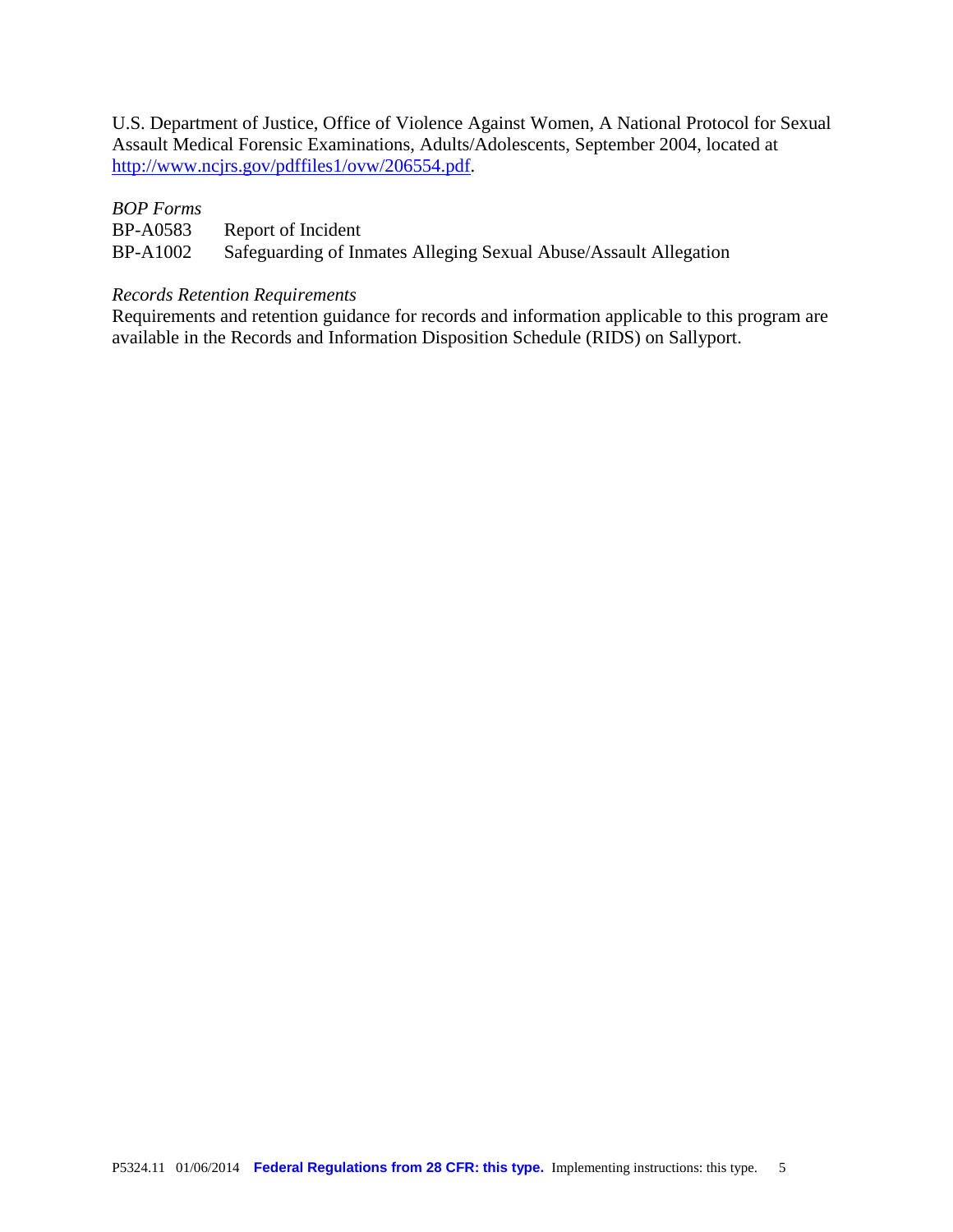# **CONTENTS**

This Program Statement follows the organization of the relevant portions of 28 CFR Part 115 (Prison Rape Elimination Act National Standards): §§ 115.5, 115.6, Subpart A, and Subpart E.

| § 115.11 — Zero tolerance of sexual abuse and sexual harassment; PREA coordinator  14   |    |
|-----------------------------------------------------------------------------------------|----|
| § 115.12 — Contracting with other entities for the confinement of inmates  15           |    |
|                                                                                         |    |
|                                                                                         |    |
|                                                                                         |    |
| § 115.16 — Inmates with disabilities and inmates who are limited English proficient  20 |    |
|                                                                                         |    |
|                                                                                         |    |
|                                                                                         |    |
|                                                                                         |    |
|                                                                                         |    |
|                                                                                         |    |
|                                                                                         |    |
|                                                                                         |    |
|                                                                                         |    |
|                                                                                         |    |
|                                                                                         |    |
|                                                                                         |    |
|                                                                                         |    |
|                                                                                         | 34 |
|                                                                                         |    |
|                                                                                         |    |
|                                                                                         |    |
|                                                                                         |    |
|                                                                                         |    |
|                                                                                         |    |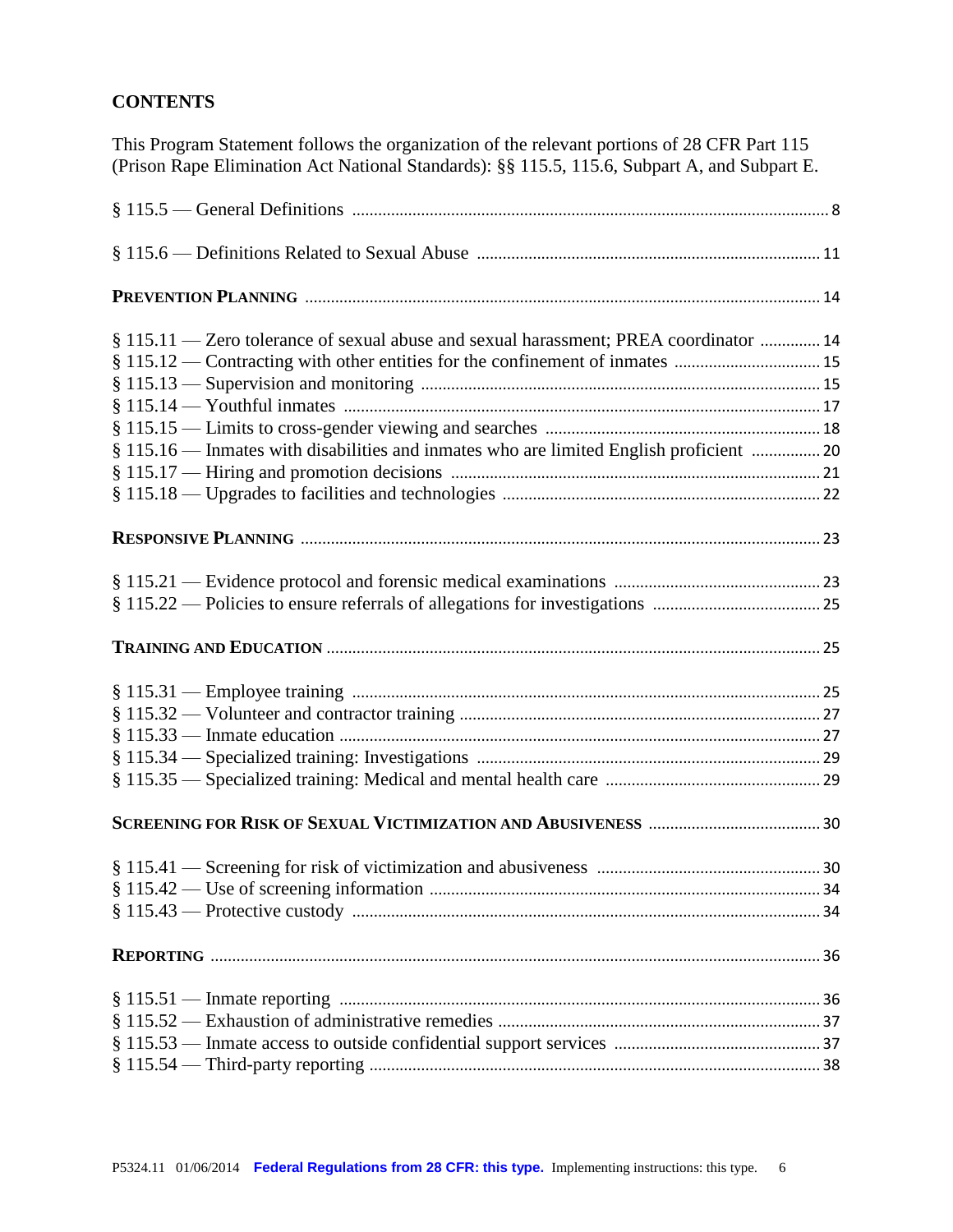| § 115.66 — Preservation of ability to protect inmates from contact with abusers  43        |    |
|--------------------------------------------------------------------------------------------|----|
|                                                                                            |    |
|                                                                                            |    |
|                                                                                            |    |
|                                                                                            |    |
|                                                                                            |    |
|                                                                                            |    |
|                                                                                            |    |
|                                                                                            |    |
|                                                                                            |    |
|                                                                                            |    |
|                                                                                            |    |
|                                                                                            |    |
|                                                                                            |    |
| § 115.83 — Ongoing medical and mental health care for sexual abuse victims and abusers  52 |    |
|                                                                                            |    |
|                                                                                            | 53 |
|                                                                                            |    |
|                                                                                            |    |
|                                                                                            |    |
|                                                                                            |    |
|                                                                                            |    |
|                                                                                            |    |
|                                                                                            |    |
|                                                                                            |    |
|                                                                                            |    |
|                                                                                            |    |
|                                                                                            |    |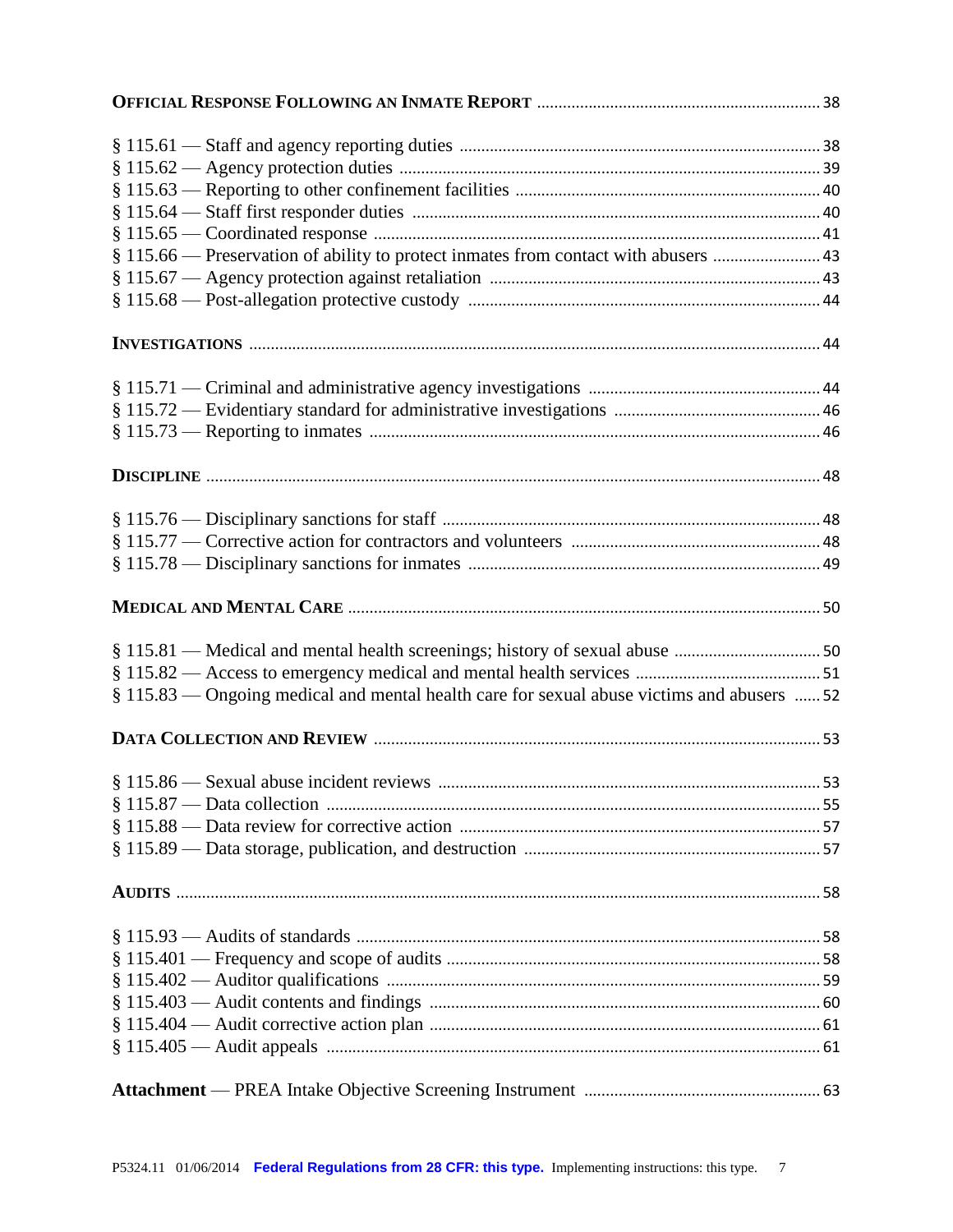#### **§ 115.5 General definitions.**

**For purposes of this part, the term—**

*Agency* **means the unit of a State, local, corporate, or nonprofit authority, or of the Department of Justice, with direct responsibility for the operation of any facility that confines inmates, detainees, or residents, including the implementation of policy as set by the governing, corporate, or nonprofit authority.**

As a component of the Department of Justice, all requirements of "agencies" under these regulations apply to the Federal Bureau of Prisons (Bureau).

#### *Agency head* **means the principal official of an agency.**

The Director of the Bureau is the "agency head" under these regulations.

*Community confinement facility* **means a community treatment center, halfway house, restitution center, mental health facility, alcohol or drug rehabilitation center, or other community correctional facility (including residential re-entry centers), other than a juvenile facility, in which individuals reside as part of a term of imprisonment or as a condition of pretrial release or post-release supervision, while participating in gainful employment, employment search efforts, community service, vocational training, treatment, educational programs, or similar facilityapproved programs during nonresidential hours.**

*Contractor* **means a person who provides services on a recurring basis pursuant to a contractual agreement with the agency.**

*Detainee* **means any person detained in a lockup, regardless of adjudication status.**

*Direct staff supervision* **means that security staff are in the same room with, and within reasonable hearing distance of, the resident or inmate.**

*Employee* **means a person who works directly for the agency or facility.**

*Exigent circumstances* **mean any set of temporary and unforeseen circumstances that require immediate action in order to combat a threat to the security or institutional order of a facility.**

*Facility* **means a place, institution, building (or part thereof), set of buildings, structure, or area (whether or not enclosing a building or set of buildings) that is used by an agency for the confinement of individuals.**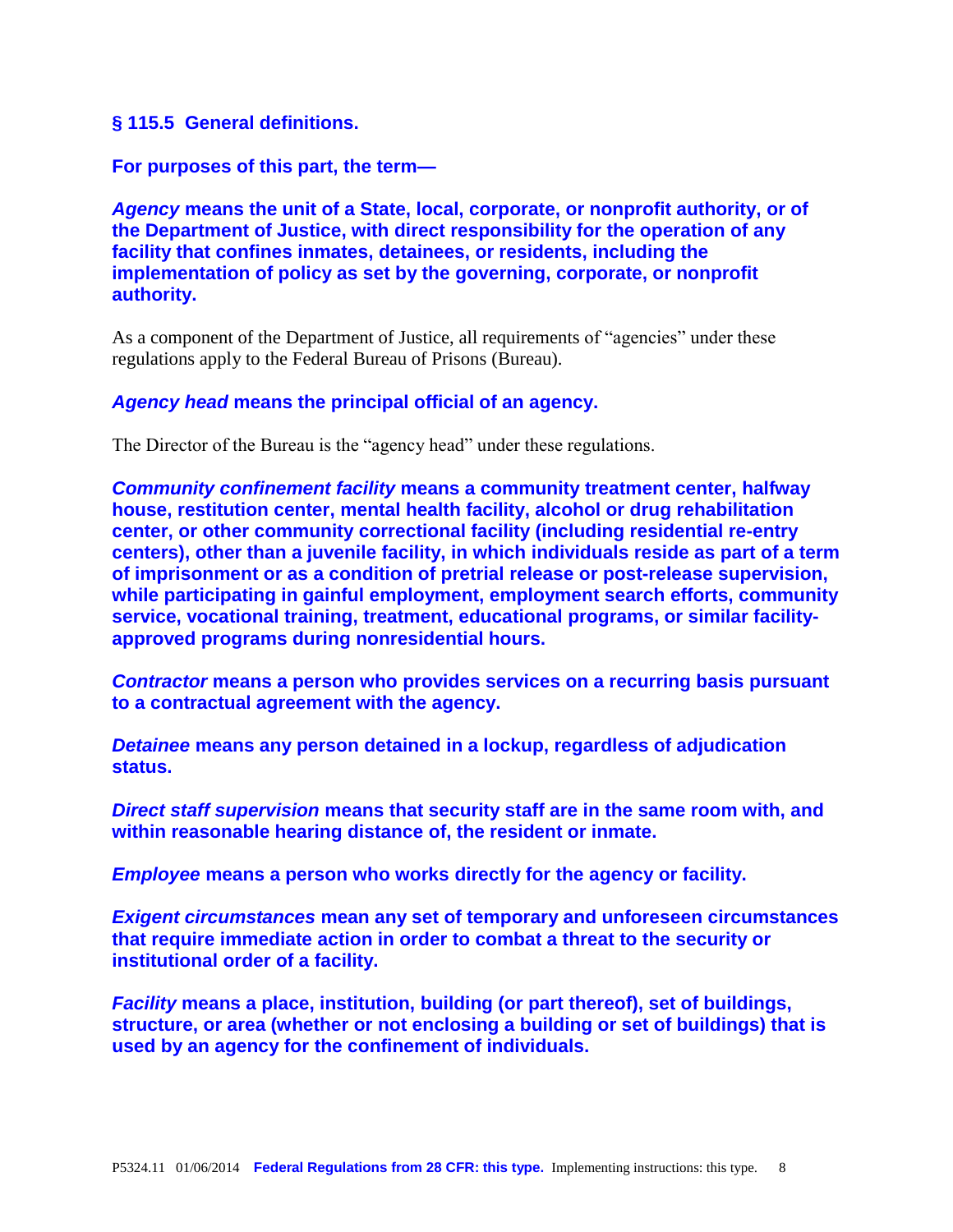As a component of the Department of Justice, all requirements of a "facility" under these regulations apply to Bureau institutions.

*Facility head* **means the principal official of a facility.**

A Warden or CEO is a "facility head" under these regulations.

*Full compliance* **means compliance with all material requirements of each standard except for** *de minimis* **violations, or discrete and temporary violations during otherwise sustained periods of compliance.**

*Gender nonconforming* **means a person whose appearance or manner does not conform to traditional societal gender expectations.**

*Inmate* **means any person incarcerated or detained in a prison or jail.**

*Intersex* **means a person whose sexual or reproductive anatomy or chromosomal pattern does not seem to fit typical definitions of male or female. Intersex medical conditions are sometimes referred to as disorders of sex development.**

*Jail* **means a confinement facility of a Federal, State, or local law enforcement agency whose primary use is to hold persons pending adjudication of criminal charges, persons committed to confinement after adjudication of criminal charges for sentences of one year or less, or persons adjudicated guilty who are awaiting transfer to a correctional facility.**

*Juvenile* **means any person under the age of 18, unless under adult court supervision and confined or detained in a prison or jail.**

*Juvenile facility* **means a facility primarily used for the confinement of juveniles pursuant to the juvenile justice system or criminal justice system.**

*Law enforcement staff* **means employees responsible for the supervision and control of detainees in lockups.**

*Lockup* **means a facility that contains holding cells, cell blocks, or other secure enclosures that are: (1) Under the control of a law enforcement, court, or custodial officer; and (2) Primarily used for the temporary confinement of individuals who have recently been arrested, detained, or are being transferred to or from a court, jail, prison, or other agency.**

*Medical practitioner* **means a health professional who, by virtue of education, credentials, and experience, is permitted by law to evaluate and care for patients within the scope of his or her professional practice. A "qualified medical practitioner" refers to such a professional who has also successfully completed specialized training for treating sexual abuse victims.**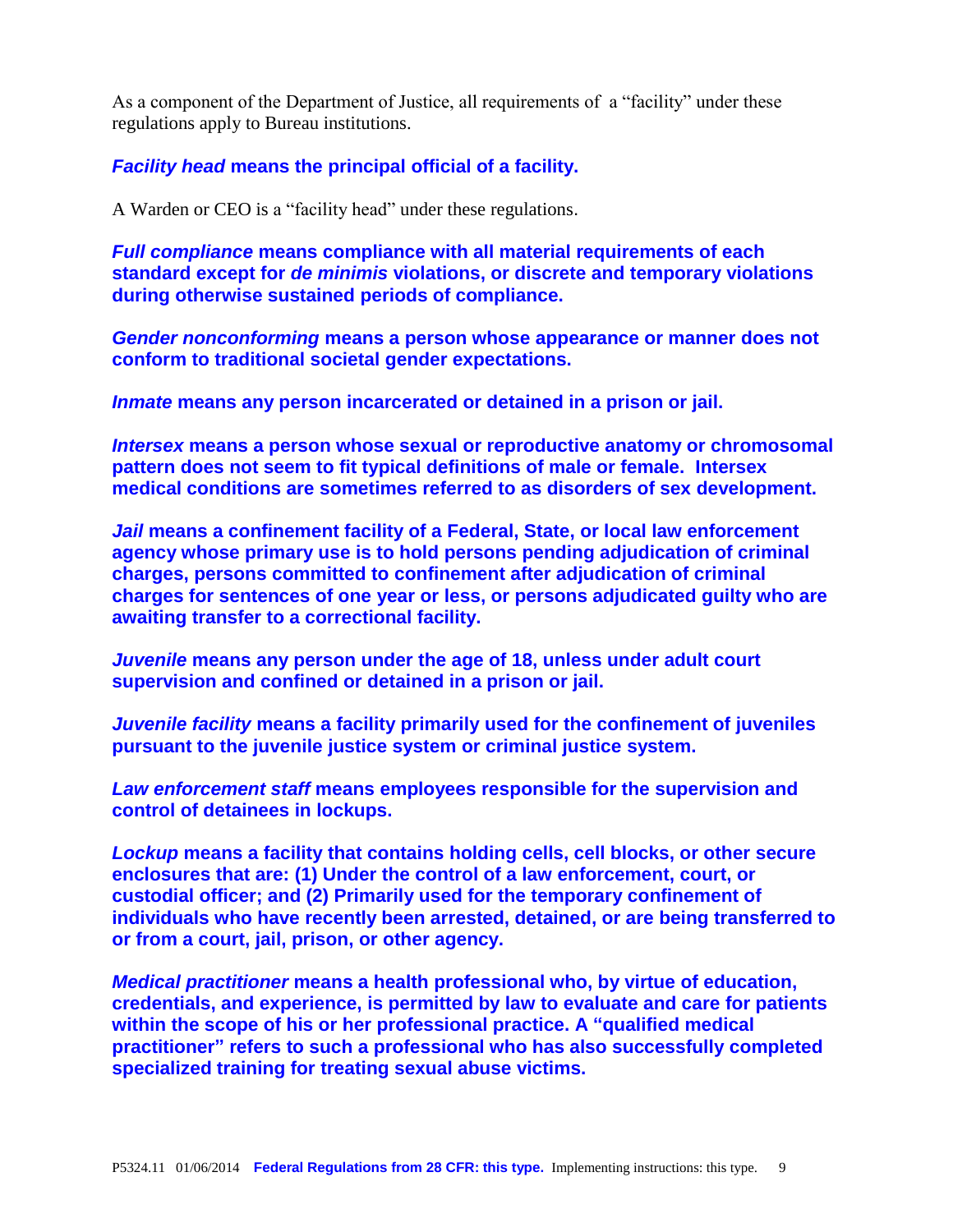*Mental health practitioner* **means a mental health professional who, by virtue of education, credentials, and experience, is permitted by law to evaluate and care for patients within the scope of his or her professional practice. A "qualified mental health practitioner" refers to such a professional who has also successfully completed specialized training for treating sexual abuse victims.**

Mental health professionals with graduate degrees in clinical or counseling psychology or clinical social work are considered to be qualified mental health practitioners based on specific course work required for the completion of their degree.

*Pat-down search* **means a running of the hands over the clothed body of an inmate, detainee, or resident by an employee to determine whether the individual possesses contraband.**

*Prison* **means an institution under Federal or State jurisdiction whose primary use is for the confinement of individuals convicted of a serious crime, usually in excess of one year in length, or a felony.**

*Resident* **means any person confined or detained in a juvenile facility or in a community confinement facility.**

*Secure juvenile facility* **means a juvenile facility in which the movements and activities of individual residents may be restricted or subject to control through the use of physical barriers or intensive staff supervision. A facility that allows residents access to the community to achieve treatment or correctional objectives, such as through educational or employment programs, typically will not be considered to be a secure juvenile facility.**

*Security staff* **means employees primarily responsible for the supervision and control of inmates, detainees, or residents in housing units, recreational areas, dining areas, and other program areas of the facility.**

In the Bureau, all institution staff are considered to be "security staff."

#### *Staff* **means employees.**

*Strip search* **means a search that requires a person to remove or arrange some or all clothing so as to permit a visual inspection of the person's breasts, buttocks, or genitalia.**

*Substantiated allegation* **means an allegation that was investigated and determined to have occurred.**

In the Bureau, this may also be referred to as a "sustained" allegation.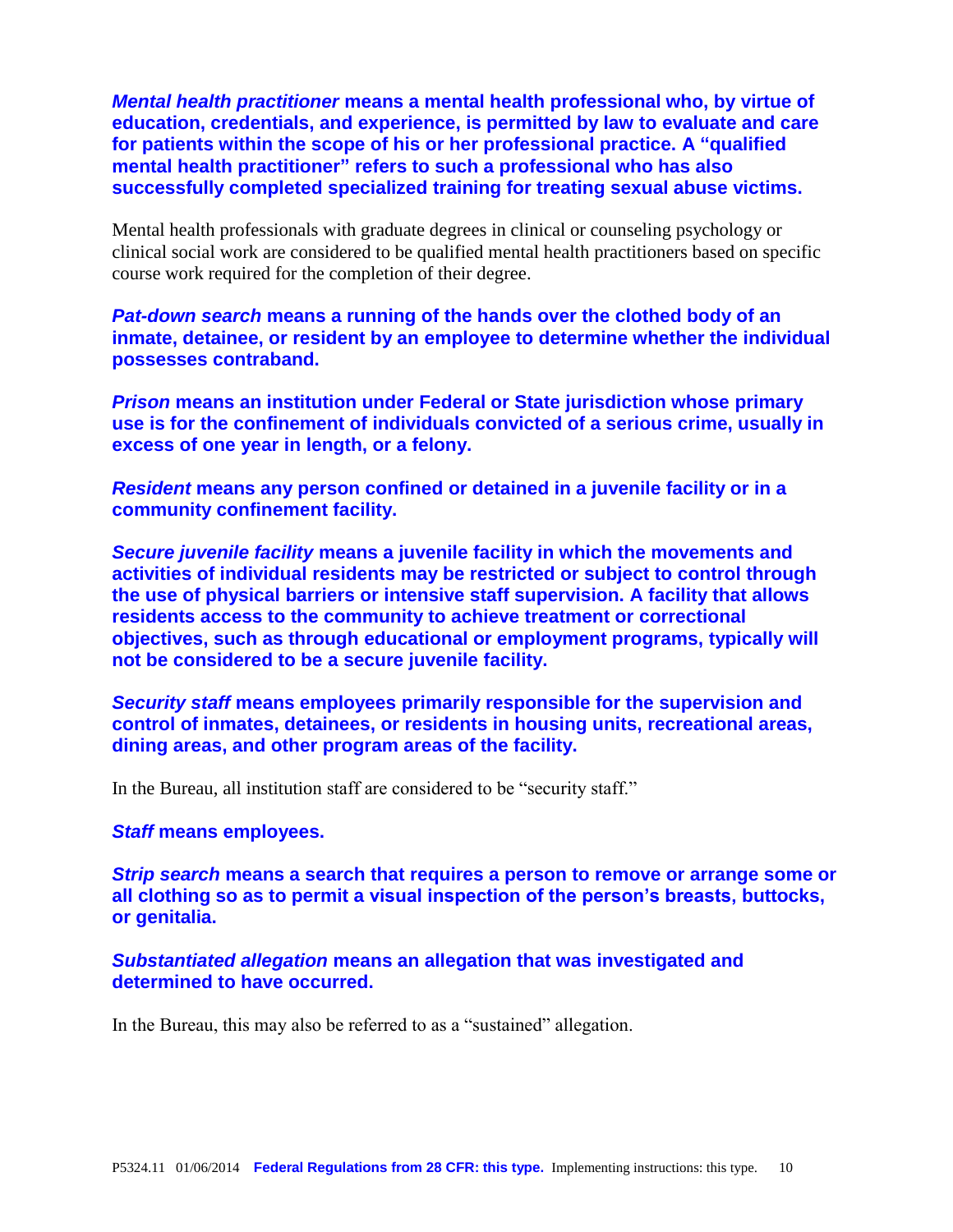*Transgender* **means a person whose gender identity (***i.e.,* **internal sense of feeling male or female) is different from the person's assigned sex at birth.**

*Unfounded allegation* **means an allegation that was investigated and determined not to have occurred.**

*Unsubstantiated allegation* **means an allegation that was investigated and the investigation produced insufficient evidence to make a final determination as to whether or not the event occurred.**

In the Bureau, this may also be referred to as a "not sustained" allegation.

*Volunteer* **means an individual who donates time and effort on a recurring basis to enhance the activities and programs of the agency.**

*Youthful inmate* **means any person under the age of 18 who is under adult court supervision and incarcerated or detained in a prison or jail.**

*Youthful detainee* **means any person under the age of 18 who is under adult court supervision and detained in a lockup.**

**§ 115.6 Definitions related to sexual abuse.**

**For purposes of this part, the term—**

*Sexual abuse* **includes—**

**(1) Sexual abuse of an inmate, detainee, or resident by another inmate, detainee, or resident; and**

**(2) Sexual abuse of an inmate, detainee, or resident by a staff member, contractor, or volunteer.**

*Sexual abuse of an inmate, detainee, or resident by another inmate, detainee, or resident* **includes any of the following acts, if the victim does not consent, is coerced into such act by overt or implied threats of violence, or is unable to consent or refuse:**

**(1) Contact between the penis and the vulva or the penis and the anus, including penetration, however slight;**

**(2) Contact between the mouth and the penis, vulva, or anus;**

**(3) Penetration of the anal or genital opening of another person, however slight, by a hand, finger, object, or other instrument; and**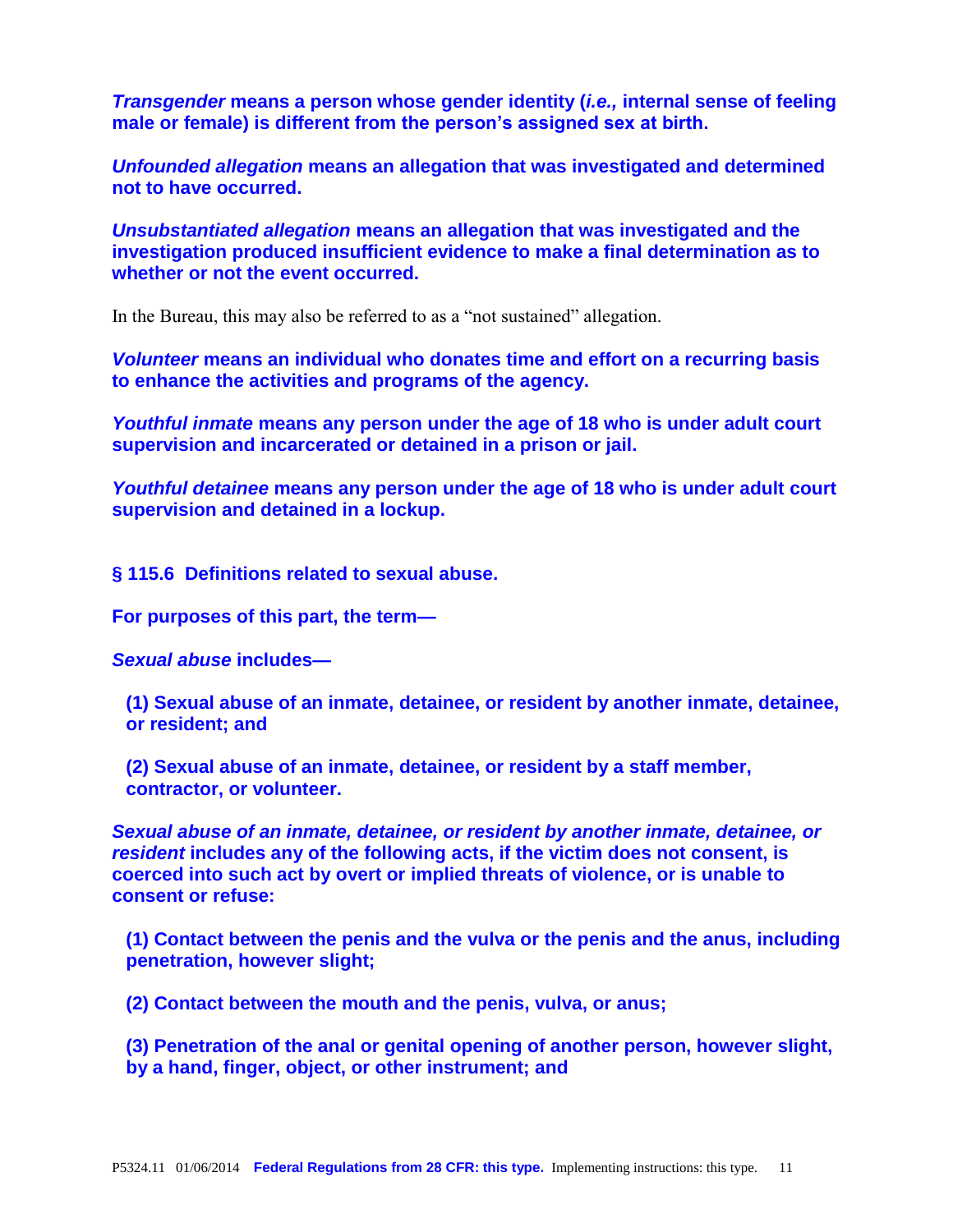**(4) Any other intentional touching, either directly or through the clothing, of the genitalia, anus, groin, breast, inner thigh, or the buttocks of another person, excluding contact incidental to a physical altercation.**

*Sexual abuse of an inmate, detainee, or resident by a staff member, contractor, or volunteer* **includes any of the following acts, with or without consent of the inmate, detainee, or resident:**

**(1) Contact between the penis and the vulva or the penis and the anus, including penetration, however slight;**

**(2) Contact between the mouth and the penis, vulva, or anus;**

**(3) Contact between the mouth and any body part where the staff member, contractor, or volunteer has the intent to abuse, arouse, or gratify sexual desire;**

**(4) Penetration of the anal or genital opening, however slight, by a hand, finger, object, or other instrument, that is unrelated to official duties or where the staff member, contractor, or volunteer has the intent to abuse, arouse, or gratify sexual desire;**

**(5) Any other intentional contact, either directly or through the clothing, of or with the genitalia, anus, groin, breast, inner thigh, or the buttocks, that is unrelated to official duties or where the staff member, contractor, or volunteer has the intent to abuse, arouse, or gratify sexual desire;**

**(6) Any attempt, threat, or request by a staff member, contractor, or volunteer to engage in the activities described in paragraphs (1) through (5) of this definition;**

**(7) Any display by a staff member, contractor, or volunteer of his or her uncovered genitalia, buttocks, or breast in the presence of an inmate, detainee, or resident, and**

**(8) Voyeurism by a staff member, contractor, or volunteer.**

#### *Sexual harassment* **includes—**

**(1) Repeated and unwelcome sexual advances, requests for sexual favors, or verbal comments, gestures, or actions of a derogatory or offensive sexual nature by one inmate, detainee, or resident directed toward another; and**

**(2) Repeated verbal comments or gestures of a sexual nature to an inmate, detainee, or resident by a staff member, contractor, or volunteer, including**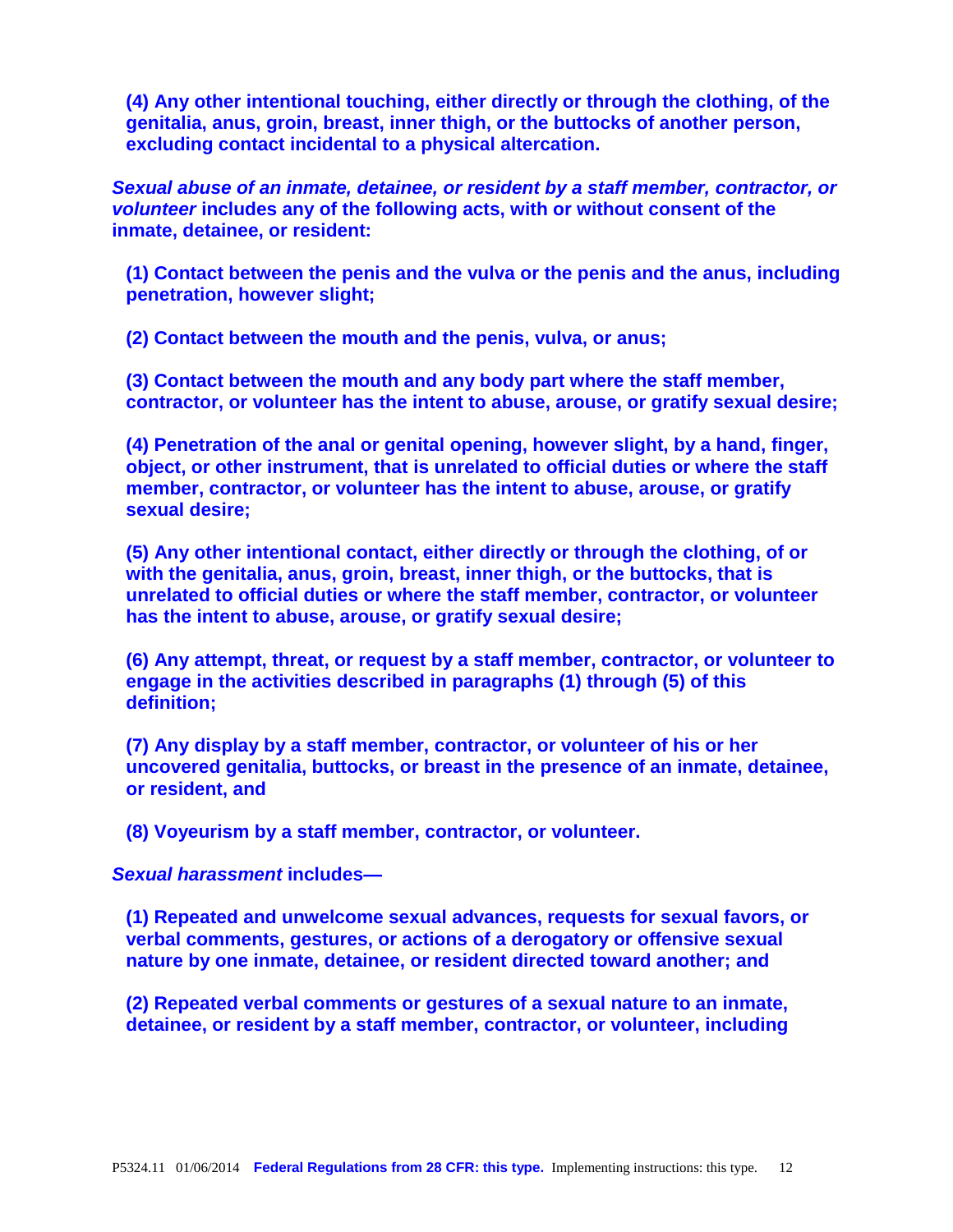**demeaning references to gender, sexually suggestive or derogatory comments about body or clothing, or obscene language or gestures.**

*Voyeurism by a staff member, contractor, or volunteer* **means an invasion of privacy of an inmate, detainee, or resident by staff for reasons unrelated to official duties, such as peering at an inmate who is using a toilet in his or her cell to perform bodily functions; requiring an inmate to expose his or her buttocks, genitals, or breasts; or taking images of all or part of an inmate's naked body or of an inmate performing bodily functions.**

"Official duties," as referenced above, include, but are not limited to, position descriptions, Institution Supplements, post orders, and other duties as assigned, to ensure the safe and orderly running of the institution. An example includes monitoring inmates to prevent and deter the movement of contraband.

The Bureau recognizes that addressing inappropriate sexual behavior by inmates towards staff furthers the objectives of PREA by increasing the overall security and safety of institutions. The Bureau also has zero tolerance for sexual abuse of a staff member by an inmate, detainee, or resident. Sexual abuse of staff by an inmate, detainee, or resident includes actions such as:

(1) Contact between the penis and vulva or penis and the anus, including penetration, however slight.

(2) Contact between the mouth and penis, vulva, or anus.

(3) Penetration of the anal or genital opening of another person, however slight, by a hand, finger, object, or other instrument.

(4) Any other intentional touching, either directly or through the clothing, of the genitalia, anus, groin, breast, inner thigh, or buttocks, excluding contact incidental to a physical altercation.

(5) Any attempt, threat, or request by an inmate to engage in activities described in paragraphs (1) through (4), above.

(6) Any display by an inmate of his/her uncovered genitalia, buttocks, or breast to a staff member, outside of the staff member's official duties (e.g., searches), with the inmate's intent to harass staff or for sexual gratification.

The Bureau also has zero tolerance for sexual harassment of staff by inmates. Sexual harassment includes actions such as:

(1) Repeated and unwelcome sexual advances, requests for sexual favors, or verbal comments, gestures, or actions of a derogatory or offensive sexual nature by an inmate, detainee, or resident directed toward a staff member.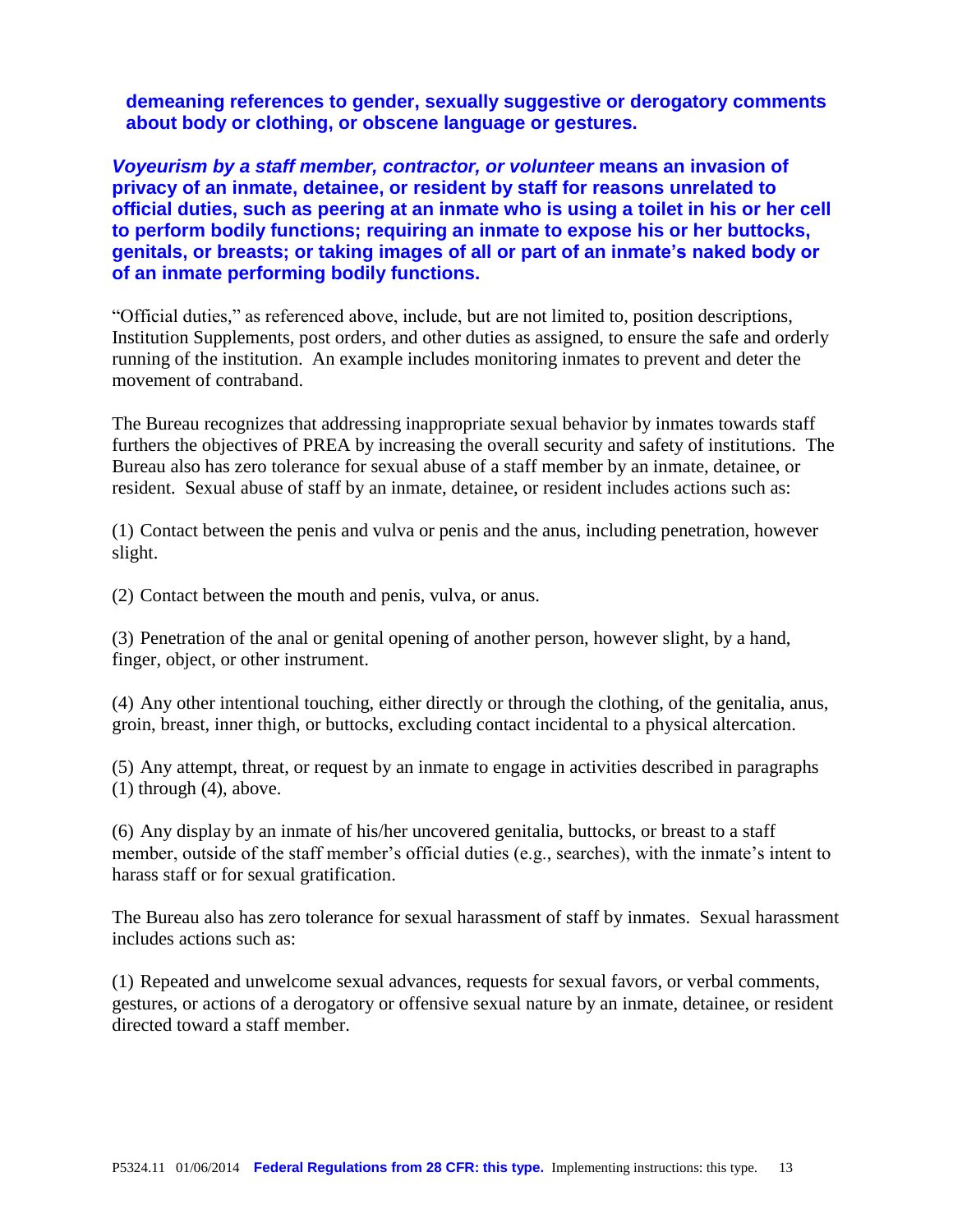(2) Repeated verbal comments or gestures of a sexual nature by an inmate, detainee, or resident to a staff member, contractor, or volunteer, including demeaning references to gender, sexually suggestive or derogatory comments about body or clothing, or obscene language or gestures.

Sexual abuse and sexual harassment of staff members should be addressed through other existing statutes, policies, and procedures, such as using the inmate discipline system and referral for criminal prosecutions as appropriate.

# **PREVENTION PLANNING**

# **§ 115.11 Zero tolerance of sexual abuse and sexual harassment; PREA coordinator.**

# **(a) An agency shall have a written policy mandating zero tolerance toward all forms of sexual abuse and sexual harassment and outlining the agency's approach to preventing, detecting, and responding to such conduct.**

The intent of this policy is to ensure that:

- Staff and inmates are informed that this policy implements the Bureau's "zero tolerance" of sexually abusive behavior, and sexual harassment, as defined in this policy;
- Standard procedures are in place to detect and prevent sexually abusive behavior and sexual harassment at all Bureau facilities;
- Victims of sexually abusive behavior and sexual harassment receive timely and effective responses to their physical, psychological, and security needs;
- Allegations of sexually abusive behavior and sexual harassment receive timely intervention upon report; and
- The perpetrators of sexually abusive behavior and sexual harassment will be disciplined and, when appropriate, prosecuted in accordance with Bureau policy and Federal law.

# **(b) An agency shall employ or designate an upper-level, agency-wide PREA coordinator with sufficient time and authority to develop, implement, and oversee agency efforts to comply with the PREA standards in all of its facilities.**

**National PREA Coordinator.** The National PREA Coordinator's responsibilities include developing, implementing, and overseeing the Bureau's compliance with PREA. The National PREA Coordinator provides oversight to all Regional PREA Coordinators. The National PREA Coordinator assists the Information, Policy, and Public Affairs (IPPA) Division in providing the required information to the U.S. Department of Justice, Bureau of Justice Statistics, through their collection agent (U.S. Census Bureau), of all incidents of sexually abusive behavior. The National PREA Coordinator also coordinates with the Privatization Management and Residential Reentry Branches to ensure contract facilities are in compliance with PREA Standard § 115.11.

**Regional PREA Coordinator.** The Regional PREA Coordinator ensures policy guidelines are addressed in institutions within each region. Given the sensitivity required when defining and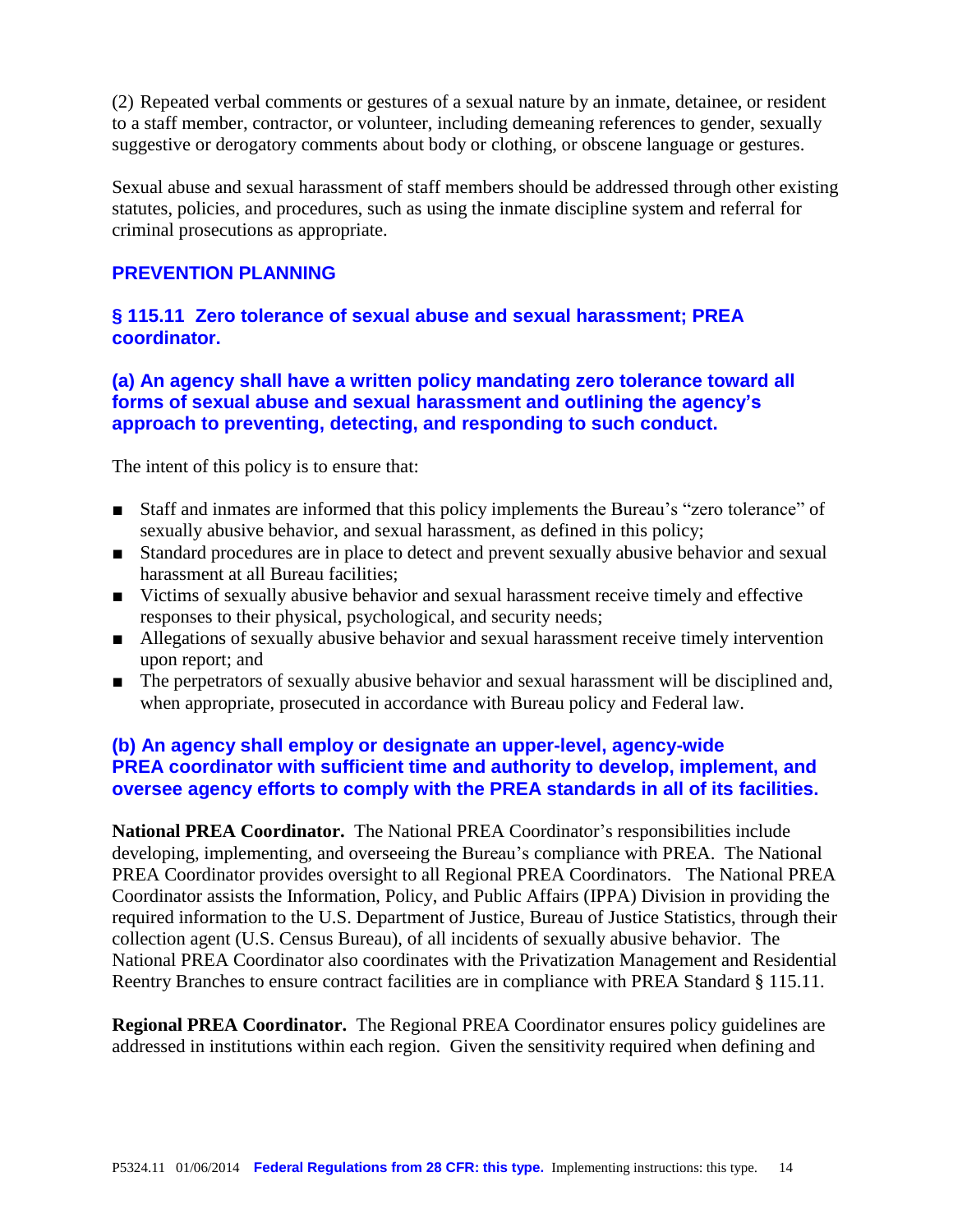reporting cases as substantiated, a background in investigations is preferred when selecting a Regional PREA Coordinator.

# **(c) Where an agency operates more than one facility, each facility shall designate a PREA compliance manager with sufficient time and authority to coordinate the facility's efforts to comply with the PREA standards.**

The Warden at each institution must ensure that all aspects of this Program Statement are implemented, including maintaining a current Institution Supplement. He/she must assign an Institution PREA Compliance Manager, who except in rare circumstances will be an Associate Warden, for the overall responsibility of the program.

The Institution PREA Compliance Manager maintains responsibility for the Sexually Abusive Behavior Prevention and Intervention Program. He/she must provide supervisory oversight to ensure the coordination of institution departments in prevention, detection, intervention, and response, as specified in this Program Statement. The Warden may appoint supervisory staff as PREA points of contact in each key department (e.g., Correctional Services, Psychology Services, Health Services, etc.), in order to assist the Institution PREA Compliance Manager with the implementation of this policy.

# **§ 115.12 Contracting with other entities for the confinement of inmates.**

**(a) A public agency that contracts for the confinement of its inmates with private agencies or other entities, including other government agencies, shall include in any new contract or contract renewal the entity's obligation to adopt and comply with the PREA standards.**

# **(b) Any new contract or contract renewal shall provide for agency contract monitoring to ensure that the contractor is complying with the PREA standards.**

The Bureau must ensure its contracts with secure privatized facilities, jails, juvenile facilities, and Residential Reentry Centers include their obligation to adopt and comply with the PREA standards. Privatization Management Branch and Residential Reentry Management Branch field staff must include PREA compliance monitoring within their scheduled contract monitoring activity.

#### **§ 115.13 Supervision and monitoring.**

**(a) The agency shall ensure that each facility it operates shall develop, document, and make its best efforts to comply on a regular basis with a staffing plan that provides for adequate levels of staffing, and, where applicable, video monitoring, to protect inmates against sexual abuse. In calculating adequate staffing levels and determining the need for video monitoring, facilities shall take into consideration:**

# **(1) Generally accepted detention and correctional practices;**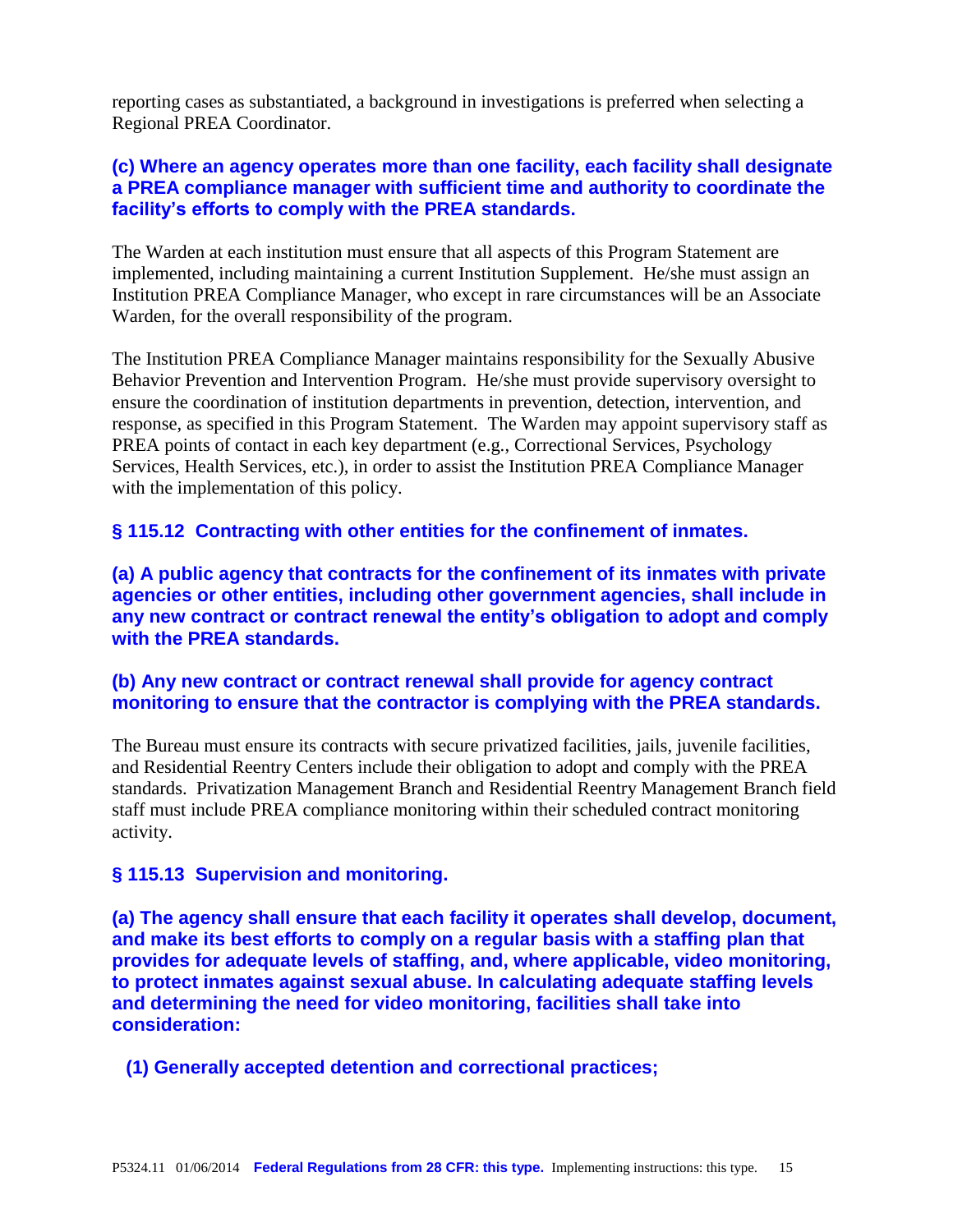**(2) Any judicial findings of inadequacy;**

**(3) Any findings of inadequacy from Federal investigative agencies;**

**(4) Any findings of inadequacy from internal or external oversight bodies;**

**(5) All components of the facility's physical plant (including ''blind-spots'' or areas where staff or inmates may be isolated);**

**(6) The composition of the inmate population;**

**(7) The number and placement of supervisory staff;**

**(8) Institution programs occurring on a particular shift;**

**(9) Any applicable State or local laws, regulations, or standards;**

**(10) The prevalence of substantiated and unsubstantiated incidents of sexual abuse; and**

# **(11) Any other relevant factors.**

The Human Resource Management Division and Administration Division, Central Office, must consider PREA factors and safety, in general, when allocating overall staffing resources. At the institution, the Salary/Workforce Utilization Committee Meeting Minutes serves as the staffing plan.

# **(b) In circumstances where the staffing plan is not complied with, the facility shall document and justify all deviations from the plan.**

Deviations are documented in the remarks section of the Salary/Workforce Utilization Committee Meeting Minutes. For example, if an allocated position is not filled for budgetary or other reasons, the reasons should be noted in remarks section.

**(c) Whenever necessary, but no less frequently than once each year, for each facility the agency operates, in consultation with the PREA coordinator required by § 115.11, the agency shall assess, determine, and document whether adjustments are needed to:**

**(1) The staffing plan established pursuant to paragraph (a) of this section;**

**(2) The facility's deployment of video monitoring systems and other monitoring technologies; and**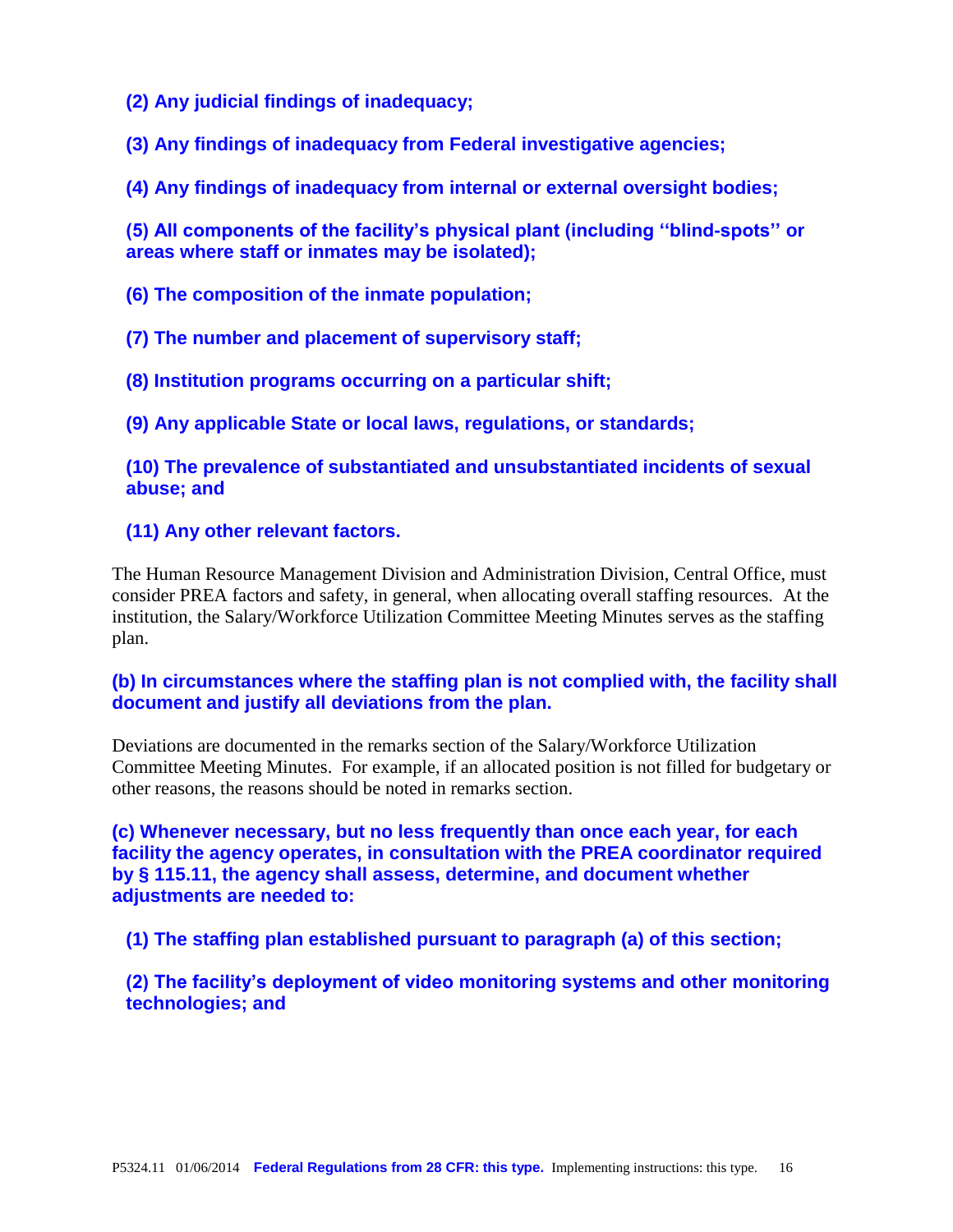# **(3) The resources the facility has available to commit to ensure adherence to the staffing plan.**

At a minimum, the most recent Salary/Workforce Utilization Committee Meeting Minutes (which include a review of the staffing plan) are annually compiled by the Regional PREA Coordinator by May 1, and submitted to the National PREA Coordinator by June 1.

**(d) Each agency operating a facility shall implement a policy and practice of having intermediate-level or higher level supervisors conduct and document unannounced rounds to identify and deter staff sexual abuse and sexual harassment. Such policy and practice shall be implemented for night shifts as well as day shifts. Each agency shall have a policy to prohibit staff from alerting other staff members that these supervisory rounds are occurring, unless such announcement is related to the legitimate operational functions of the facility.**

Unannounced rounds by supervisory staff conducted with the intent of identifying and deterring sexual abuse and sexual harassment are conducted every week, including all shifts and all areas. The Institution Duty Officer (IDO) conducts and documents the unannounced rounds. At the end of the IDO's tour week, the documentation is forwarded to the Institution PREA Compliance Manager for retention.

# **§ 115.14 Youthful inmates.**

**(a) A youthful inmate shall not be placed in a housing unit in which the youthful inmate will have sight, sound, or physical contact with any adult inmate through use of a shared dayroom or other common space, shower area, or sleeping quarters.**

**(b) In areas outside of housing units, agencies shall either:**

**(1) Maintain sight and sound separation between youthful inmates and adult inmates, or**

**(2) Provide direct staff supervision when youthful inmates and adult inmates have sight, sound, or physical contact.**

**(c) Agencies shall make best efforts to avoid placing youthful inmates in isolation to comply with this provision. Absent exigent circumstances, agencies shall not deny youthful inmates daily large-muscle exercise and any legally required special education services to comply with this provision. Youthful inmates shall also have access to other programs and work opportunities to the extent possible.**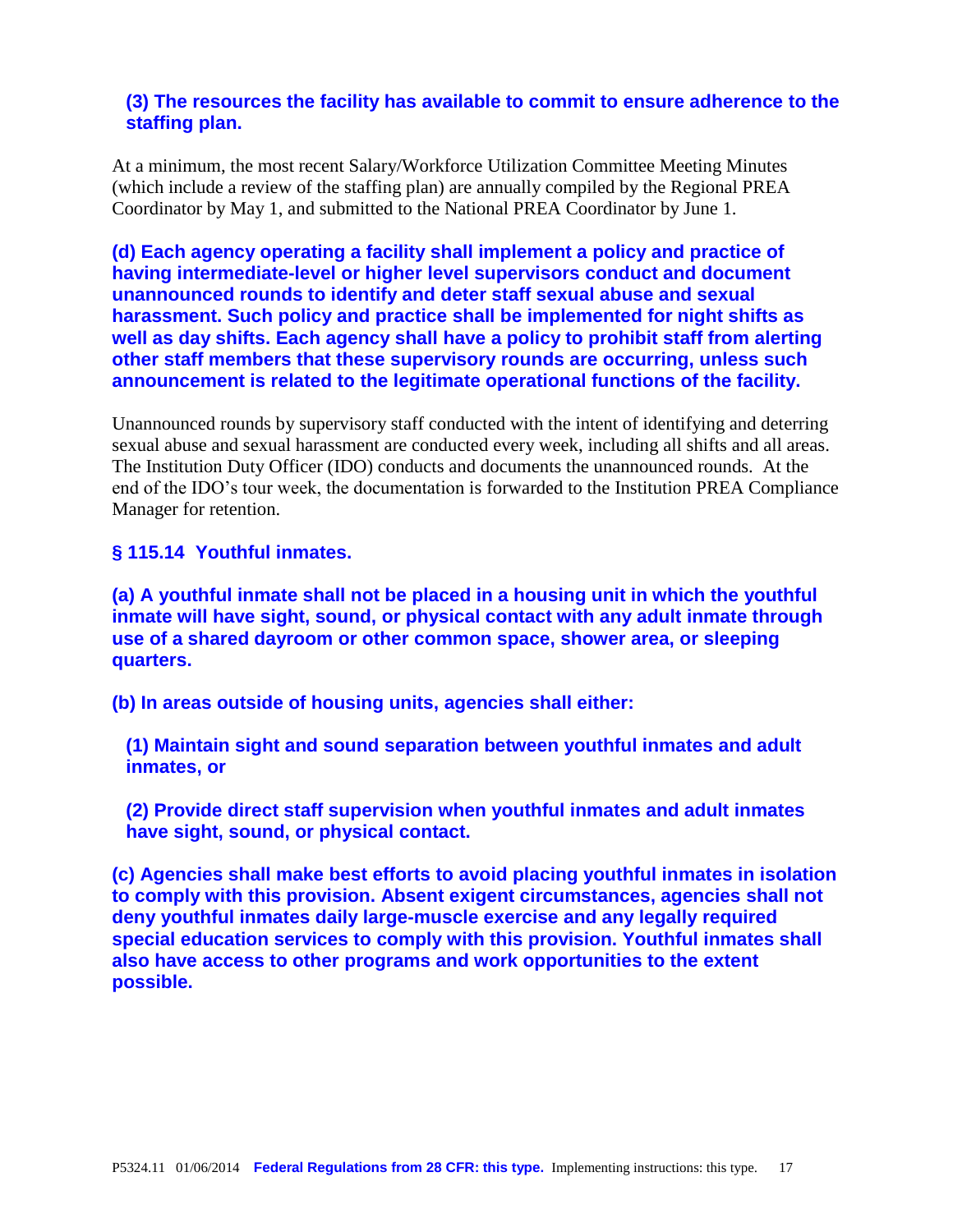# **§ 115.15 Limits to cross-gender viewing and searches.**

**(a) The facility shall not conduct cross-gender strip searches or cross-gender visual body cavity searches (meaning a search of the anal or genital opening) except in exigent circumstances or when performed by medical practitioners.**

See the Program Statement **Searches of Housing Units, Inmates, and Inmate Work Areas**, or current version of this policy.

**(b) As of August 20, 2015, or August 21, 2017 for a facility whose rated capacity does not exceed 50 inmates, the facility shall not permit cross-gender pat-down searches of female inmates, absent exigent circumstances. Facilities shall not restrict female inmates' access to regularly available programming or other outof-cell opportunities in order to comply with this provision.**

(**Note.** This provision's prohibition on cross-gender pat-down searches of female inmates is **not** implemented by this policy.)

# **(c) The facility shall document all cross-gender strip searches and cross-gender visual body cavity searches, and shall document all cross-gender pat-down searches of female inmates.**

(**Note.** This provision's requirement to document cross-gender pat-down searches of female inmates is **not** implemented by this policy.)

**(d) The facility shall implement policies and procedures that enable inmates to shower, perform bodily functions, and change clothing without nonmedical staff of the opposite gender viewing their breasts, buttocks, or genitalia, except in exigent circumstances or when such viewing is incidental to routine cell checks. Such policies and procedures shall require staff of the opposite gender to announce their presence when entering an inmate housing unit.**

This section applies only to inmate housing units. Further, this section is to provide general notice in a housing unit; specific notice to individual inmates is not required.

The Bureau operates Medical Centers, which include medical housing units. This provision does not apply to medical staff working on these units.

Inmates will be appropriately clothed in all common areas of the institution.

Inmates should only shower, perform bodily functions, and change clothing in designated areas (e.g. cells, shower rooms, bathrooms). Housing unit officers of the opposite gender, or any other cross-gender staff, may view breasts, buttocks, or genitalia only in an exigent circumstances, or when incidental to security checks of these designated areas of the housing unit.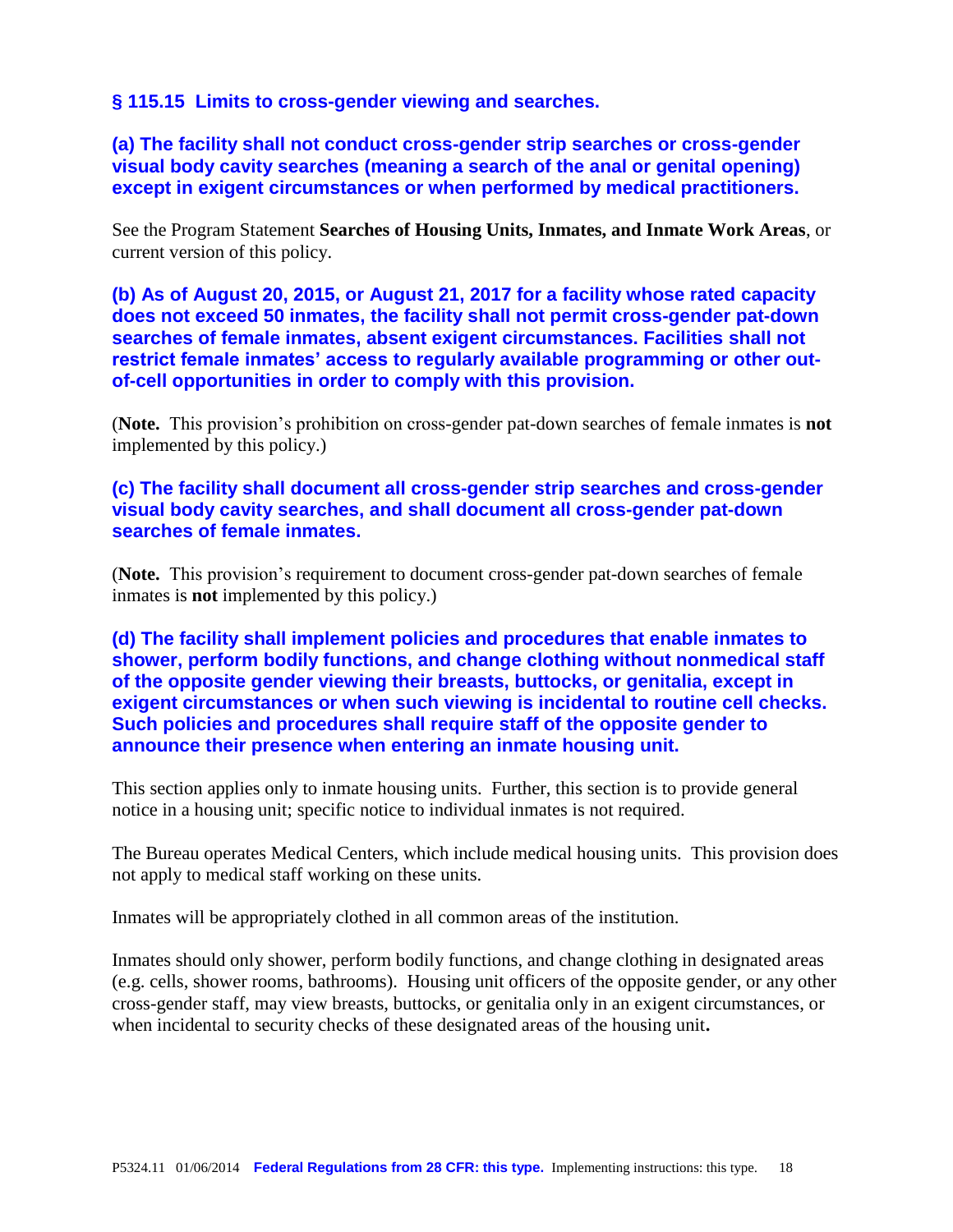Staff are not required to make announcements when responding to temporary and unforeseen circumstances that require immediate action in order to combat a threat to the security or institutional order of a facility, or when incidental to routine cell checks, to include circumstances such as responding to alarms, contraband detection, or detecting behavior which would constitute an inmate prohibited acts, for example.

Inmates will be notified of the presence of opposite-gender staff members in several ways:

- Inmates are advised of the requirement to remain clothed, and the presence of cross-gender staff generally, during the Intake Screening process and the Admission and Orientation process.
- The following notice must be posted on inmate bulletin boards and signs within housing units, including segregated housing areas: "NOTICE TO INMATES: Male and female staff routinely work and visit inmate housing areas."
- For housing unit officers, a general announcement is made at the beginning of primary shifts, or other appropriate time to be determined locally (e.g., 10:00 count instead of morning watch). The verbal announcement to each housing unit, including segregated housing areas, will be "Male and female staff routinely work and visit inmate housing areas." This announcement is made using the general public address system (e.g., from Control or Lieutenants' Office). If the public address system does not cover these areas, an individual announcement in each housing area, including segregated housing areas, is made.
- For staff members with offices in the housing units, e.g., the Unit Team, the most recent schedule is posted in the unit so inmates are aware of when opposite-gender staff are present. (**Note**: this provision does not affect local scheduling procedures – quarterly, annually, 18 months, etc.)

As the agency has provided at least four ways to notify inmates that opposite-gender staff are present in the housing units, the only time an announcement is made is if a public address system is not working, or an opposite-gender staff member comes into a unit area who is not the assigned housing unit officer, or unit team member working there, and must go into individual cells, showers, or bathroom areas.

Any other announcement mechanism at the local level will be determined through collective bargaining in the local institution supplement.

Nothing in this section should preclude opposite-gender staff from viewing live or recorded video, or participating in an inmate suicide watch.

**(e) The facility shall not search or physically examine a transgender or intersex inmate for the sole purpose of determining the inmate's genital status. If the inmate's genital status is unknown, it may be determined during conversations with the inmate, by reviewing medical records, or, if necessary, by learning that**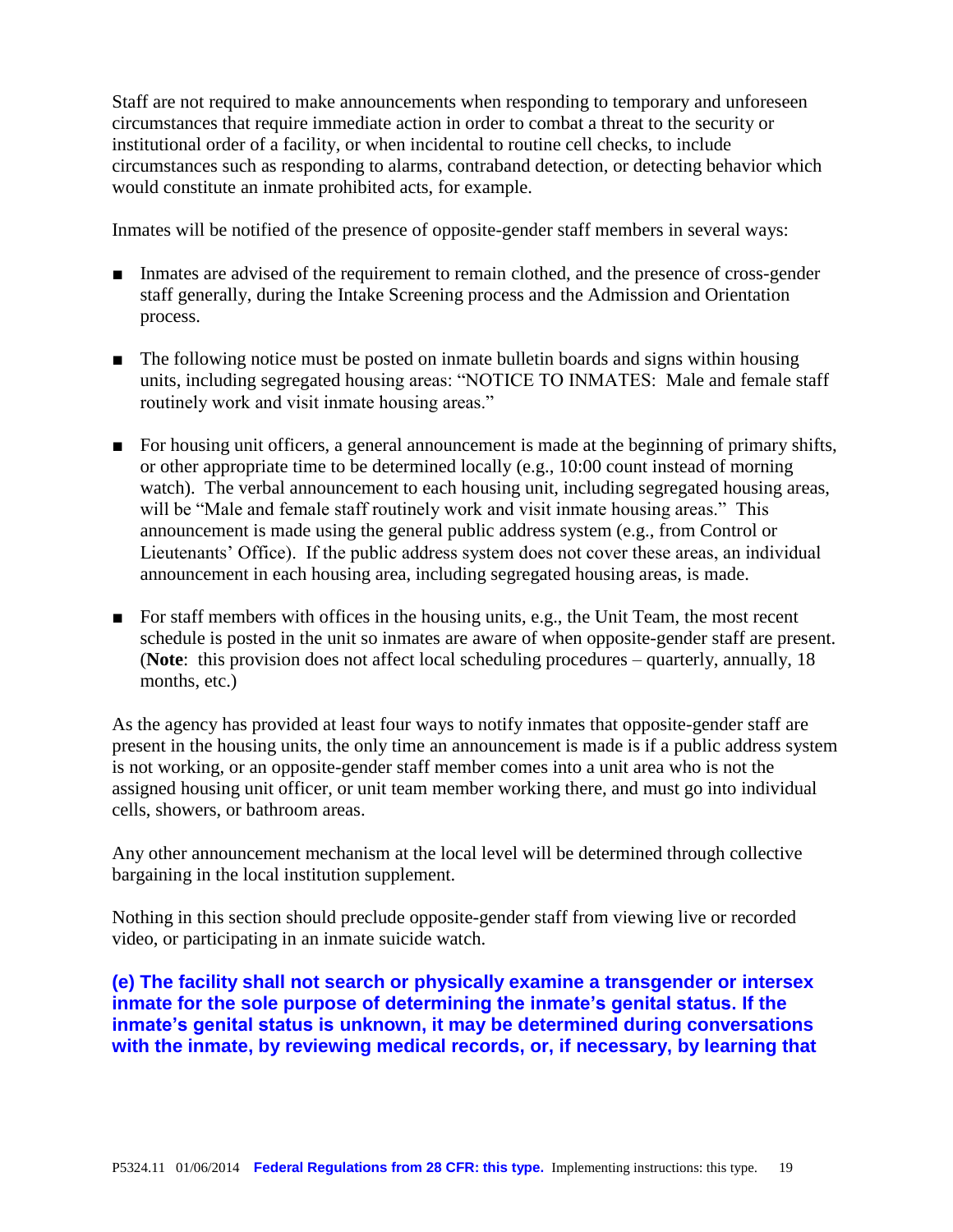# **information as part of a broader medical examination conducted in private by a medical practitioner.**

This provision does not limit searches of inmates to ensure the safe and orderly running of the institution.

# **(f) The agency shall train security staff in how to conduct cross-gender pat-down searches, and searches of transgender and intersex inmates, in a professional and respectful manner, and in the least intrusive manner possible, consistent with security needs.**

The Correctional Services Branch updates and maintains training materials on conducting patdown searches of transgender and intersex inmates.

# **§ 115.16 Inmates with disabilities and inmates who are limited English proficient.**

**(a) The agency shall take appropriate steps to ensure that inmates with disabilities (including, for example, inmates who are deaf or hard of hearing, those who are blind or have low vision, or those who have intellectual, psychiatric, or speech disabilities), have an equal opportunity to participate in or benefit from all aspects of the agency's efforts to prevent, detect, and respond to sexual abuse and sexual harassment. Such steps shall include, when necessary to ensure effective communication with inmates who are deaf or hard of hearing, providing access to interpreters who can interpret effectively, accurately, and impartially, both receptively and expressively, using any necessary specialized vocabulary. In addition, the agency shall ensure that written materials are provided in formats or through methods that ensure effective communication with inmates with disabilities, including inmates who have intellectual disabilities, limited reading skills, or who are blind or have low vision. An agency is not required to take actions that it can demonstrate would result in a fundamental alteration in the nature of a service, program, or activity, or in undue financial and administrative burdens, as those terms are used in regulations promulgated under title II of the Americans With Disabilities Act, 28 CFR 35.164.**

The Institution PREA Compliance Manager should reach out to local disabilities assistance offices, as a resource, to ensure the facility is providing effective communication accommodations when a need for such an accommodation is known. Staff take reasonable action to ensure that available methods of communication are provided to all inmates with disabilities for complete access to its efforts of preventing, detecting, and responding to sexual abuse and sexual harassment.

**(b) The agency shall take reasonable steps to ensure meaningful access to all aspects of the agency's efforts to prevent, detect, and respond to sexual abuse and sexual harassment to inmates who are limited English proficient, including steps to provide interpreters who can interpret effectively, accurately, and**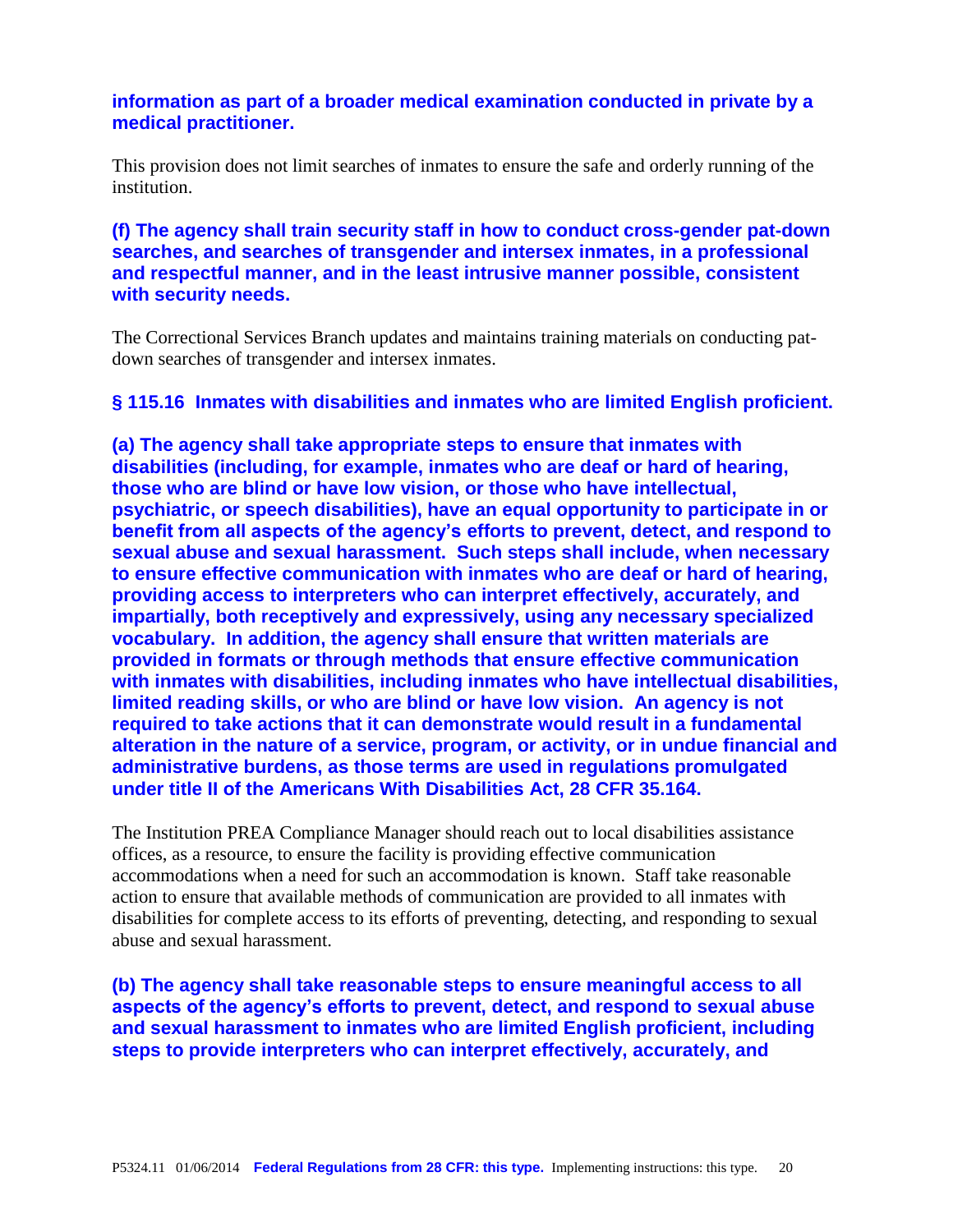# **impartially, both receptively and expressively, using any necessary specialized vocabulary.**

The Institution PREA Compliance Manager should reach out to available interpretation services to ensure the facility is providing effective communication accommodations when a need for such an accommodation is known. Staff take reasonable action to ensure that available methods of communication are provided to all inmates who are limited English proficient for complete access to its efforts of preventing, detecting, and responding to sexual abuse and sexual harassment.

**(c) The agency shall not rely on inmate interpreters, inmate readers, or other types of inmate assistants except in limited circumstances where an extended delay in obtaining an effective interpreter could compromise the inmate's safety, the performance of first response duties under § 115.64, or the investigation of the inmate's allegations.**

**§ 115.17 Hiring and promotion decisions.**

**(a) The agency shall not hire or promote anyone who may have contact with inmates, and shall not enlist the services of any contractor, who may have contact with inmates, who:**

**(1) Has engaged in sexual abuse in a prison, jail, lockup, community confinement facility, juvenile facility, or other institution (as defined in 42 U.S.C. 1997);**

**(2) Has been convicted of engaging or attempting to engage in sexual activity in the community facilitated by force, overt or implied threats of force, or coercion, or if the victim did not consent or was unable to consent or refuse; or**

**(3) Has been civilly or administratively adjudicated to have engaged in the activity described in paragraph (a)(2) of this section.**

**(b) The agency shall consider any incidents of sexual harassment in determining whether to hire or promote anyone, or to enlist the services of any contractor, who may have contact with inmates.**

For the purposes of this section, consideration of incidents of sexual harassment of inmates will not automatically preclude any current staff member from being transferred into another position or promoted within the Bureau, in accordance with its disciplinary/adverse action process and collective bargaining agreement, and applicable laws, rules, and regulations.

**(c) Before hiring new employees who may have contact with inmates, the agency shall:**

**(1) Perform a criminal background records check; and**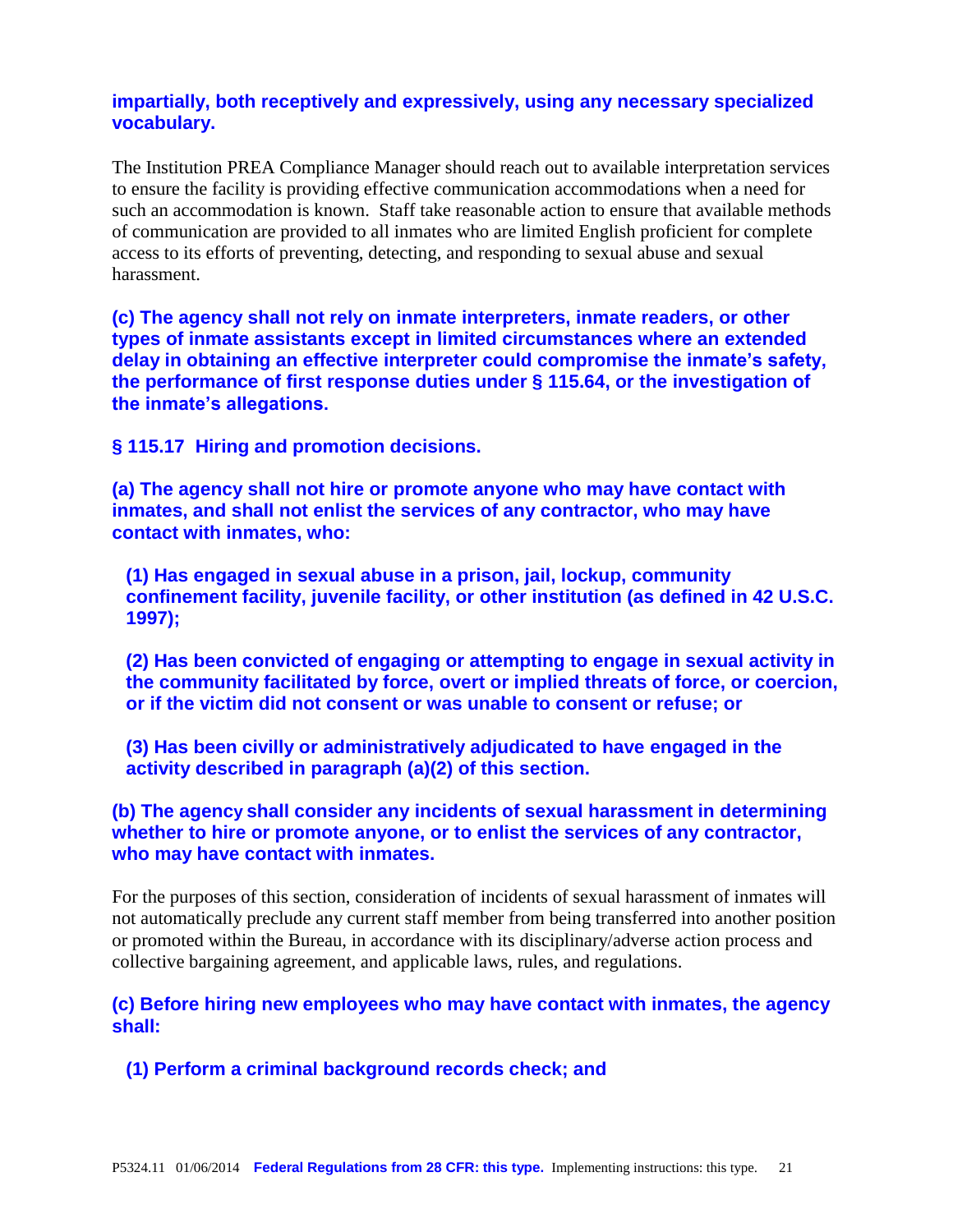**(2) Consistent with Federal, State, and local law, make its best efforts to contact all prior institutional employers for information on substantiated allegations of sexual abuse or any resignation during a pending investigation of an allegation of sexual abuse.**

**(d) The agency shall also perform a criminal background records check before enlisting the services of any contractor who may have contact with inmates.**

**(e) The agency shall either conduct criminal background records checks at least every five years of current employees and contractors who may have contact with inmates or have in place a system for otherwise capturing such information for current employees.**

**(f) The agency shall ask all applicants and employees who may have contact with inmates directly about previous misconduct described in paragraph (a) of this section in written applications or interviews for hiring or promotions and in any interviews or written self-evaluations conducted as part of reviews of current employees. The agency shall also impose upon employees a continuing affirmative duty to disclose any such misconduct.**

For current employees, the "reviews" referenced in this section mean the five-year background checks in section (e).

**(g) Material omissions regarding such misconduct, or the provision of materially false information, shall be grounds for termination.**

**(h) Unless prohibited by law, the agency shall provide information on substantiated allegations of sexual abuse or sexual harassment involving a former employee upon receiving a request from an institutional employer for whom such employee has applied to work.**

The Bureau complies with the Federal Privacy Act and Freedom of Information Act, and all other applicable laws, rules, and regulations.

**§ 115.18 Upgrades to facilities and technologies.**

**(a) When designing or acquiring any new facility and in planning any substantial expansion or modification of existing facilities, the agency shall consider the effect of the design, acquisition, expansion, or modification upon the agency's ability to protect inmates from sexual abuse.**

**(b) When installing or updating a video monitoring system, electronic surveillance system, or other monitoring technology, the agency shall consider how such technology may enhance the agency's ability to protect inmates from sexual abuse.**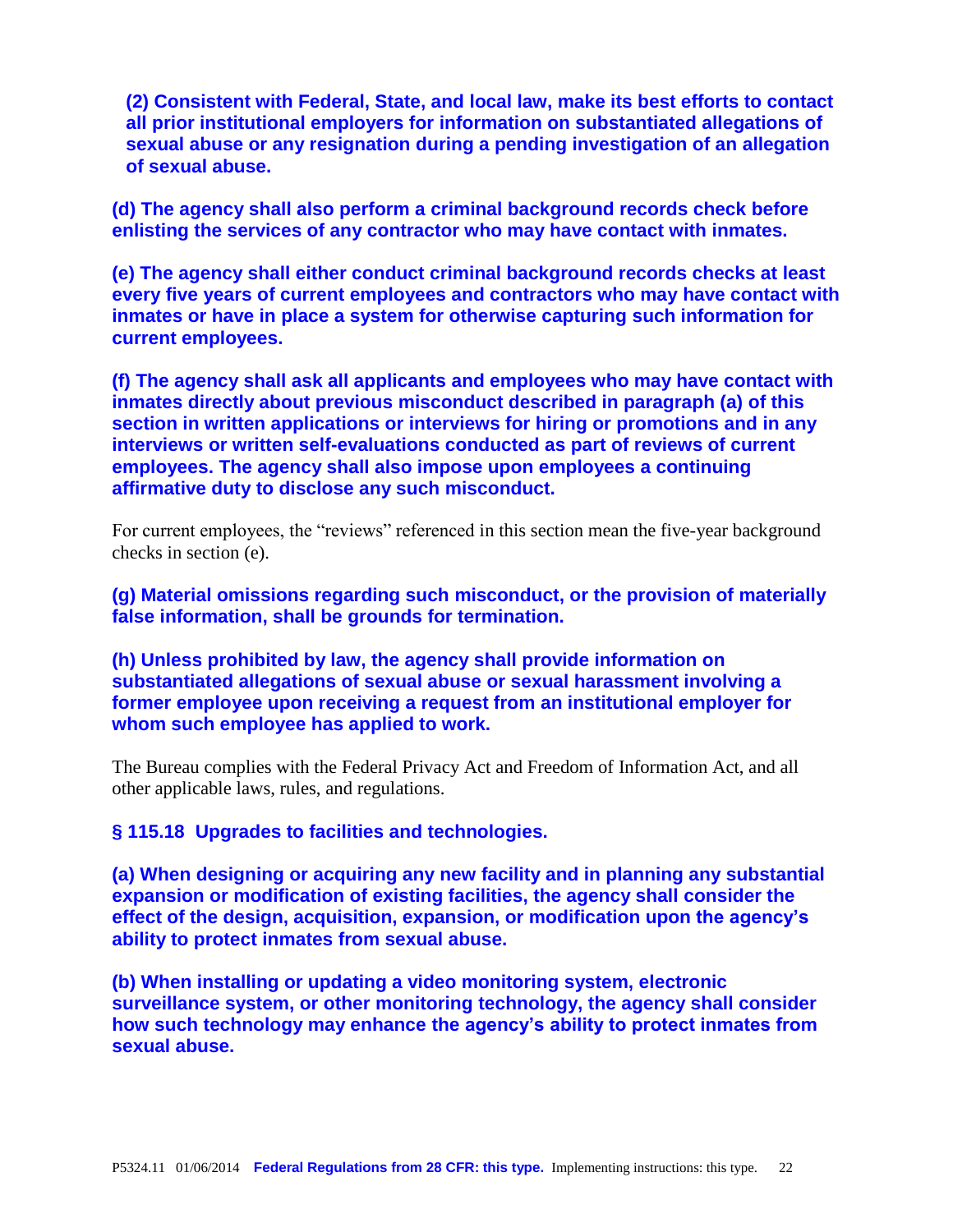All new facility designs and upgrades of technology will include consideration of how it could enhance the Bureau's ability to protect against sexual abuse.

## **RESPONSIVE PLANNING**

**§ 115.21 Evidence protocol and forensic medical examinations.**

**(a) To the extent the agency is responsible for investigating allegations of sexual abuse, the agency shall follow a uniform evidence protocol that maximizes the potential for obtaining usable physical evidence for administrative proceedings and criminal prosecutions.**

**(b) The protocol shall be developmentally appropriate for youth where applicable, and, as appropriate, shall be adapted from or otherwise based on the most recent edition of the U.S. Department of Justice's Office on Violence Against Women publication, "A National Protocol for Sexual Assault Medical Forensic Examinations, Adults/ Adolescents," or similarly comprehensive and authoritative protocols developed after 2011.**

The Bureau's response to sexual assault follows the U.S. Department of Justice's Office on Violence Against Women publication, "A National Protocol for Sexual Assault Medical Forensic Examinations, Adults/Adolescents," dated April 2013, or the most current version.

**(c) The agency shall offer all victims of sexual abuse access to forensic medical examinations, whether on-site or at an outside facility, without financial cost, where evidentiary or medically appropriate. Such examinations shall be performed by Sexual Assault Forensic Examiners (SAFEs) or Sexual Assault Nurse Examiners (SANEs) where possible. If SAFEs or SANEs cannot be made available, the examination can be performed by other qualified medical practitioners. The agency shall document its efforts to provide SAFEs or SANEs.**

When there is a report of a recent incident of sexual abuse, or there is a strong suspicion that a recent serious assault may have been sexual in nature, a physical examination of the alleged victim is conducted. The victim is provided the opportunity for a forensic examination as soon as possible. Physical evidence collection may also include an examination of and collection of physical evidence from the suspected perpetrator(s).

For further information see sections 115.64, 115.65, and 115.81-83.

In the case of inmate-on-staff sexual abuse, community medical/mental health resources and services will be made available to the staff member immediately.

**(d) The agency shall attempt to make available to the victim a victim advocate from a rape crisis center. If a rape crisis center is not available to provide victim advocate services, the agency shall make available to provide these services a**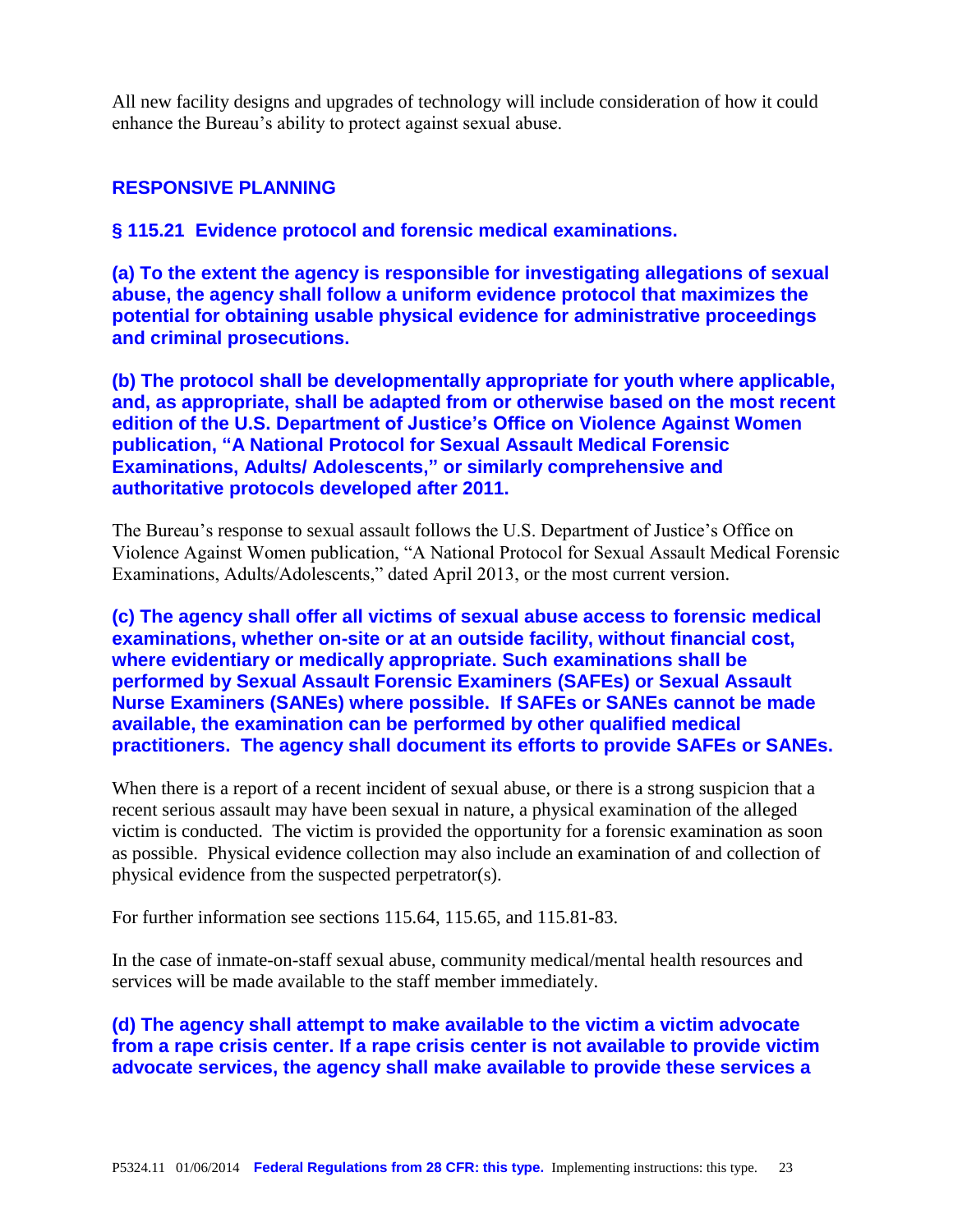**qualified staff member from a community-based organization, or a qualified agency staff member. Agencies shall document efforts to secure services from rape crisis centers. For the purpose of this standard, a rape crisis center refers to an entity that provides intervention and related assistance, such as the services specified in 42 U.S.C. 14043g(b)(2)(C), to victims of sexual assault of all ages. The agency may utilize a rape crisis center that is part of a governmental unit as long as the center is not part of the criminal justice system (such as a law enforcement agency) and offers a comparable level of confidentiality as a nongovernmental entity that provides similar victim services.**

The Institution PREA Compliance Manager, with the assistance of Psychology Services, attempts to enter into agreement with a rape crisis center to make available a victim advocate to inmates being evaluated for the collection of forensic evidence. If an agreement is not reached, efforts must be documented. Psychology or Chaplaincy Services may provide victim services locally, if a rape crisis center is not available.

# **(e) As requested by the victim, the victim advocate, qualified agency staff member, or qualified community-based organization staff member shall accompany and support the victim through the forensic medical examination process and investigatory interviews and shall provide emotional support, crisis intervention, information, and referrals.**

Victim advocates from the community used by the Bureau are preauthorized by the agreement established in section (d). The victim advocate serves as emotional and general support, navigating the inmate through the treatment and evidence collection process. The victim advocate has access to the inmate similar to that of medical staff at the facility. He/she is not authorized to make decisions regarding inmate care, or interfere with escort procedures as outlined in the Program Statement **Escorted Trips**.

**(f) To the extent the agency itself is not responsible for investigating allegations of sexual abuse, the agency shall request that the investigating agency follow the requirements of paragraphs (a) through (e) of this section.**

**(g) The requirements of paragraphs (a) through (f) of this section shall also apply to:**

**(1) Any State entity outside of the agency that is responsible for investigating allegations of sexual abuse in prisons or jails; and**

**(2) Any Department of Justice component that is responsible for investigating allegations of sexual abuse in prisons or jails.**

**(h) For the purposes of this section, a qualified agency staff member or a qualified community-based staff member shall be an individual who has been screened for appropriateness to serve in this role and has received education concerning sexual assault and forensic examination issues in general.**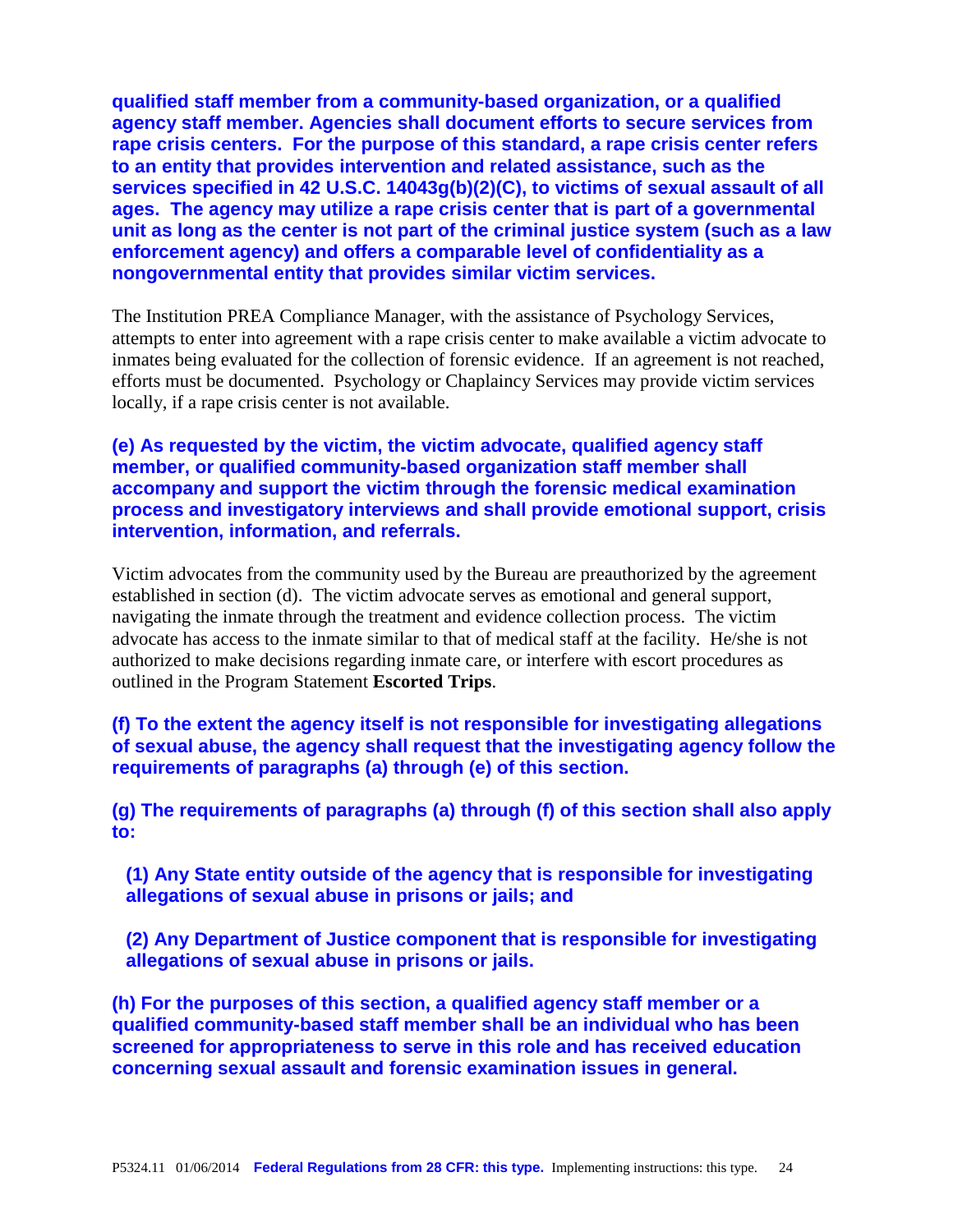A qualified agency staff member meets the education requirement of this section by virtue of his/her degree or vocational training, or through specialized training offered by the Bureau.

**§ 115.22 Policies to ensure referrals of allegations for investigations.**

**(a) The agency shall ensure that an administrative or criminal investigation is completed for all allegations of sexual abuse and sexual harassment.**

**(b) The agency shall have in place a policy to ensure that allegations of sexual abuse or sexual harassment are referred for investigation to an agency with the legal authority to conduct criminal investigations, unless the allegation does not involve potentially criminal behavior. The agency shall publish such policy on its Web site or, if it does not have one, make the policy available through other means. The agency shall document all such referrals.**

Under this section, criminal investigations are referred consistent with the Program Statement **Criminal Matter Referrals**.

**(c) If a separate entity is responsible for conducting criminal investigations, such publication shall describe the responsibilities of both the agency and the investigating entity.**

**(d) Any State entity responsible for conducting administrative or criminal investigations of sexual abuse or sexual harassment in prisons or jails shall have in place a policy governing the conduct of such investigations.**

**(e) Any Department of Justice component responsible for conducting administrative or criminal investigations of sexual abuse or sexual harassment in prisons or jails shall have in place a policy governing the conduct of such investigations.**

# **TRAINING AND EDUCATION**

**§ 115.31 Employee training.**

**(a) The agency shall train all employees who may have contact with inmates on:**

**(1) Its zero-tolerance policy for sexual abuse and sexual harassment;**

**(2) How to fulfill their responsibilities under agency sexual abuse and sexual harassment prevention, detection, reporting, and response policies and procedures;**

**(3) Inmates' right to be free from sexual abuse and sexual harassment;**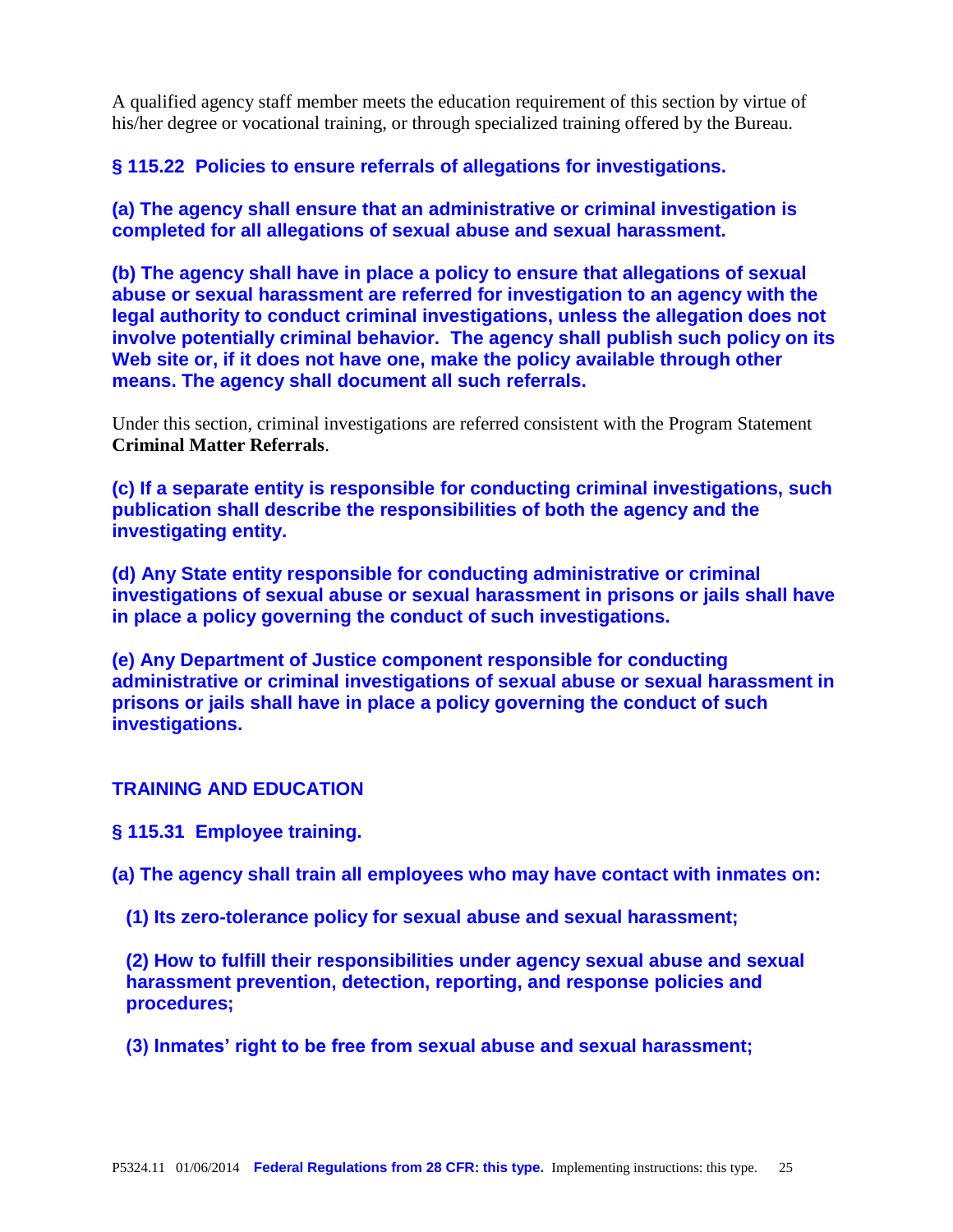**(4) The right of inmates and employees to be free from retaliation for reporting sexual abuse and sexual harassment;**

**(5) The dynamics of sexual abuse and sexual harassment in confinement;**

**(6) The common reactions of sexual abuse and sexual harassment victims;**

**(7) How to detect and respond to signs of threatened and actual sexual abuse;**

**(8) How to avoid inappropriate relationships with inmates;**

**(9) How to communicate effectively and professionally with inmates, including lesbian, gay, bisexual, transgender, intersex, or gender nonconforming inmates; and**

**(10) How to comply with relevant laws related to mandatory reporting of sexual abuse to outside authorities.**

Staff training includes a component on crime scene preservation for first responders, taking into consideration the physical design of the institution, as indicated in section 115.64.

**(b) Such training shall be tailored to the gender of the inmates at the employee's facility. The employee shall receive additional training if the employee is reassigned from a facility that houses only male inmates to a facility that houses only female inmates, or vice versa.**

Annual refresher training takes the gender of the inmate population at each facility into account. Transferring staff members receive gender-appropriate training, as needed.

**(c) All current employees who have not received such training shall be trained within one year of the effective date of the PREA standards, and the agency shall provide each employee with refresher training every two years to ensure that all employees know the agency's current sexual abuse and sexual harassment policies and procedures. In years in which an employee does not receive refresher training, the agency shall provide refresher information on current sexual abuse and sexual harassment policies.**

- **New Employees.** For new employees, a discussion of the Sexually Abusive Behavior Prevention and Intervention Program must be a part of Introduction to Correctional Techniques Phase I and Phase II. Specific staff responsibilities included in policy are outlined.
- **Current Employees.** For current staff, information about the program is included yearly as a part of Annual Training. Each Warden designates a staff member to conduct this training from the areas responsible for policy implementation (e.g., the Institution PREA Compliance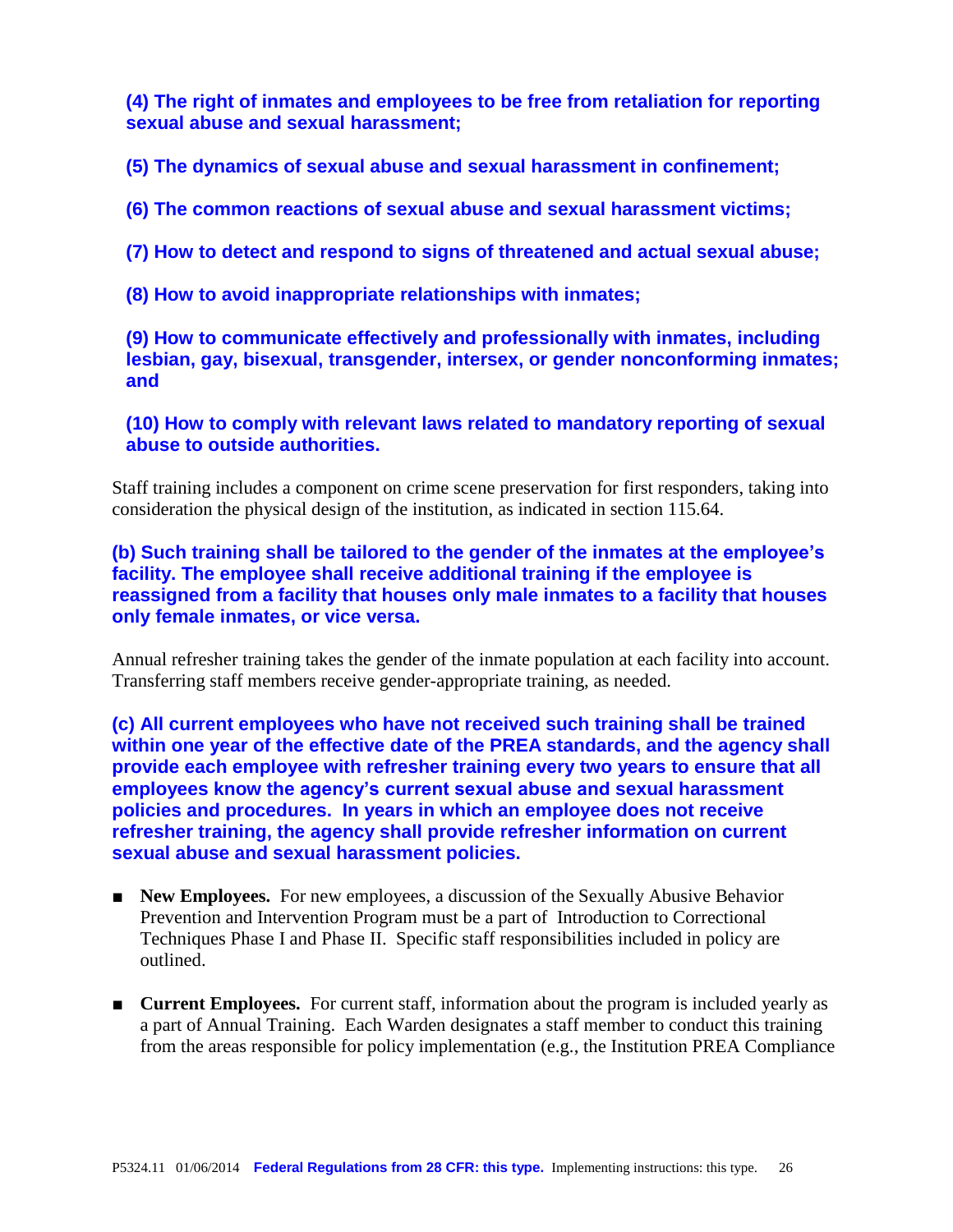Manager, or supervisory staff from Correctional Services, Psychology Services, Health Services, etc.).

■ **Specialized Training.** Discipline-specific training is available at the institution level to staff who are likely to be most involved in the management and treatment of sexually abused victims and the perpetrators (Health Services staff, Psychologists, Lieutenants, etc.). Specialized training is provided to these disciplines as part of their comprehensive training. Further information on required specialized training is provided below.

# **(d) The agency shall document, through employee signature or electronic verification, that employees understand the training they have received.**

Participation must be documented through employee signature or electronic verification. Participation documentation will note that employees understood the training they have received. At the conclusion of the training, employees are asked to seek additional supervisory direction, if necessary, to ensure understanding of the training.

# **§ 115.32 Volunteer and contractor training.**

**(a) The agency shall ensure that all volunteers and contractors who have contact with inmates have been trained on their responsibilities under the agency's sexual abuse and sexual harassment prevention, detection, and response policies and procedures.**

**(b) The level and type of training provided to volunteers and contractors shall be based on the services they provide and level of contact they have with inmates, but all volunteers and contractors who have contact with inmates shall be notified of the agency's zero-tolerance policy regarding sexual abuse and sexual harassment and informed how to report such incidents.**

# **(c) The agency shall maintain documentation confirming that volunteers and contractors understand the training they have received.**

Participation must be documented through volunteer and contractor signature or electronic verification, and will indicate that the volunteer and contractor understood they training they have received. At the conclusion of the training, volunteers and contractors are asked to seek additional direction from Bureau staff, if necessary, to ensure understanding of the training.

# **§ 115.33 Inmate education.**

# **(a) During the intake process, inmates shall receive information explaining the agency's zero-tolerance policy regarding sexual abuse and sexual harassment and how to report incidents or suspicions of sexual abuse or sexual harassment.**

The Bureau's Admission and Orientation (A&O) Pamphlet on Sexually Abusive Behavior Prevention and Intervention is provided to each inmate at intake screening. It describes the key elements of the program and informs inmates of the Bureau's zero-tolerance policy regarding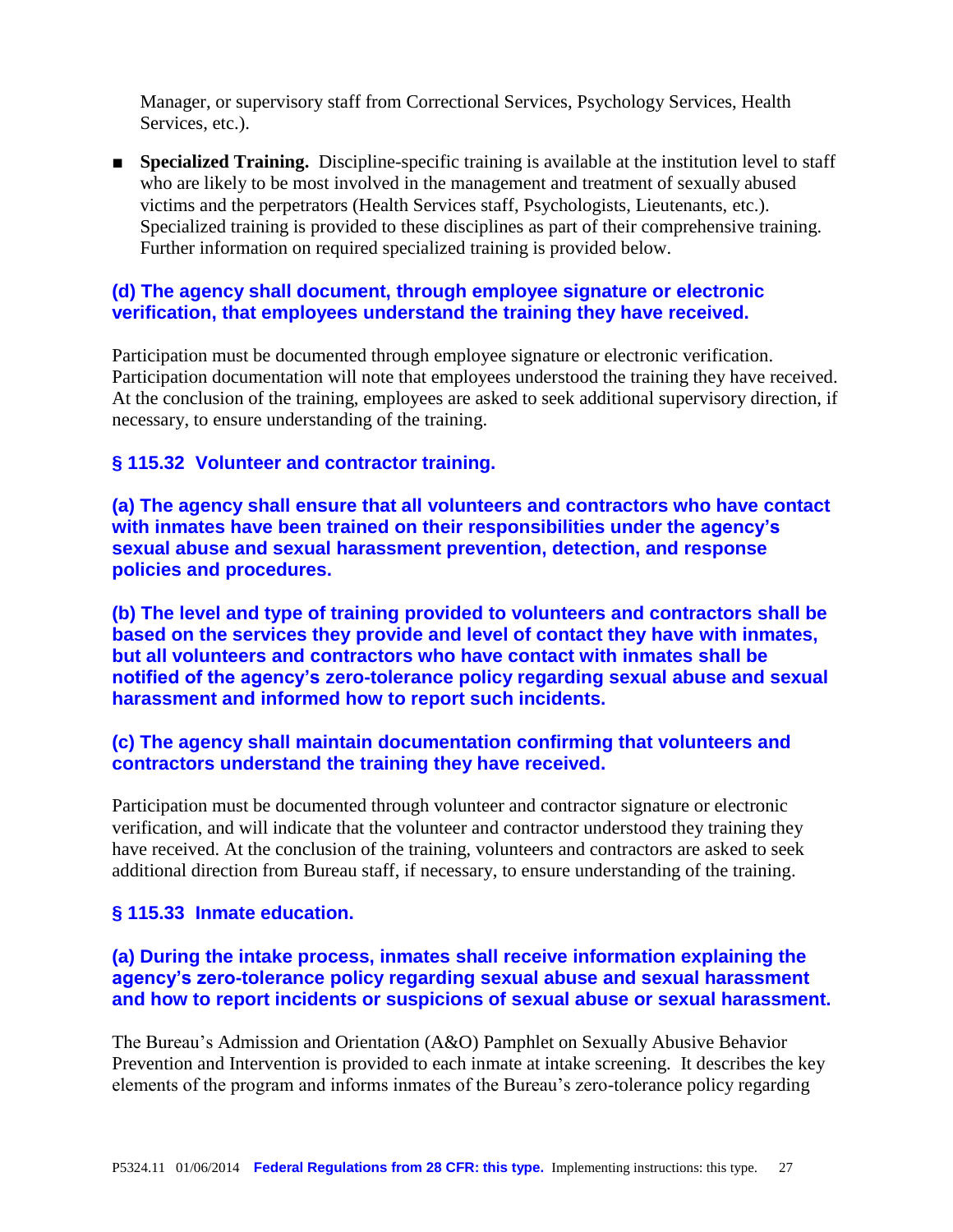sexual abuse and sexual harassment and how to report incidents of sexual abuse. It also provides inmates notice that male and female staff routinely work and visit inmate housing areas. This pamphlet is available to staff on the PREA Sallyport site.

# **(b) Within 30 days of intake, the agency shall provide comprehensive education to inmates either in person or through video regarding their rights to be free from sexual abuse and sexual harassment and to be free from retaliation for reporting such incidents, and regarding agency policies and incidents.**

During the A&O Program, a staff member, designated by the Warden, presents the Sexually Abusive Behavior Prevention and Intervention Program. This presentation must include:

- Definitions of sexually abusive behavior and sexual harrassment.
- Prevention strategies the inmate can take to minimize his/her risk of sexual victimization while in BOP custody.
- Methods of reporting an incident of sexually abusive behavior against oneself, and for reporting allegations of sexually abusive behavior involving other inmates, including reporting procedures directly to Regional Staff, if desired.
- Methods of reporting an incident of sexual harassment against oneself, and for reporting allegations of sexual harassment involving other inmates.
- Treatment options and programs available to inmate victims of sexually abusive behavior and sexual harassment.
- Monitoring, discipline, and prosecution of sexual perpetrators.
- Notice that male and female staff routinely work and visit inmate housing areas.

In addition, where inmates do not participate in a formal A&O program (e.g., WITSEC, pretrial, or SHU inmates), the Warden designates a staff member to ensure these inmates receive information on the Bureau's Sexually Abusive Behavior Prevention and Intervention Program within 30 days of intake. This is documented in the same manner as for inmates who participated during the regularly scheduled A&O session.

**(c) Current inmates who have not received such education shall be educated within one year of the effective date of the PREA standards, and shall receive education upon transfer to a different facility to the extent that the policies and procedures of the inmate's new facility differ from those of the previous facility.**

**(d) The agency shall provide inmate education in formats accessible to all inmates, including those who are limited English proficient, deaf, visually impaired, or otherwise disabled, as well as to inmates who have limited reading skills.**

Refer to section 115.16 above.

#### **(e) The agency shall maintain documentation of inmate participation in these education sessions.**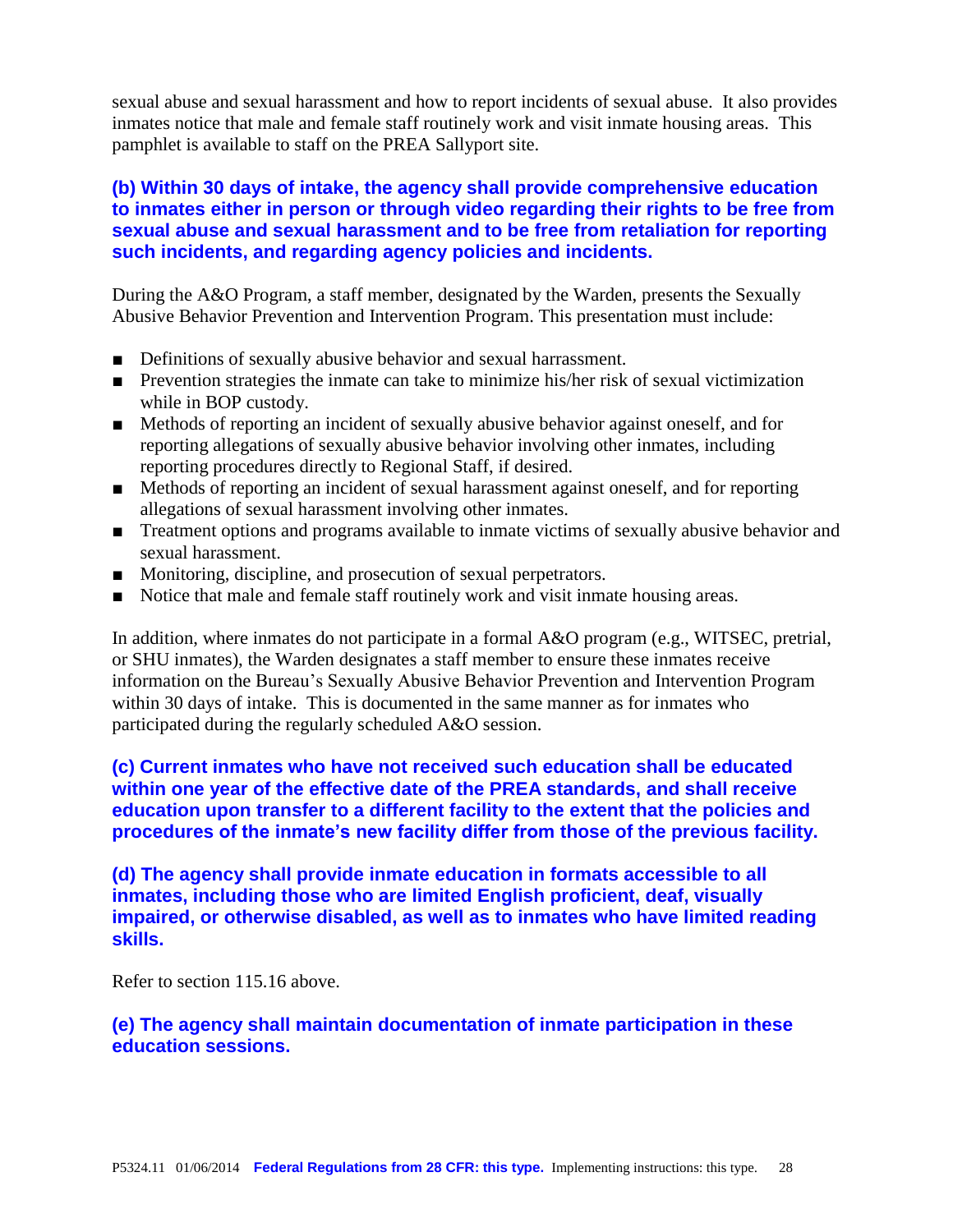The A&O forms are filed in the Inmate Central File or pre-trial/holdover files.

# **(f) In addition to providing such education, the agency shall ensure that key information is continuously and readily available or visible to inmates through posters, inmate handbooks, or other written formats.**

In each housing unit, the following will be posted:

- A notice to inmates stating, "Male and female staff routinely work and visit inmate housing areas"
- A poster reflecting the BOP's zero tolerance for sexual abuse and harassment and contact information for inmate reporting of sexual abuse allegations.

# **§ 115.34 Specialized training: Investigations.**

# **(a) In addition to the general training provided to all employees pursuant to § 115.31, the agency shall ensure that, to the extent the agency itself conducts sexual abuse investigations, its investigators have received training in conducting such investigations in confinement settings.**

The Chief of Correctional Services ensures his/her Special Investigative Supervisor/Special Investigative Agents are appropriately trained under this section. The Chief of the Office of Internal Affairs ensures his/her staff are appropriately trained under this section.

# **(b) Specialized training shall include techniques for interviewing sexual abuse victims, proper use of** *Miranda* **and** *Garrity* **warnings, sexual abuse evidence collection in confinement settings, and the criteria and evidence required to substantiate a case for administrative action or prosecution referral.**

The Bureau trains on the rights and warnings applicable in the Federal sector, and as referenced in the Master Agreement.

**(c) The agency shall maintain documentation that agency investigators have completed the required specialized training in conducting sexual abuse investigations.**

**(d) Any State entity or Department of Justice component that investigates sexual abuse in confinement settings shall provide such training to its agents and investigators who conduct such investigations.**

**§ 115.35 Specialized training: Medical and mental health care.**

**(a) The agency shall ensure that all full- and part-time medical and mental health care practitioners who work regularly in its facilities have been trained in:**

**(1) How to detect and assess signs of sexual abuse and sexual harassment;**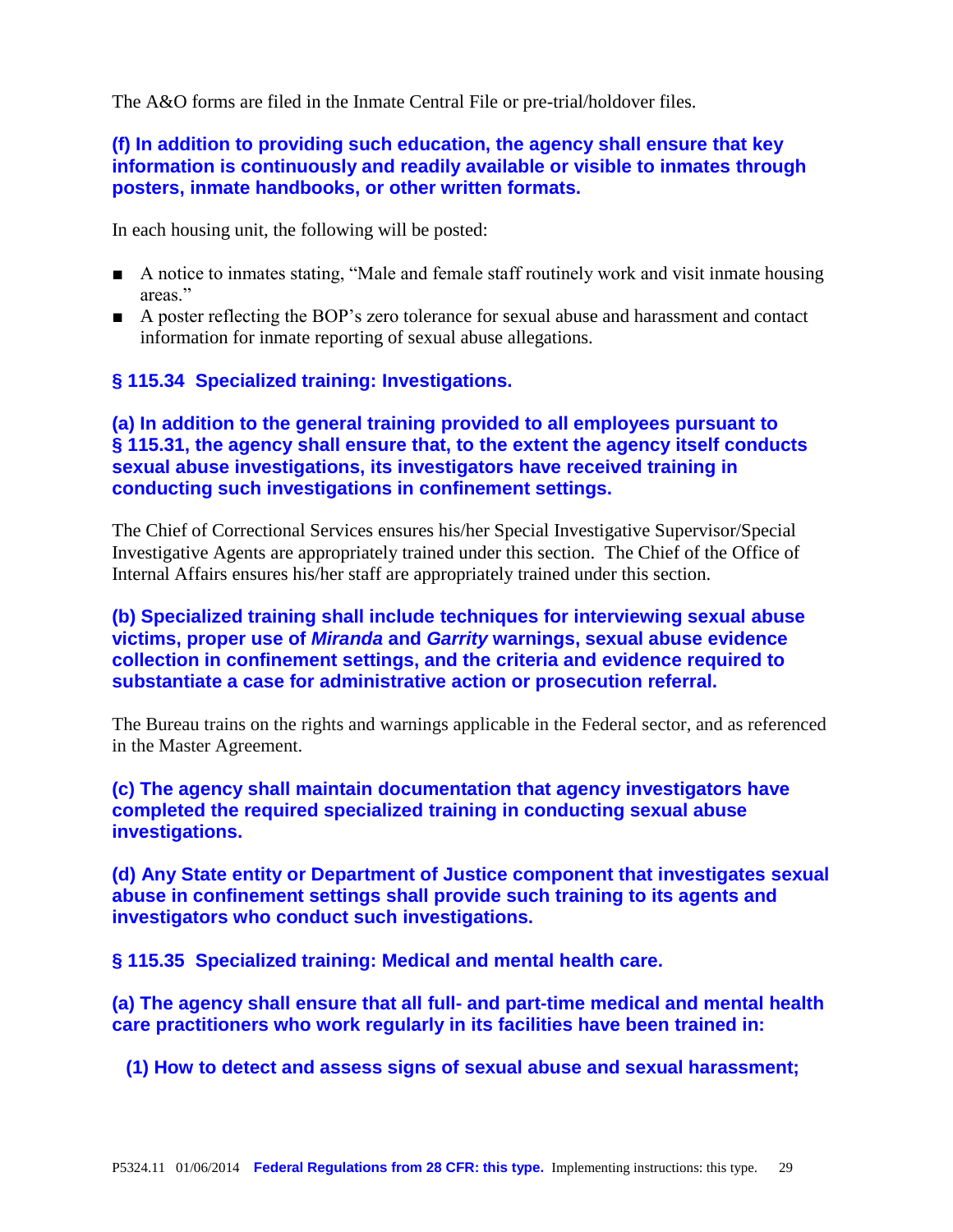## **(2) How to preserve physical evidence of sexual abuse;**

# **(3) How to respond effectively and professionally to victims of sexual abuse and sexual harassment; and**

# **(4) How and to whom to report allegations or suspicions of sexual abuse and sexual harassment.**

The Health Services Division ensures medical staff are appropriately trained under this section. The Reentry Services Division ensures mental health staff are appropriately trained under this section.

Please note, training under this section does **not** refer to certifications needed to conduct forensic examinations.

**(b) If medical staff employed by the agency conduct forensic examinations, such medical staff shall receive the appropriate training to conduct such examinations.**

**(c) The agency shall maintain documentation that medical and mental health practitioners have received the training referenced in this standard either from the agency or elsewhere.**

**(d) Medical and mental health care practitioners shall also receive the training mandated for employees under § 115.31 or for contractors and volunteers under §115.32, depending upon the practitioner's status at the agency.**

#### **SCREENING FOR RISK OF SEXUAL VICTIMIZATION AND ABUSIVENESS**

**§ 115.41 Screening for risk of victimization and abusiveness.**

# **(a) All inmates shall be assessed during an intake screening and upon transfer to another facility for their risk of being sexually abused by other inmates or sexually abusive toward other inmates.**

All inmates entering an institution are screened as directed by Health Services, Psychology Services, and Unit Management policies. Further information on intake mental health screenings is in section 115.81, below. The following steps should be taken:

■ **Inmates with a history of sexual victimization while in BOP custody.** When, during the intake screening process, staff identify inmates with a history of sexual victimization within BOP custody (e.g., from self-report or from review of available documents, such as judgment and commitment orders, criminal records, pre-sentence investigation reports, Inmate Central File data, etc.), they must refer the inmate to Psychology Services. If not previously documented on BOP records, staff must notify the Chief of Correctional Services of the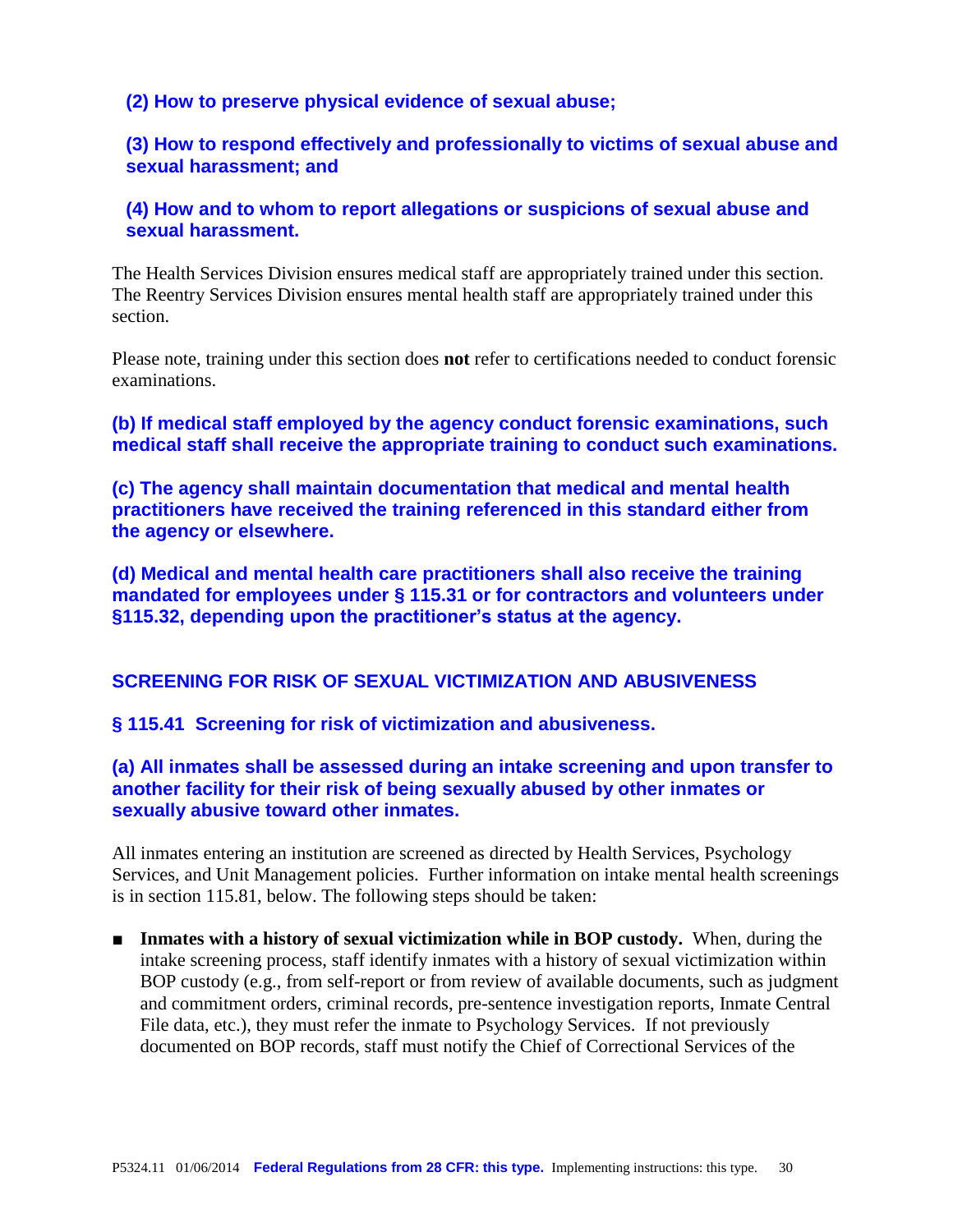inmate's report of victimization to ensure that appropriate steps (investigation, documentation, CIMS concerns, etc.) have been taken. The Chief of Correctional Services also updates any current SENTRY STG assignment pertaining to the alleged victim.

- **Inmates with a history of sexual victimization while in a non-BOP setting.** If victimization occurred in a non-BOP setting, staff should document information, and appropriate psychological treatment and monitoring will be provided if needed.
- **Inmates with a history of sexual predation.** When, during the intake screening process, staff identify inmates with a history of sexual predation (e.g., from self-report or from review of available documents such as judgment and commitment orders, criminal records, presentence investigation reports, Inmate Central File data, etc.), staff must refer the inmate to Psychology Services.

If incidents of sexual predation have not previously been documented on BOP records, staff must notify the Chief of Correctional Services of the inmate's history of predation to ensure that appropriate steps (investigation, documentation, CIMS concerns, etc.) have been taken. The Chief of Correctional Services also updates a current SENTRY STG assignment pertaining to the alleged perpetrator.

# **(b) Intake screening shall ordinarily take place within 72 hours of arrival at the facility.**

# **(c) Such assessments shall be conducted using an objective screening instrument.**

Staff are required to use the Bureau's Program Statement **Intake Screening**, which outlines issues and steps to take during the intake screening process generally, including issues concerning sexual abuse and sexual assault. The Unit Team uses the Intake Screening Form during the intake process.

To complete the Intake Screening Form, the staff must use the PREA Intake Objective Screening Instrument, Attachment A, for guidance. The PREA Intake Objective Screening Instrument encompasses all factors listed in section (d) of this subsection. Ample copies of the PREA Intake Objective Screening Instrument will be maintained in the area of the institution where intake is conducted by Unit Management.

The PREA Intake Objective Screening Instrument should be completed using only information available to staff at the time of intake, and with the purpose of referring the inmate for further assessment if needed.

After applying the criteria on the PREA Intake Objective Screening Instrument, staff complete the "Intake Screening Form" and must note any specific information in the comment section applicable to victimization or abusiveness. If none of the PREA Intake Screening Objective Instrument criteria apply, staff make an entry stating, "No apparent PREA criteria met," in the comment section applicable to victimization or abusiveness.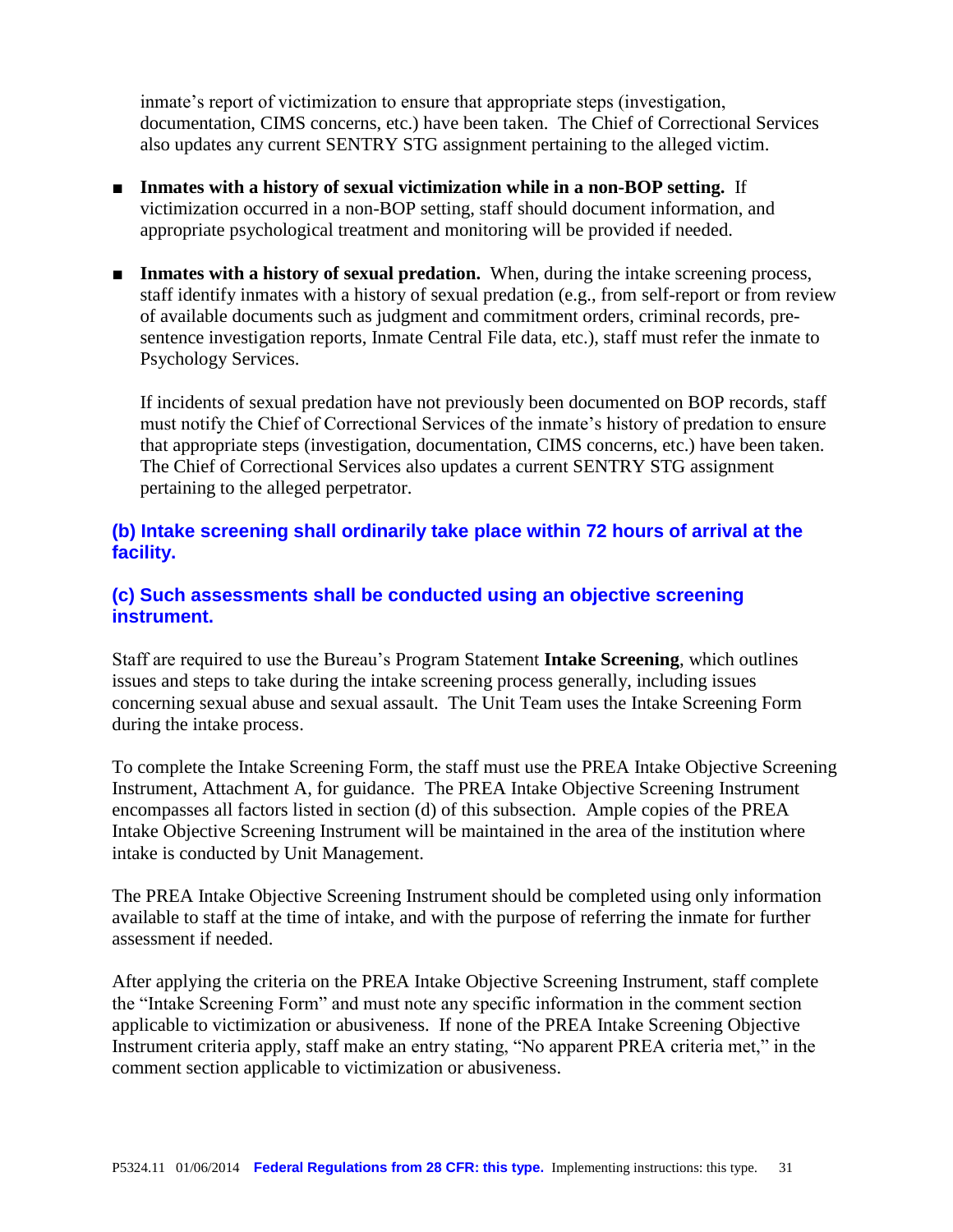If further assessment is needed after documenting and applying the criteria, an inmate is considered "at-risk" until a final determination is made by Psychology Services or Correctional Services. Referrals to Psychology Services or Correctional Services are documented at the local level.

Inmates are encouraged to disclose as much information as possible for the agency to provide the most protection possible under this policy. If an inmate chooses not to respond to questions relating to his/her level of risk, he/she may not be disciplined, as described in section (h) of this subsection.

Sensitive information is limited to staff who have a need to know.

**(d) The intake screening shall consider, at a minimum, the following criteria to assess inmates for risk of sexual victimization:**

- **(1) Whether the inmate has a mental, physical, or developmental disability;**
- **(2) The age of the inmate;**
- **(3) The physical build of the inmate;**
- **(4) Whether the inmate has previously been incarcerated;**
- **(5) Whether the inmate's criminal history is exclusively nonviolent;**

**(6) Whether the inmate has prior convictions for sex offenses against an adult or child;**

**(7) Whether the inmate is or is perceived to be gay, lesbian, bisexual, transgender, intersex, or gender nonconforming;**

**(8) Whether the inmate has previously experienced sexual victimization;**

**(9) The inmate's own perception of vulnerability; and**

#### **(10) Whether the inmate is detained solely for civil immigration purposes.**

Some inmates are "at risk" for victimization due to one or a combination of factors such as physical appearance (small in stature, effeminate, etc.); demeanor (weak/nonassertive, anxious, depressed); special situations (e.g., high-profile, sexual activity with a child, first-time offender); or special needs (cognitive limitations, social inadequacy, developmental disability, etc.).

#### **(e) The initial screening shall consider prior acts of sexual abuse, prior convictions for violent offenses, and history of prior institutional violence or**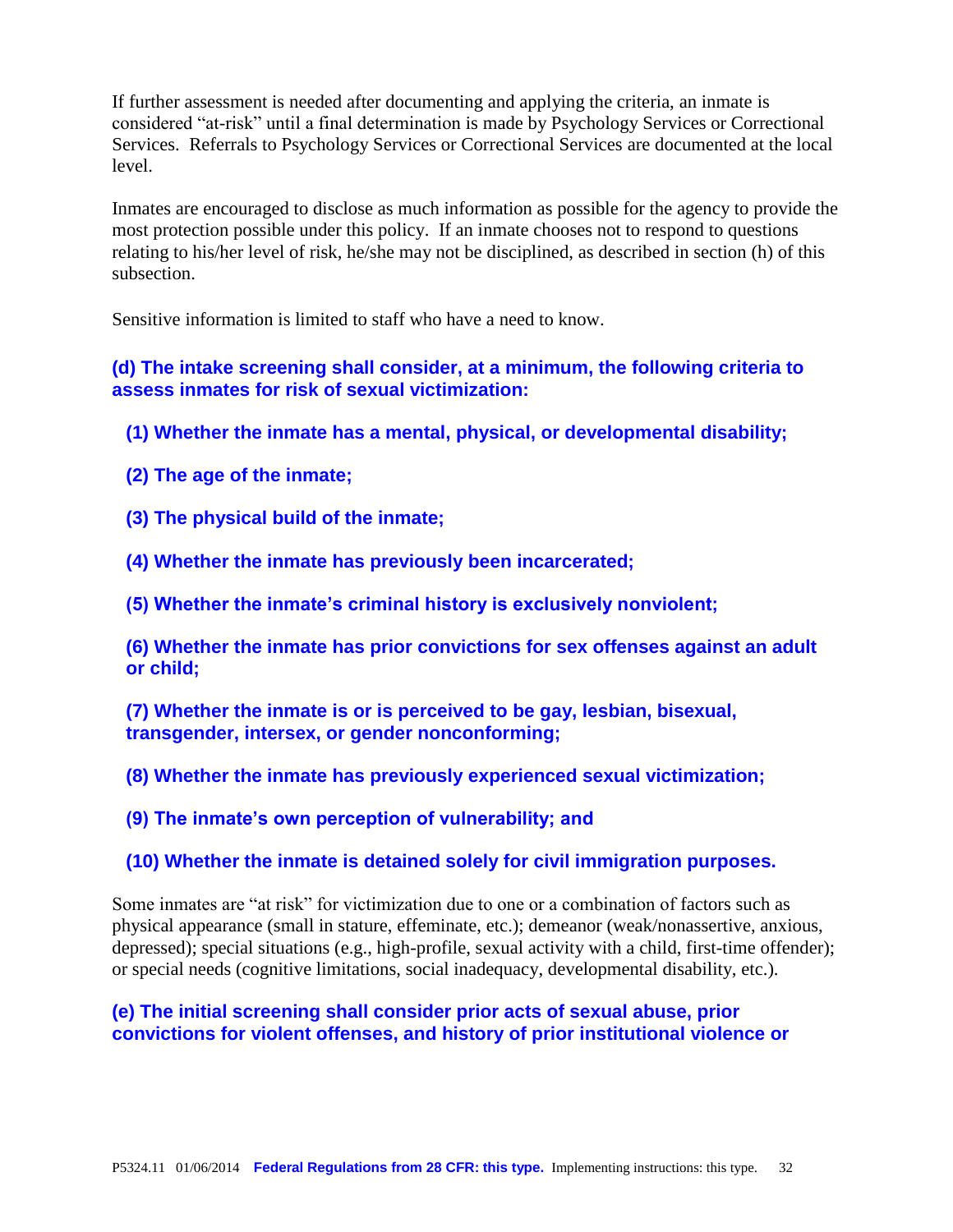# **sexual abuse, as known to the agency, in assessing inmates for risk of being sexually abusive.**

Some inmates pose a serious risk of engaging in sexually abusive behavior while in BOP custody because of their history of sexually abusive behaviors while in prison (stalking, excessive sexual preoccupation, etc.), or from the criminal history. In the case of inmates "at risk" for perpetration, Correctional Services should be notified by Psychology Services.

# **(f) Within a set time period, not to exceed 30 days from the inmate's arrival at the facility, the facility will reassess the inmate's risk of victimization or abusiveness based upon any additional, relevant information received by the facility since the intake screening.**

Psychology Services staff reassess the inmate's risk level whenever warranted and within 30 days of arrival at the institution, based upon any additional information. Reassessment is not required if no additional information is received after intake screening.

# **(g) An inmate's risk level shall be reassessed when warranted due to a referral, request, incident of sexual abuse, or receipt of additional information that bears on the inmate's risk of sexual victimization or abusiveness.**

Psychology Services staff will reassess the inmate's risk level whenever warranted based upon receipt of additional relevant information (e.g., incident of sexual abuse, protective custody request, recent diagnosis of gender dysphoria, etc.).

# **(h) Inmates may not be disciplined for refusing to answer, or for not disclosing complete information in response to, questions asked pursuant to paragraphs (d)(1), (d)(7), (d)(8), or (d)(9) of this section.**

If an inmate refuses to respond or elects not to disclose information that applies only to questions about disabilities; Gay, Lesbian, Bisexual, Transgender, Intersex (GLBTI) status; gender nonconformance; previous sexual victimization; and the inmate's self-perception of vulnerability, he/she may not be disciplined.

# **(i) The agency shall implement appropriate controls on the dissemination within the facility of responses to questions asked pursuant to this standard in order to ensure that sensitive information is not exploited to the inmate's detriment by staff or other inmates.**

Any information related to sexual victimization or abusiveness, including the information entered into the comment section of the Intake Screening Form, is limited to a need-to-know basis for staff, only for the purpose of treatment and security and management decisions, such as housing and cell assignments, as well as work, education, and programming assignments.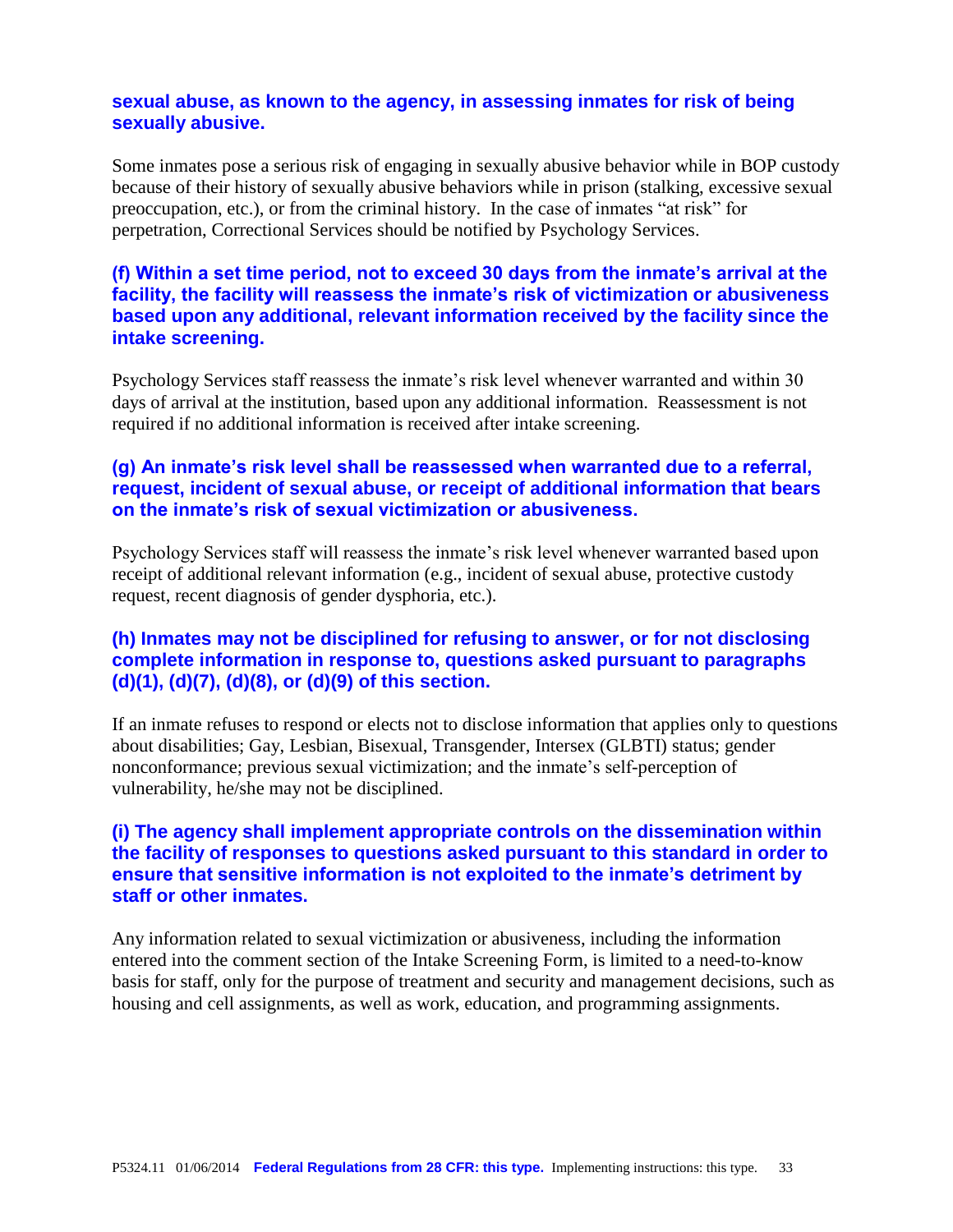# **§ 115.42 Use of screening information.**

# **(a) The agency shall use information from the risk screening required by § 115.41 to inform housing, bed, work, education, and program assignments with the goal of keeping separate those inmates at high risk of being sexually victimized from those at high risk of being sexually abusive.**

Once an inmate has been identified as a victim or perpetrator, or as "at risk" for victimization or perpetration, Unit Management should review classification options. These options may include transfer to a special treatment program (e.g., Sex Offender Management Program), transfer to a greater or lesser security facility (e.g., management variable), application of a PSF (e.g., sex offender), or changes in housing units, cell assignments, work assignments, and/or education assignments.

# **(b) The agency shall make individualized determinations about how to ensure the safety of each inmate.**

**(c) In deciding whether to assign a transgender or intersex inmate to a facility for male or female inmates, and in making other housing and programming assignments, the agency shall consider on a case-by-case basis whether a placement would ensure the inmate's health and safety, and whether the placement would present management or security problems.**

**(d) Placement and programming assignments for each transgender or intersex inmate shall be reassessed at least twice each year to review any threats to safety experienced by the inmate.**

**(e) A transgender or intersex inmate's own views with respect to his or her own safety shall be given serious consideration.**

**(f) Transgender and intersex inmates shall be given the opportunity to shower separately from other inmates.**

**(g) The agency shall not place lesbian, gay, bisexual, transgender, or intersex inmates in dedicated facilities, units, or wings solely on the basis of such identification or status, unless such placement is in a dedicated facility, unit, or wing established in connection with a consent decree, legal settlement, or legal judgment for the purpose of protecting such inmates.**

**§ 115.43 Protective custody.**

**(a) Inmates at high risk for sexual victimization shall not be placed in involuntary segregated housing unless an assessment of all available alternatives has been made, and a determination has been made that there is no available alternative means of separation from likely abusers. If a facility cannot conduct such an**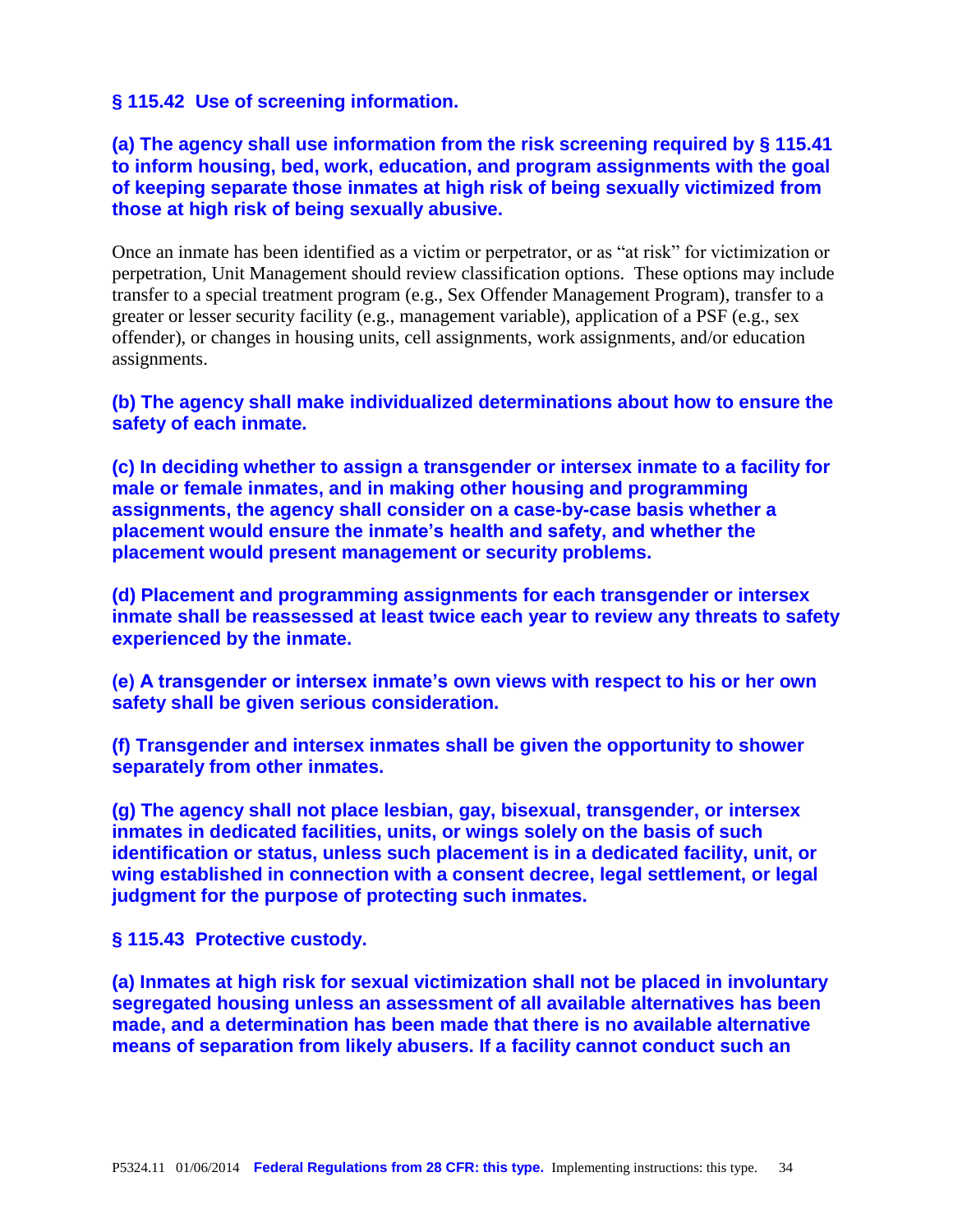## **assessment immediately, the facility may hold the inmate in involuntary segregated housing for less than 24 hours while completing the assessment.**

Inmates are placed in administrative detention in accordance with the Program Statement **Special Housing Units**.

**(b) Inmates placed in segregated housing for this purpose shall have access to programs, privileges, education, and work opportunities to the extent possible. If the facility restricts access to programs, privileges, education, or work opportunities, the facility shall document:**

- **(1) The opportunities that have been limited;**
- **(2) The duration of the limitation; and**
- **(3) The reasons for such limitations.**

When an inmate is placed in special housing involuntarily, access to programs, privileges, education, or work must not be interrupted. If they must be limited, the Chief of Correctional Services ensures that documentation exists reflecting the limitation, duration, and rationale for limitation.

**(c) The facility shall assign such inmates to involuntary segregated housing only until an alternative means of separation from likely abusers can be arranged, and such an assignment shall not ordinarily exceed a period of 30 days.**

**(d) If an involuntary segregated housing assignment is made pursuant to paragraph (a) of this section, the facility shall clearly document:**

**(1) The basis for the facility's concern for the inmate's safety; and**

**(2) The reason why no alternative means of separation can be arranged.**

When determining an appropriate method of safeguarding the inmate assigned "at risk" for victimization, the Warden ensures all options are considered by completing, signing, and dating form BP-A1002, Safeguarding of Inmates Alleging Sexual Abuse/Assault Allegation.

The completed BP-A1002 is stamped "FOI EXEMPT" and placed in the Privacy Section of the Inmate Central File to ensure that sensitive information is not exploited to the inmate's detriment by staff or other inmates. If information gathered leads to an investigation, the BP-A1002 becomes part of the investigative file. The completed form is e-mailed to BOP-CPD/PREA COORDINATOR and filed with the investigative case.

Psychology staff are responsible for crisis intervention, assessment of treatment needs, documentation of the evaluation results, treatment, psychiatric referral, and other treatment options related to the alleged at-risk inmate.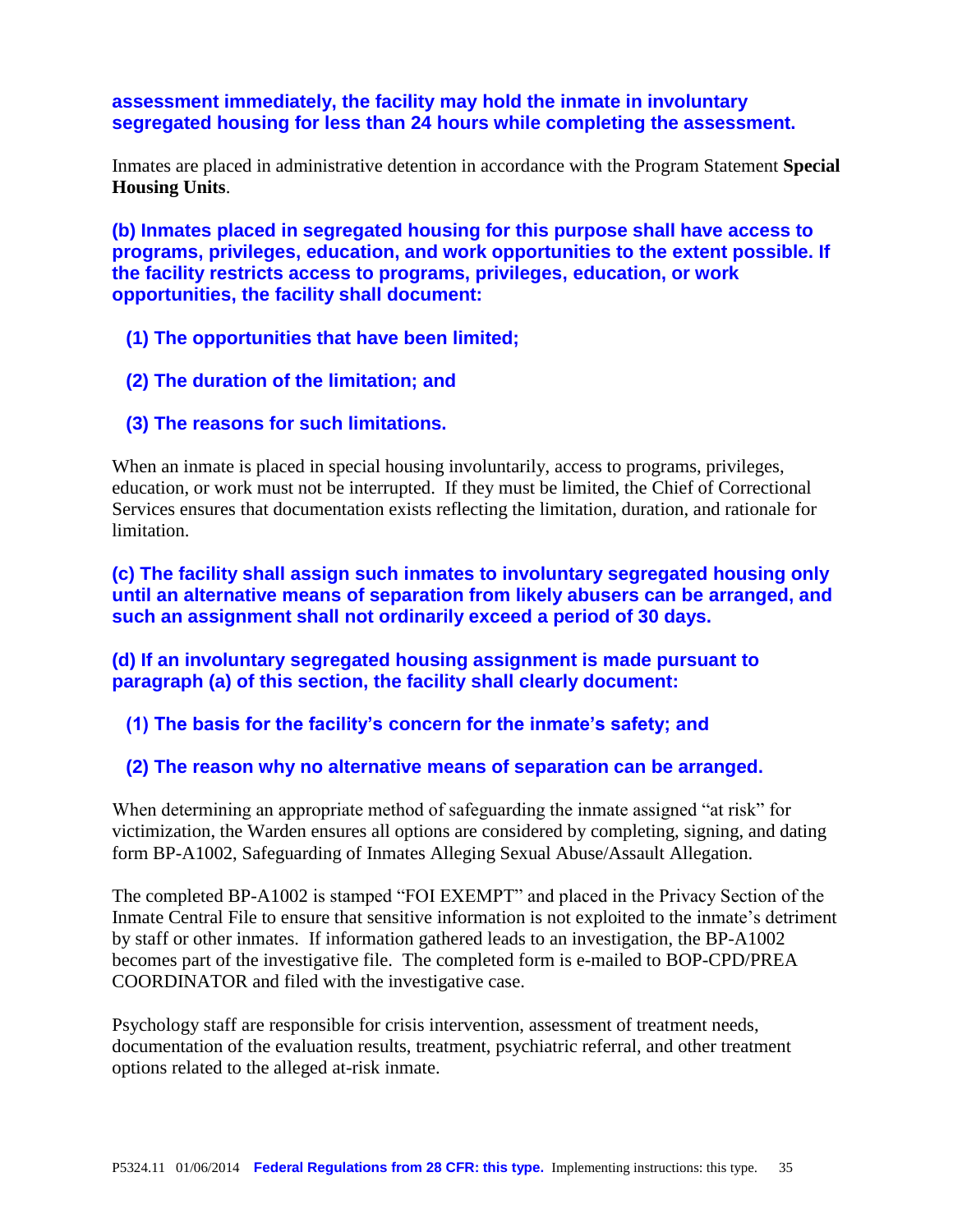#### **(e) Every 30 days, the facility shall afford each such inmate a review to determine whether there is a continuing need for separation from the general population.**

The inmate's status is reviewed during weekly Special Housing Unit meetings.

#### **REPORTING**

#### **§ 115.51 Inmate reporting.**

# **(a) The agency shall provide multiple internal ways for inmates to privately report sexual abuse and sexual harassment, retaliation by other inmates or staff for reporting sexual abuse and sexual harassment, and staff neglect or violation of responsibilities that may have contributed to such incidents.**

Bureau inmates are encouraged to report allegations to staff at all levels, including local, regional and Central Office. They are also currently provided with avenues of internal reporting, such as telephonically to a specific department (such as the Special Investigative lieutenant), or by mail to an outside entity. Inmates are provided information on reporting mechanisms as noted in section 115.33.

**(b) The agency shall also provide at least one way for inmates to report abuse or harassment to a public or private entity or office that is not part of the agency, and that is able to receive and immediately forward inmate reports of sexual abuse and sexual harassment to agency officials, allowing the inmate to remain anonymous upon request. Inmates detained solely for civil immigration purposes shall be provided information on how to contact relevant consular officials and relevant officials at the Department of Homeland Security.**

Inmates are provided contact information and access to the Office of Inspector General to make such reports.

#### **(c) Staff shall accept reports made verbally, in writing, anonymously, and from third parties and shall promptly document any verbal reports.**

For the purpose of this section, information received anonymously refers to "drop-notes" or other written communication. Non-investigatory staff do not offer anonymity to inmates.

# **(d) The agency shall provide a method for staff to privately report sexual abuse and sexual harassment of inmates.**

Staff reporting requirements are addressed in the Program Statement **Standards of Employee Conduct**. For the purposes of this section, staff may contact any supervisory staff at the local institution, Regional staff, or Central Office staff, including the Regional PREA Coordinators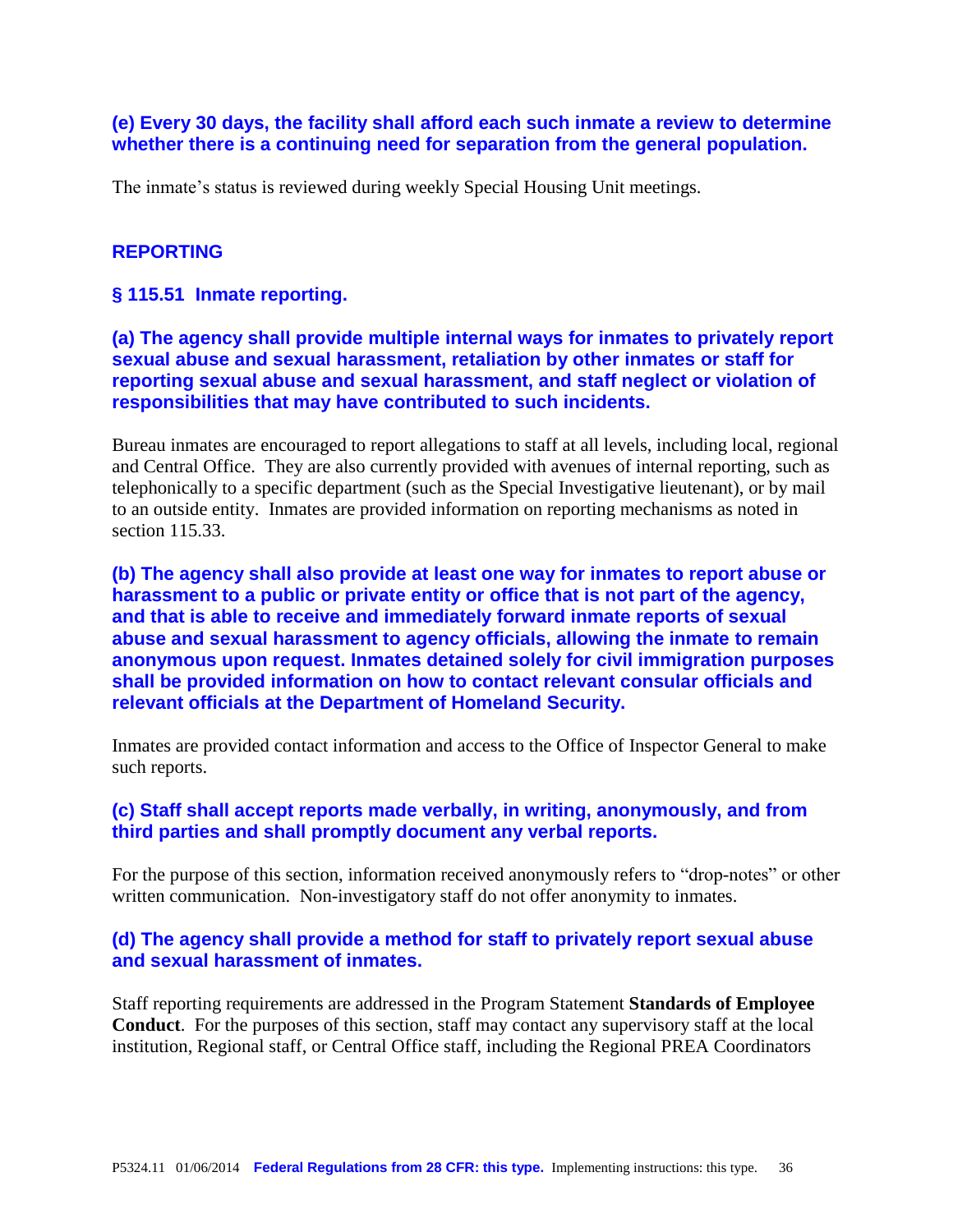and the National PREA Coordinator. Allegations involving staff members may also be reported to the Office of Internal Affairs or the Office of Inspector General, as appropriate.

# **§ 115.52 Exhaustion of administrative remedies.**

See the Program Statement **Administrative Remedy Program**, or current version of the policy.

# **§ 115.53 Inmate access to outside confidential support services.**

**(a) The facility shall provide inmates with access to outside victim advocates for emotional support services related to sexual abuse by giving inmates mailing addresses and telephone numbers, including toll-free hotline numbers where available, of local, State, or national victim advocacy or rape crisis organizations, and, for persons detained solely for civil immigration purposes, immigrant services agencies. The facility shall enable reasonable communication between inmates and these organizations and agencies, in as confidential a manner as possible.**

The Institution PREA Compliance Manager, with the assistance of Psychology Services staff, seeks to establish an agreement with community service providers who are able to provide confidential emotional support services as it relates to sexual abuse. If an agreement is not feasible, the attempts are documented. Staff take reasonable action to ensure that information on available resources is provided to all inmates so that they have access to the Bureau's efforts in preventing, detecting, and responding to sexual abuse and sexual harassment. Staff also provide contact information and confidential communication services, as reasonably as possible.

"Confidential" communications under this section are distinguished from privileged communications, such as in attorney-client relationship. Communications are monitored in a manner consistent with agency security practices, and should be addressed in any memorandum of understanding with the outside victim advocacy organization.

# **(b) The facility shall inform inmates, prior to giving them access, of the extent to which such communications will be monitored and the extent to which reports of abuse will be forwarded to authorities in accordance with mandatory reporting laws.**

**(c) The agency shall maintain or attempt to enter into memoranda of understanding or other agreements with community service providers that are able to provide inmates with confidential emotional support services related to sexual abuse. The agency shall maintain copies of agreements or documentation showing attempts to enter into such agreements.**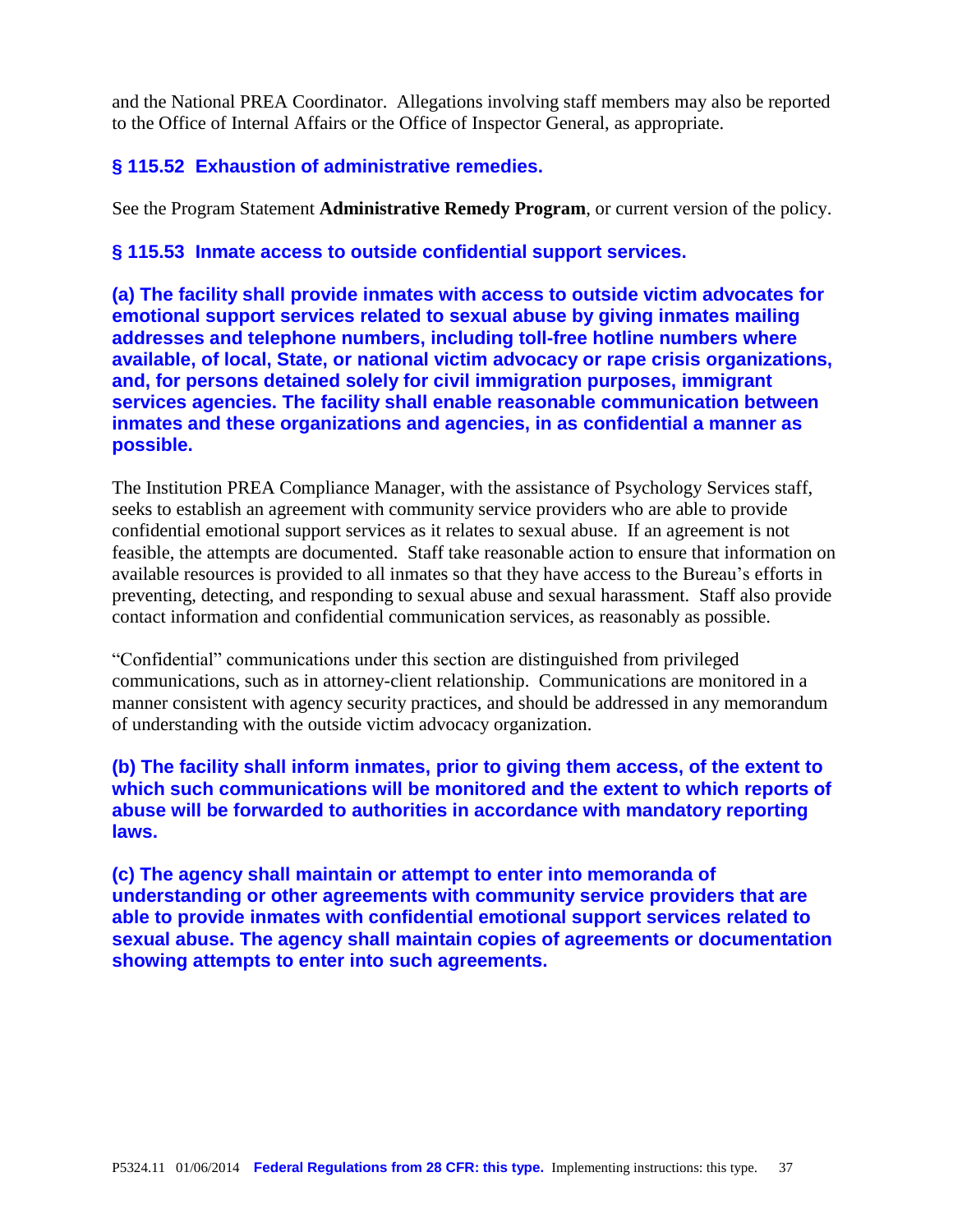# **§ 115.54 Third-party reporting.**

# **The agency shall establish a method to receive third-party reports of sexual abuse and sexual harassment and shall distribute publicly information on how to report sexual abuse and sexual harassment on behalf of an inmate.**

The Bureau posts publicly, and maintains, the third-party reporting avenue on its public website.

# **OFFICIAL RESPONSE FOLLOWING AN INMATE REPORT**

#### **§ 115.61 Staff and agency reporting duties.**

**(a) The agency shall require all staff to report immediately and according to agency policy any knowledge, suspicion, or information regarding an incident of sexual abuse or sexual harassment that occurred in a facility, whether or not it is part of the agency; retaliation against inmates or staff who reported such an incident; and any staff neglect or violation of responsibilities that may have contributed to an incident or retaliation.**

All staff must report information concerning incidents or possible incidents of sexual abuse or sexual harassment to the Operations Lieutenant, or, where appropriate, in accordance with the Program Statement **Standards of Employee Conduct**.

Staff provide a written follow-up memorandum to the Operations Lieutenant to document such a report, in accordance with Article 6 of the Master Agreement.

The Operations Lieutenant notifies the PREA Compliance Manager.

Allegations of inmate-on-inmate and inmate-on-staff sexual abuse must be entered in TRUINTEL via the Report of Incident form (BP-A0583). Reports must indicate whether the allegation involved Abusive Sexual Contact or a Non-Consensual Sexual Act.

Once reported, an evaluation by the Institution PREA Compliance Manager of whether a full response protocol is needed will be made (see section 115.65).

In addition to reporting information, staff intervene as appropriate (e.g., writing an incident report), in behaviors that may subsequently lead to an incident of sexual abuse.

Staff should be aware of the following in determining what information to report:

Detection requires an awareness by staff of institution or unit climate and the reputations and behaviors of inmates – through actively paying attention to the following, for example:

- Inmate communications.
- Comments to staff.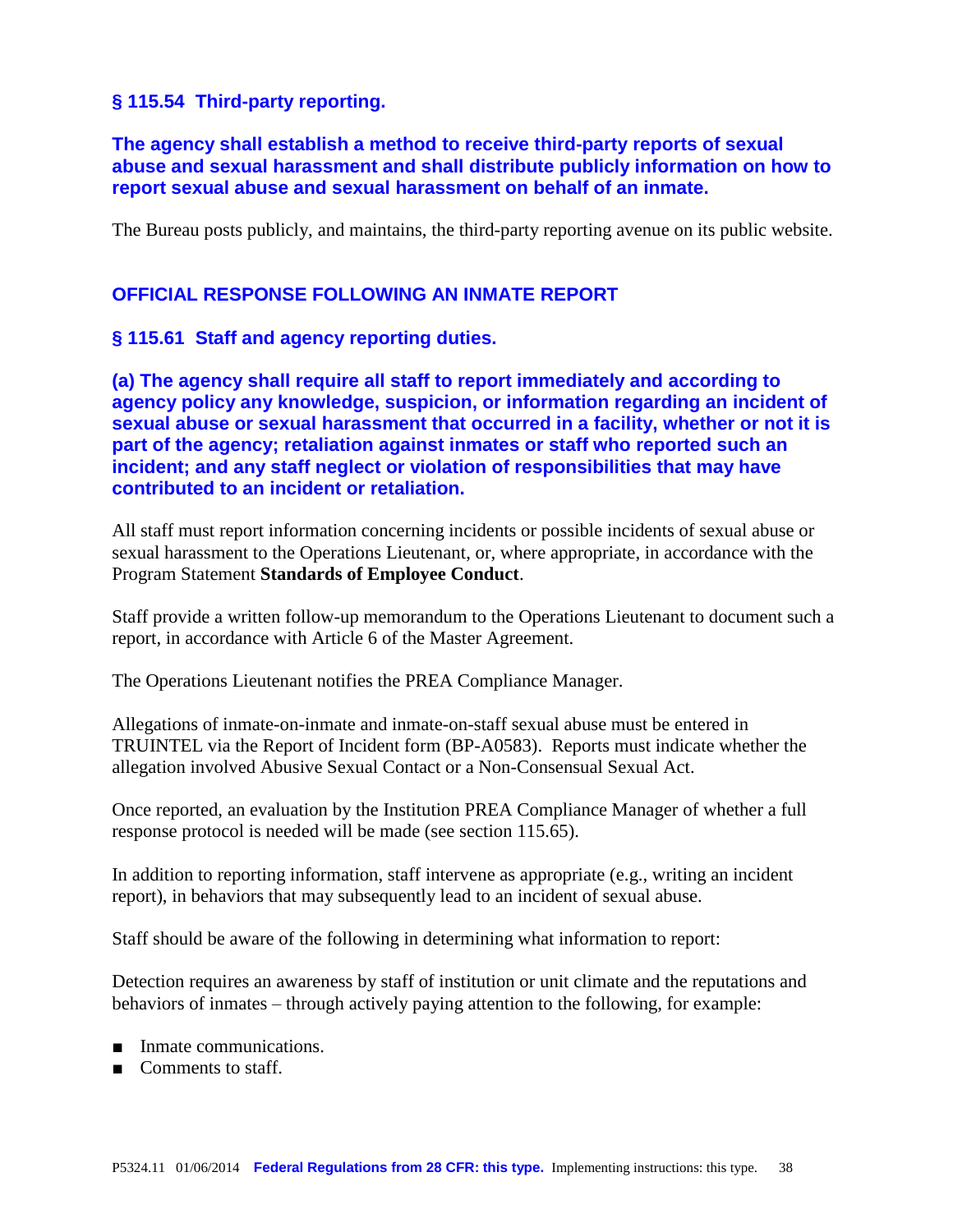- Posted picture files, and Correctional Services "confidentials."
- Inmate interactions.
- Changes in inmate behavior (eating, sleeping, hygiene, work habits, etc.).
- Isolated or "hot" areas of the institution.

By observing factors such as these, staff are able to better detect sexually abusive behavior, and possibly deter problems **before they occur, or before they escalate.**

# **(b) Apart from reporting to designated supervisors or officials, staff shall not reveal any information related to a sexual abuse report to anyone other than to the extent necessary, as specified in agency policy, to make treatment, investigation, and other security and management decisions.**

The information concerning the identity of the alleged inmate victim and the specific facts of the case are limited to staff who need to know because of their involvement with the victim's welfare and the investigation of the incident. This is important not only to preserve the victim's privacy but to preserve maximum flexibility to investigate the allegations. It is appropriate under this section to forward reports to the Operations Lieutenant through the staff member's supervisor.

**(c) Unless otherwise precluded by Federal, State, or local law, medical and mental health practitioners shall be required to report sexual abuse pursuant to paragraph (a) of this section and to inform inmates of the practitioner's duty to report, and the limitations of confidentiality, at the initiation of services.**

**(d) If the alleged victim is under the age of 18 or considered a vulnerable adult under a State or local vulnerable persons statute, the agency shall report the allegation to the designated State or local services agency under applicable mandatory reporting laws.**

**(e) The facility shall report all allegations of sexual abuse and sexual harassment, including third-party and anonymous reports, to the facility's designated investigators.**

Staff must report and respond to allegations of sexually abusive behavior, regardless of the source of the report (e.g., "third party").

The Institution PREA Compliance Manager refers the incident for investigation to the appropriate office, and reviews the incident for any further response. As the severity of the sexually abusive behavior increases, so should the level of response.

# **§ 115.62 Agency protection duties.**

**When an agency learns that an inmate is subject to a substantial risk of imminent sexual abuse, it shall take immediate action to protect the inmate.**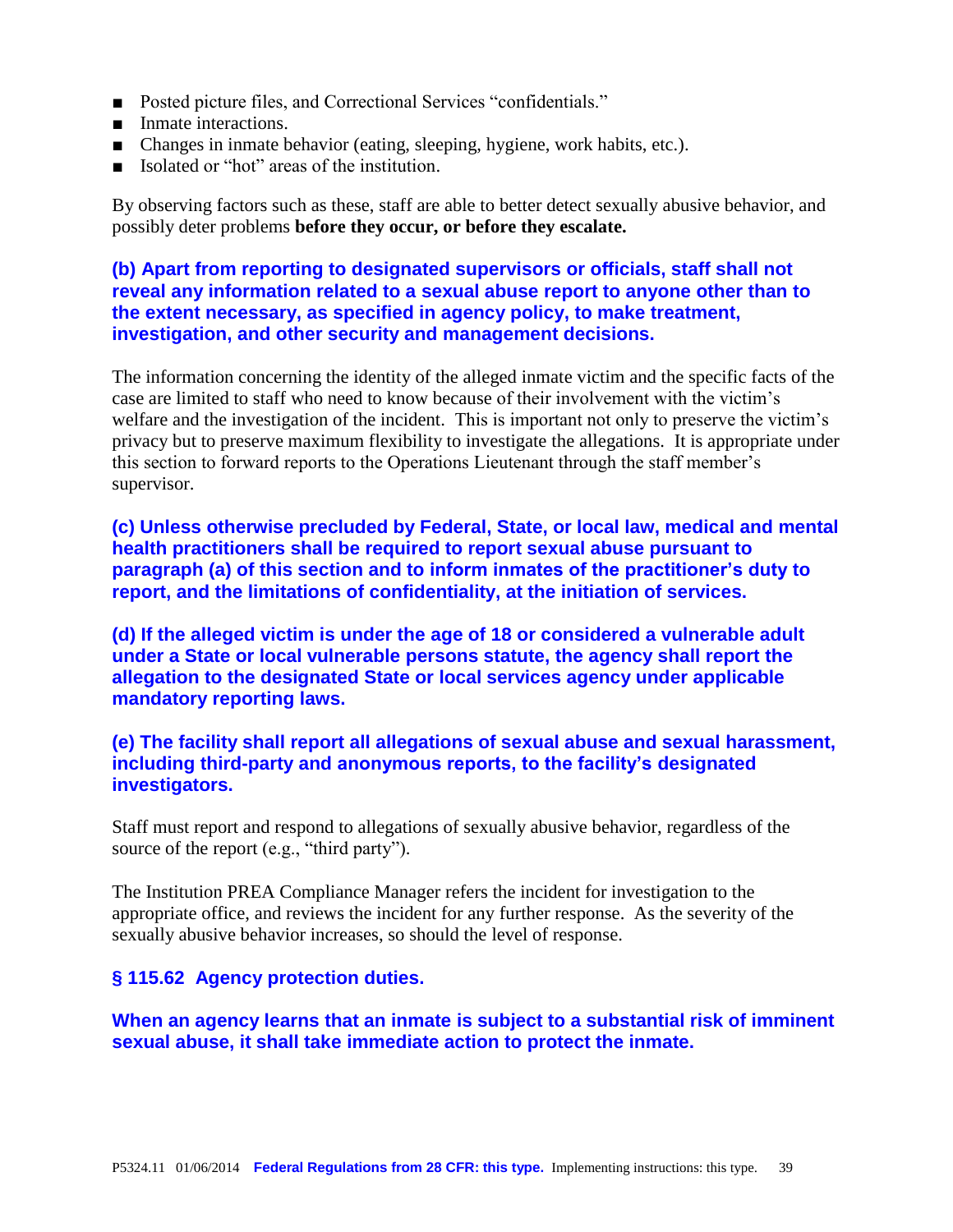The Operations Lieutenant is notified immediately and immediately safeguards the inmate (which will vary depending on the severity of the alleged sexually abusive behavior and could include monitoring the situation, changing housing assignments, changing work assignment, placing alleged victim and perpetrator in Special Housing, etc.). The Operations Lieutenant promptly refers all inmates reported or suspected of being the victim of sexually abusive behavior to Psychology Services for assessment of vulnerability and treatment needs. The Operations Lieutenant also notifies the Institution PREA Compliance Manager.

# **§ 115.63 Reporting to other confinement facilities.**

# **(a) Upon receiving an allegation that an inmate was sexually abused while confined at another facility, the head of the facility that received the allegation shall notify the head of the facility or appropriate office of the agency where the alleged abuse occurred.**

In cases where there is an allegation that sexually abusive behavior occurred at another Bureau facility, the Warden (or his/her designee) of the victim's current facility reports the allegation to the Warden of the identified institution. In cases alleging sexual abuse by staff at another institution, the Warden of the inmate's current facility refers the matter directly to the Office of Internal Affairs.

For non-Bureau secure privatized facilities, jails, juvenile facilities, and Residential Reentry Centers, the Warden will contact the appropriate office of the facility, and notify the Privatization Management or the Residential Reentry Management Branches, as appropriate.

For non-Bureau facilities, the Warden (or his/her designee) contacts the appropriate office of that correctional agency.

**(b) Such notification shall be provided as soon as possible, but no later than 72 hours after receiving the allegation.**

**(c) The agency shall document that it has provided such notification.**

**(d) The facility head or agency office that receives such notification shall ensure that the allegation is investigated in accordance with these standards.**

**§ 115.64 Staff first responder duties.**

**(a) Upon learning of an allegation that an inmate was sexually abused, the first security staff member to respond to the report shall be required to:**

**(1) Separate the alleged victim and abuser;**

**(2) Preserve and protect any crime scene until appropriate steps can be taken to collect any evidence;**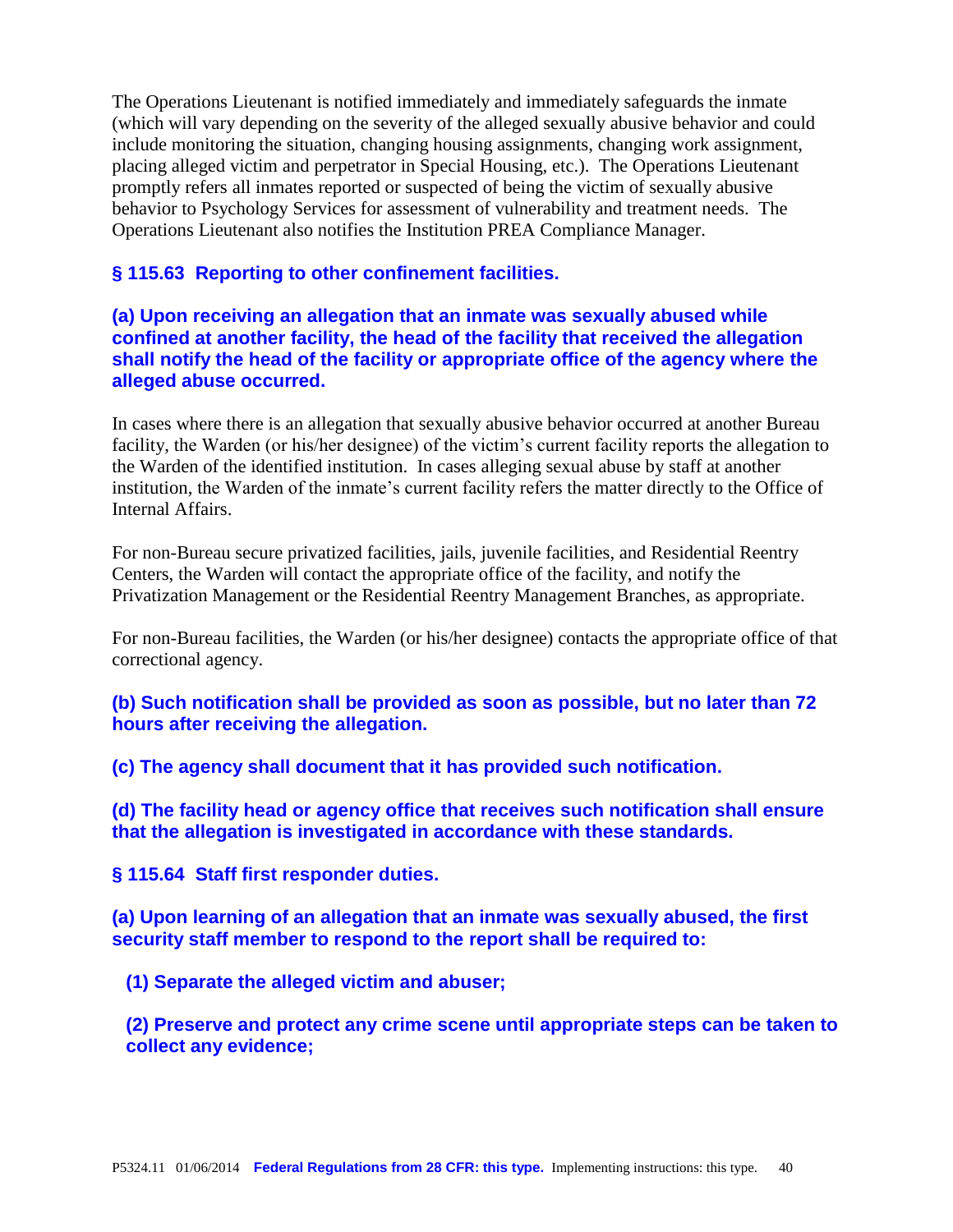**(3) If the abuse occurred within a time period that still allows for the collection of physical evidence, request that the alleged victim not take any actions that could destroy physical evidence, including, as appropriate, washing, brushing teeth, changing clothes, urinating, defecating, smoking, drinking, or eating; and**

**(4) If the abuse occurred within a time period that still allows for the collection of physical evidence, ensure that the alleged abuser does not take any actions that could destroy physical evidence, including, as appropriate, washing, brushing teeth, changing clothes, urinating, defecating, smoking, drinking, or eating.**

# **(b) If the first staff responder is not a security staff member, the responder shall be required to request that the alleged victim not take any actions that could destroy physical evidence, and then notify security staff.**

The staff first responder must preserve the crime scene. SIS staff are responsible for collecting information/evidence. The investigation, in coordination with the agency to which the case may be referred, must follow the guidance given in agency policies and practices concerning evidence gathering and processing procedures.

# **§ 115.65 Coordinated response.**

**The facility shall develop a written institutional plan to coordinate actions taken in response to an incident of sexual abuse, among staff first responders, medical and mental health practitioners, investigators, and facility leadership.**

All staff report incidents of sexual abuse to the Operations Lieutenant (see section 115.61).

The Operations Lieutenant immediately safeguards the inmate (see sections 115.43, 115.62).

The Operations Lieutenant promptly refers all inmates reported or suspected of being the victim of sexually abusive behavior to the Health Services Unit (or the on-call clinician during nonbusiness hours) for physical assessment and documentation of injuries (see sections 115.21, 115.82).

The Operations Lieutenant promptly refers all inmates reported or suspected of being the victim of sexually abusive behavior to Psychology Services for assessment of vulnerability and treatment needs (see section 115.82).

In addition, during business hours, the Operations Lieutenant ensures that the SIS, Chief of Correctional Services, Institution PREA Compliance Manager, and Warden are notified. During non-business hours, the Operations Lieutenant ensures that the SIS, Chief of Correctional Services, Institution PREA Compliance Manager, Duty Officer, Health Services staff, and oncall Psychologist are notified.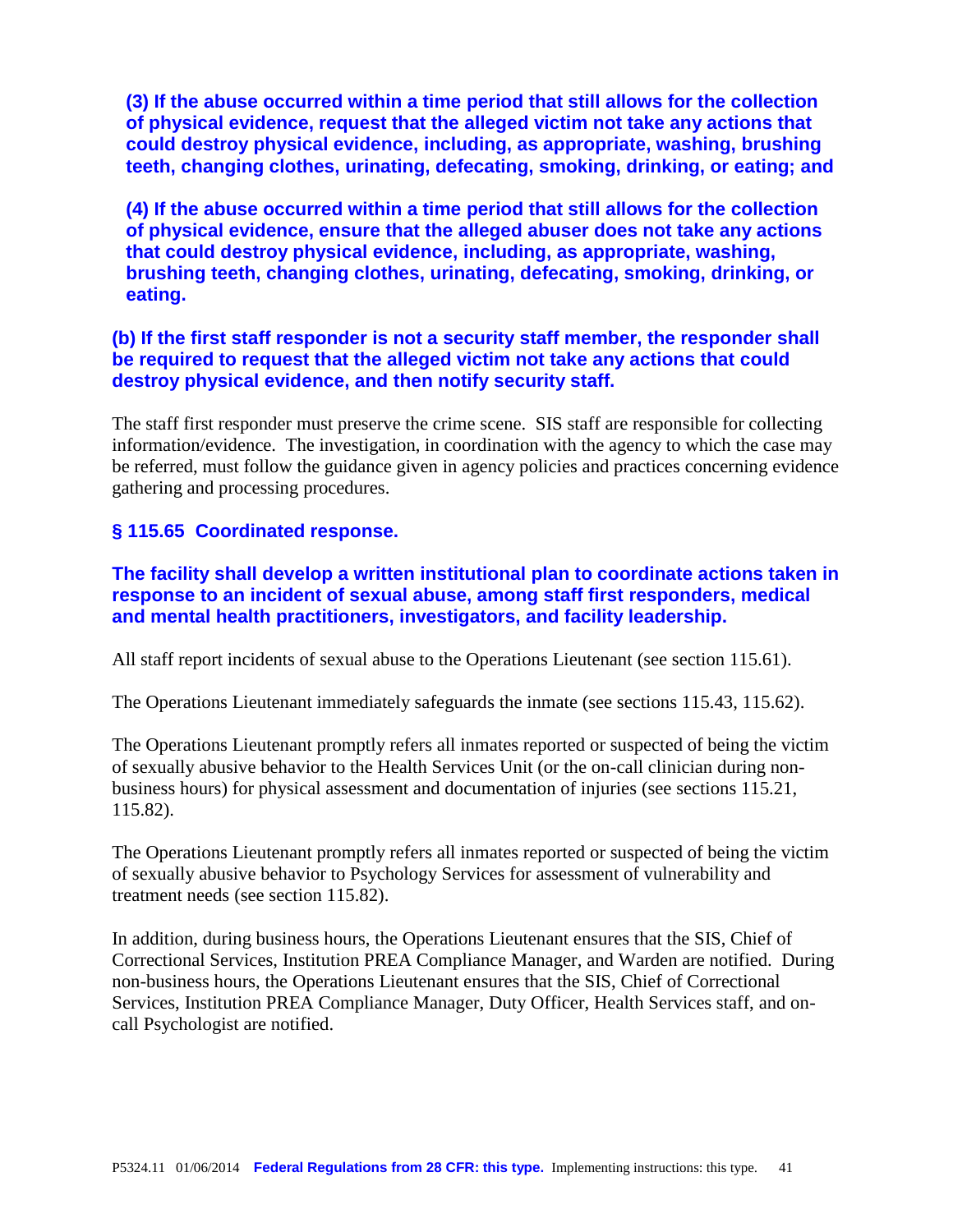The Institution PREA Compliance Manager reviews relevant factors and makes a determination whether or not to proceed with full activation of the Response Protocol. Not all allegations of sexually abusive behavior require full activation of the protocol. In some cases, the Institution PREA Compliance Manager will determine that there is not sufficient reason to proceed (the alleged victim credibly recanted; the alleged perpetrator was not in the institution on the date of the allegation, etc.) and the Response Protocol may be terminated.

In cases where more information is needed, or where there is a credible and serious allegation or instance of sexually abusive behavior, the full Response Protocol must be implemented.

Once the Institution PREA Compliance Manager determines that the intervention should continue, a sensitive and coordinated response is necessary. Services will be provided in an environment that meets both security and therapeutic needs**.** 

The full Response Protocol, monitored by the Institution PREA Compliance Manager, involves the following components:

- Correctional Services safeguard the inmate (see section 115.62); engage in evidence collection and preservation at the institution, including inmate clothing and footware (see section 115.64); investigate cases involving inmate perpetrators (see section 115.71); arrange for outside medical trips if necessary in accordance with the Program Statement **Escorted Trips**; and ensure that STG categories for victims and predators are entered into SENTRY (see section 115.87).
- Psychology staff are responsible for crisis intervention, assessment of treatment needs, documentation of the evaluation results, treatment, psychiatric referral, and other treatment options related to the alleged victim (see section 115.82). Psychology staff also notify the qualified agency staff member or the outside victim advocate, if necessary, to assist the inmate (see section 115.21).
- Health Services staff are responsible for assessment, examination, documentation, and treatment of inmate injuries arising from incidents of sexual abuse, including testing when appropriate for pregnancy, HIV, and other sexually transmissible infections (STIs) (see sections 115.82 and 115.83). Where indicated, medical staff, trained in the collection of sexual assault evidence (e.g., "rape kit") should conduct an examination for physical evidence that may be used later in formal investigations, or refer the inmate to trained health care professionals from the local community or at the local community facility equipped (in accordance with local laws) to evaluate and treat sexual assault victims (see sections 115.21 and 115.81).

After responding to the initial incident, staff noted above have additional responsibilities for follow-up with the inmate victim, which are covered in sections 115.66-68, 115.76-78, and 115.81-83.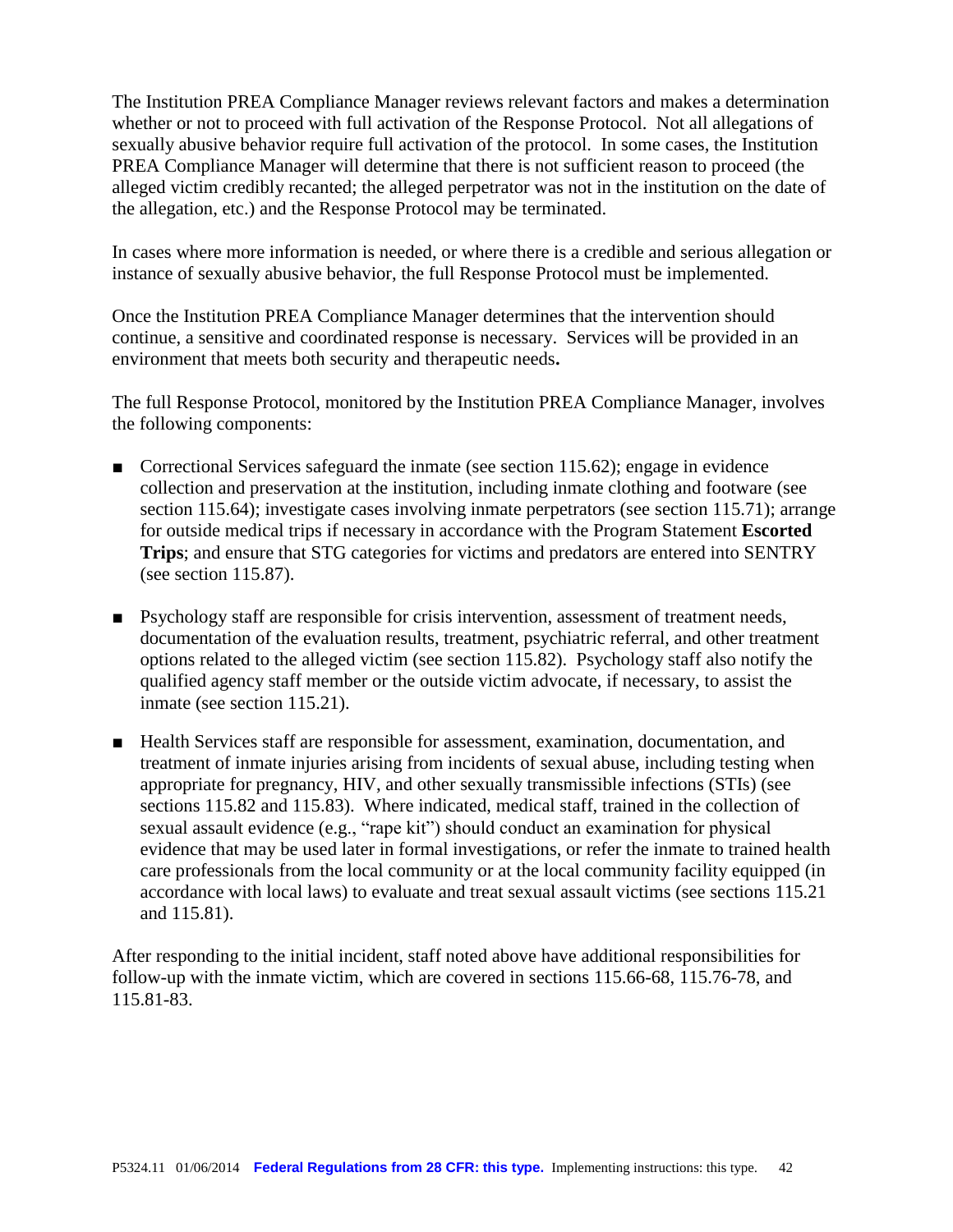# **§ 115.66 Preservation of ability to protect inmates from contact with abusers.**

The collective bargaining process in the Bureau will be completed pursuant to Title 5 of the United States Code, and all other applicable laws, rules, and regulations, including third-party appeals.

**(a) Neither the agency nor any other governmental entity responsible for collective bargaining on the agency's behalf shall enter into or renew any collective bargaining agreement or other agreement that limits the agency's ability to remove alleged staff sexual abusers from contact with any inmates pending the outcome of an investigation or of a determination of whether and to what extent discipline is warranted.**

**(b) Nothing in this standard shall restrict the entering into or renewal of agreements that govern:**

**(1) The conduct of the disciplinary process, as long as such agreements are not inconsistent with the provisions of §§ 115.72 and 115.76; or**

**(2) Whether a no-contact assignment that is imposed pending the outcome of an investigation shall be expunged from or retained in the staff member's personnel file following a determination that the allegation of sexual abuse is not substantiated.**

**§ 115.67 Agency protection against retaliation.**

**(a) The agency shall establish a policy to protect all inmates and staff who report sexual abuse or sexual harassment or cooperate with sexual abuse or sexual harassment investigations from retaliation by other inmates or staff, and shall designate which staff members or departments are charged with monitoring retaliation.**

**(b) The agency shall employ multiple protection measures, such as housing changes or transfers for inmate victims or abusers, removal of alleged staff or inmate abusers from contact with victims, and emotional support services for inmates or staff who fear retaliation for reporting sexual abuse or sexual harassment or for cooperating with investigations.**

**(c) For at least 90 days following a report of sexual abuse, the agency shall monitor the conduct and treatment of inmates or staff who reported the sexual abuse and of inmates who were reported to have suffered sexual abuse to see if possible retaliation by inmates or staff, and shall act promptly to remedy any such retaliation. Items the agency should monitor include any inmate disciplinary reports, housing, or program changes, or negative performance reviews or reassignments of staff. The agency shall continue such monitoring beyond 90 days if the initial monitoring indicates a continuing need.**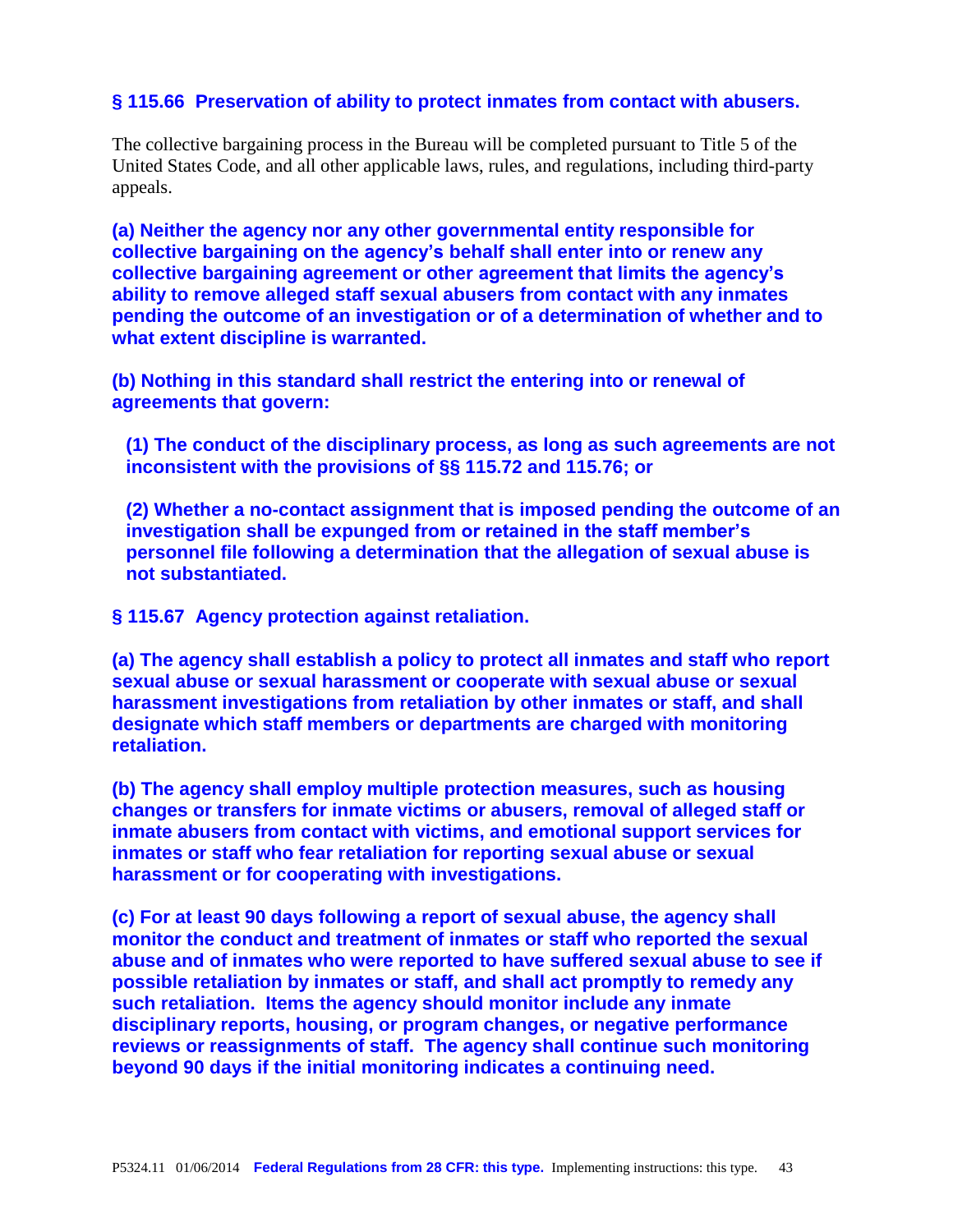The Institution PREA Compliance Manager monitors staff and inmates who have reported sexual abuse allegations to protect them from retaliation for 90 days. However, if the initial monitoring indicates a continuing need, periodic status checks occur.

**(d) In the case of inmates, such monitoring shall also include periodic status checks.**

**(e) If any other individual who cooperates with an investigation expresses a fear of retaliation, the agency shall take appropriate measures to protect that individual against retaliation.**

**(f) An agency's obligation to monitor shall terminate if the agency determines that the allegation is unfounded.**

**§ 115.68 Post-allegation protective custody.**

# **Any use of segregated housing to protect an inmate who is alleged to have suffered sexual abuse shall be subject to the requirements of § 115.43.**

See section 115.43. Form BP-A1002, Safeguarding of Inmates Alleging Sexual Abuse/Assault Allegation, is also used in cases of post-allegation protective custody.

# **INVESTIGATIONS**

# **§ 115.71 Criminal and administrative agency investigations.**

**(a) When the agency conducts its own investigations into allegations of sexual abuse and sexual harassment, it shall do so promptly, thoroughly, and objectively for all allegations, including third-party and anonymous reports.**

At the conclusion of the investigation, the allegations must be indicated as:

- Substantiated.
- Unsubstantiated (may have occurred, but insufficient evidence to prove).
- Unfounded (evidence proves that this could not have happened).

Upon activating the full Response Protocol, the investigation phase is initiated and the following notification(s) must be made:

(1) **Inmate Perpetrator on Inmate Victim**. In the event that an inmate is alleged to have perpetrated sexually abusive behavior against another inmate, the Special Investigative Agent (or SIS) is notified immediately.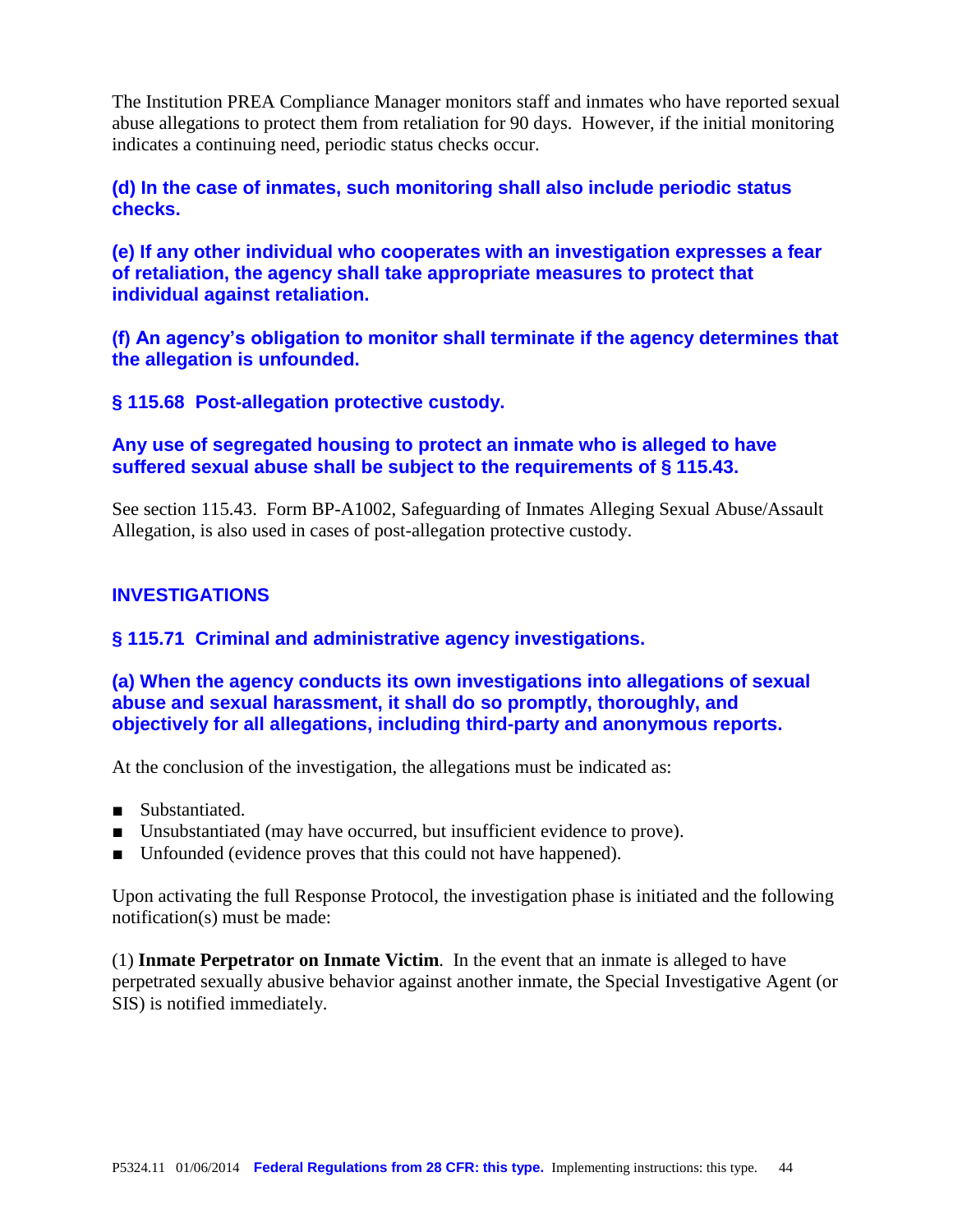(2) **Staff Perpetrator on Inmate Victim**. In the event that a staff member is alleged to have perpetrated sexually abusive behavior against an inmate, the Warden is notified immediately. The Warden notifies the Regional Director and the Office of Internal Affairs (OIA), who in turn notify the Office of the Inspector General (OIG), and, when appropriate, the Federal Bureau of Investigation (FBI).

(3) **Inmate Perpetrator on Staff Victim**. In the event that an inmate is alleged to have perpetrated sexually abusive behavior against a staff member, the SIA/SIS must be contacted immediately, with follow-up notification to the Warden. The Warden refers these matters for criminal investigation and possible prosecution in accordance with the Program Statement **Criminal Matter Referrals**.

**(b) Where sexual abuse is alleged, the agency shall use investigators who have received special training in sexual abuse investigations pursuant to § 115.34.**

**(c) Investigators shall gather and preserve direct and circumstantial evidence, including any available physical and DNA evidence and any available electronic monitoring data; shall interview alleged victims, suspected perpetrators, and witnesses; and shall review prior complaints and reports of sexual abuse involving the suspected perpetrator.**

**Note**. this is a separate responsibility from staff first responders addressed in section 115.64. These duties are carried out by the appropriate investigative agency (e.g. SIS, OIA, OIG, FBI).

Previous unsubstantiated or unfounded complaints and reports may not be used as evidence.

**(d) When the quality of evidence appears to support criminal prosecution, the agency shall conduct compelled interviews only after consulting with prosecutors as to whether compelled interviews may be an obstacle for subsequent criminal prosecution.**

**(e) The credibility of an alleged victim, suspect, or witness shall be assessed on an individual basis and shall not be determined by the person's status as inmate or staff. No agency shall require an inmate who alleges sexual abuse to submit to a polygraph examination or other truth-telling device as a condition for proceeding with the investigation of such an allegation.**

**(f) Administrative investigations:**

**(1) Shall include an effort to determine whether staff actions or failures to act contributed to the abuse; and**

**(2) Shall be documented in written reports that include a description of the physical and testimonial evidence, the reasoning behind credibility assessments, and investigative facts and findings.**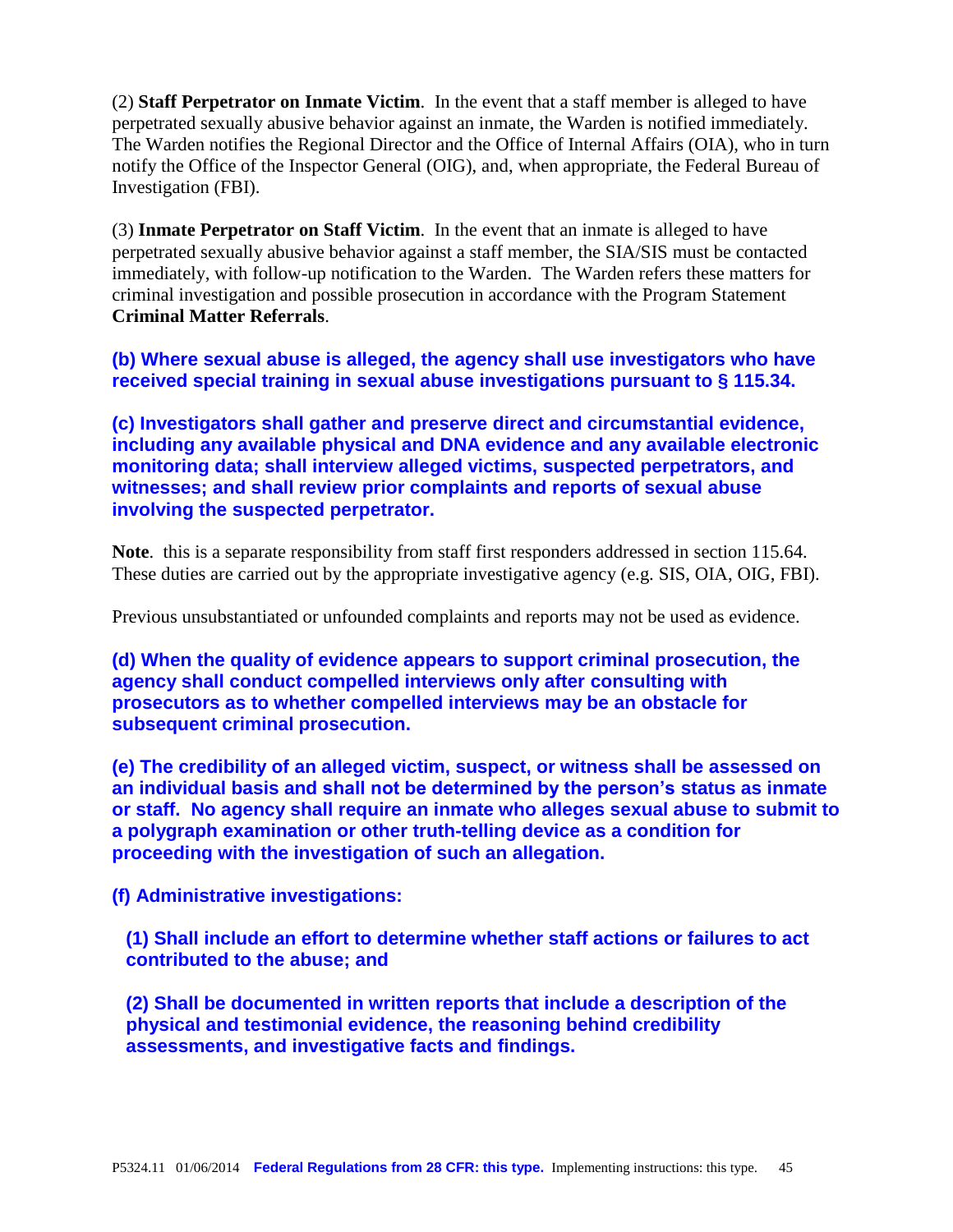Administrative investigations should also consider information on whether other factors such as physical layouts, staffing patterns, institution operations, etc., contributed to the abuse.

**(g) Criminal investigations shall be documented in a written report that contains a thorough description of physical, testimonial, and documentary evidence and attaches copies of all documentary evidence where feasible.**

**(h) Substantiated allegations of conduct that appears to be criminal shall be referred for prosecution.**

**(i) The agency shall retain all written reports referenced in paragraphs (f) and (g) of this section for as long as the alleged abuser is incarcerated or employed by the agency, plus five years.**

**(j) The departure of the alleged abuser or victim from the employment or control of the facility or agency shall not provide a basis for terminating an investigation.**

**(k) Any State entity or Department of Justice component that conducts such investigations shall do so pursuant to the above requirements.**

**(l) When outside agencies investigate sexual abuse, the facility shall cooperate with outside investigators and shall endeavor to remain informed about the progress of the investigation.**

**§ 115.72 Evidentiary standard for administrative investigations.**

**The agency shall impose no standard higher than a preponderance of the evidence in determining whether allegations of sexual abuse or sexual harassment are substantiated.**

The Bureau applies this section in accordance with its disciplinary/adverse action process and collective bargaining agreement, and applicable laws, rules, and regulations.

#### **§ 115.73 Reporting to inmates.**

**(a) Following an investigation into an inmate's allegation that he or she suffered sexual abuse in an agency facility, the agency shall inform the inmate as to whether the allegation has been determined to be substantiated, unsubstantiated, or unfounded.**

The Special Investigative Lieutenant provides all notifications to inmates required under this section.

**(b) If the agency did not conduct the investigation, it shall request the relevant information from the investigative agency in order to inform the inmate.**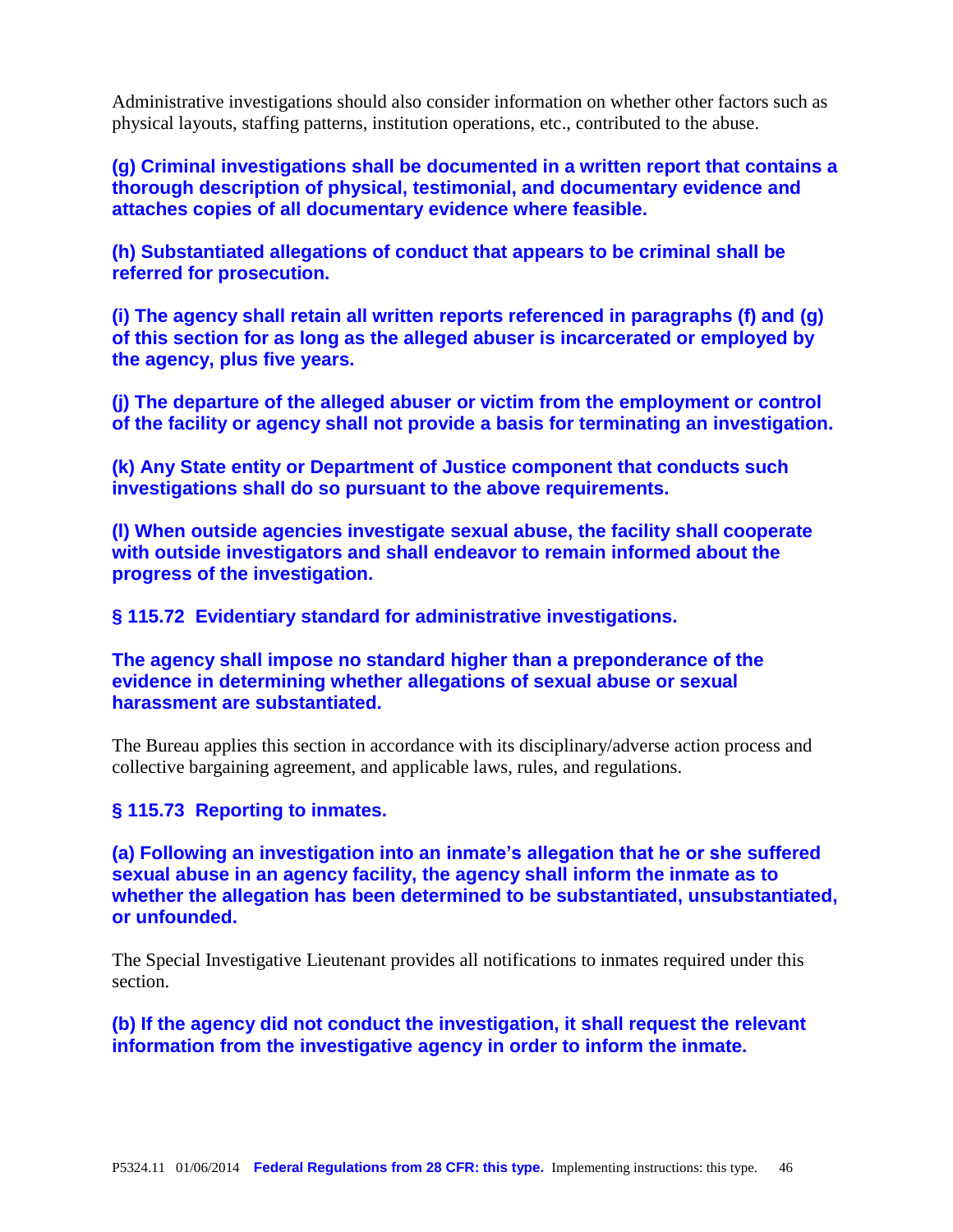**(c) Following an inmate's allegation that a staff member has committed sexual abuse against the inmate, the agency shall subsequently inform the inmate (unless the agency has determined that the allegation is unfounded) whenever:**

**(1) The staff member is no longer posted within the inmate's unit;**

**(2) The staff member is no longer employed at the facility;**

**(3) The agency learns that the staff member has been indicted on a charge related to sexual abuse within the facility; or**

**(4) The agency learns that the staff member has been convicted on a charge related to sexual abuse within the facility.**

An assessment of whether actions described in  $(c)(1) - (4)$  above are warranted is made in accordance with section 115.65, and may not be appropriate in all cases. Inmates are notified only if there is a nexus between the listed actions in this section and an incident of sexual abuse. The timing of such notifications should not interfere with any pending criminal or administrative investigations. All notifications are made in accordance with the Freedom of Information Act/Privacy Act.

**(d) Following an inmate's allegation that he or she has been sexually abused by another inmate, the agency shall subsequently inform the alleged victim whenever:**

**(1) The agency learns that the alleged abuser has been indicted on a charge related to sexual abuse within the facility; or**

**(2) The agency learns that the alleged abuser has been convicted on a charge related to sexual abuse within the facility.**

**(e) All such notifications or attempted notifications shall be documented.**

Documentation is maintained in the investigation file.

#### **(f) An agency's obligation to report under this standard shall terminate if the inmate is released from the agency's custody.**

The Bureau's obligation to report terminates if the inmate-victim is released from the agency's custody.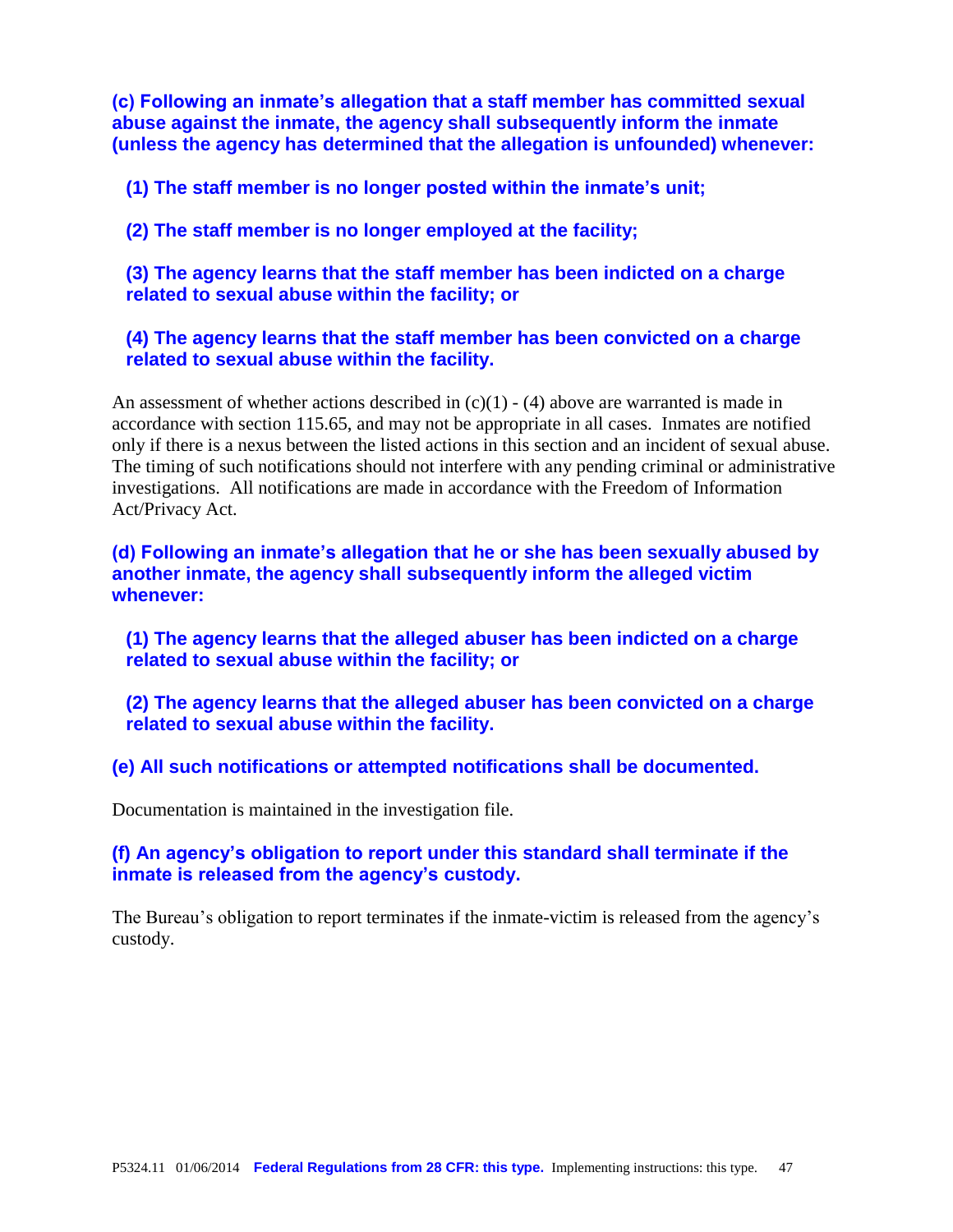#### **DISCIPLINE**

#### **§ 115.76 Disciplinary sanctions for staff.**

Bureau employees are subject to the Program Statement **Standards of Employee Conduct**, the Master Agreement, and employment-based laws, rules, and regulations.

**(a) Staff shall be subject to disciplinary sanctions up to and including termination for violating agency sexual abuse or sexual harassment policies.**

#### **(b) Termination shall be the presumptive disciplinary sanction for staff who have engaged in sexual abuse.**

If evidence supports that a staff member engaged in sexual abuse, as defined in section 115.6, the matter will first be referred for criminal prosecution. Administrative discipline (including proposed removals for sexual abuse) will be conducted using the Program Statement **Standards of Employee Conduct**, the Program Statement **Human Resource Management Manual**, and the collective bargaining agreement. Any decision made on the proposal will be in accordance with all applicable laws, rules, and regulations.

**(c) Disciplinary sanctions for violations of agency policies relating to sexual abuse or sexual harassment (other than actually engaging in sexual abuse) shall be commensurate with the nature and circumstances of the acts committed, the staff member's disciplinary history, and the sanctions imposed for comparable offenses by other staff with similar histories.**

**(d) All terminations for violations of agency sexual abuse or sexual harassment policies, or resignations by staff who would have been terminated if not for their resignation, shall be reported to law enforcement agencies, unless the activity was clearly not criminal, and to any relevant licensing bodies.**

**§ 115.77 Corrective action for contractors and volunteers.**

**(a) Any contractor or volunteer who engages in sexual abuse shall be prohibited from contact with inmates and shall be reported to law enforcement agencies, unless the activity was clearly not criminal, and to relevant licensing bodies.**

Generally, this section is applied in cases where there is possible criminal prosecution.

**(b) The facility shall take appropriate remedial measures, and shall consider whether to prohibit further contact with inmates, in the case of any other violation of agency sexual abuse or sexual harassment policies by a contractor or volunteer.**

Generally, this section is applied in cases where administrative investigation/actions would be appropriate.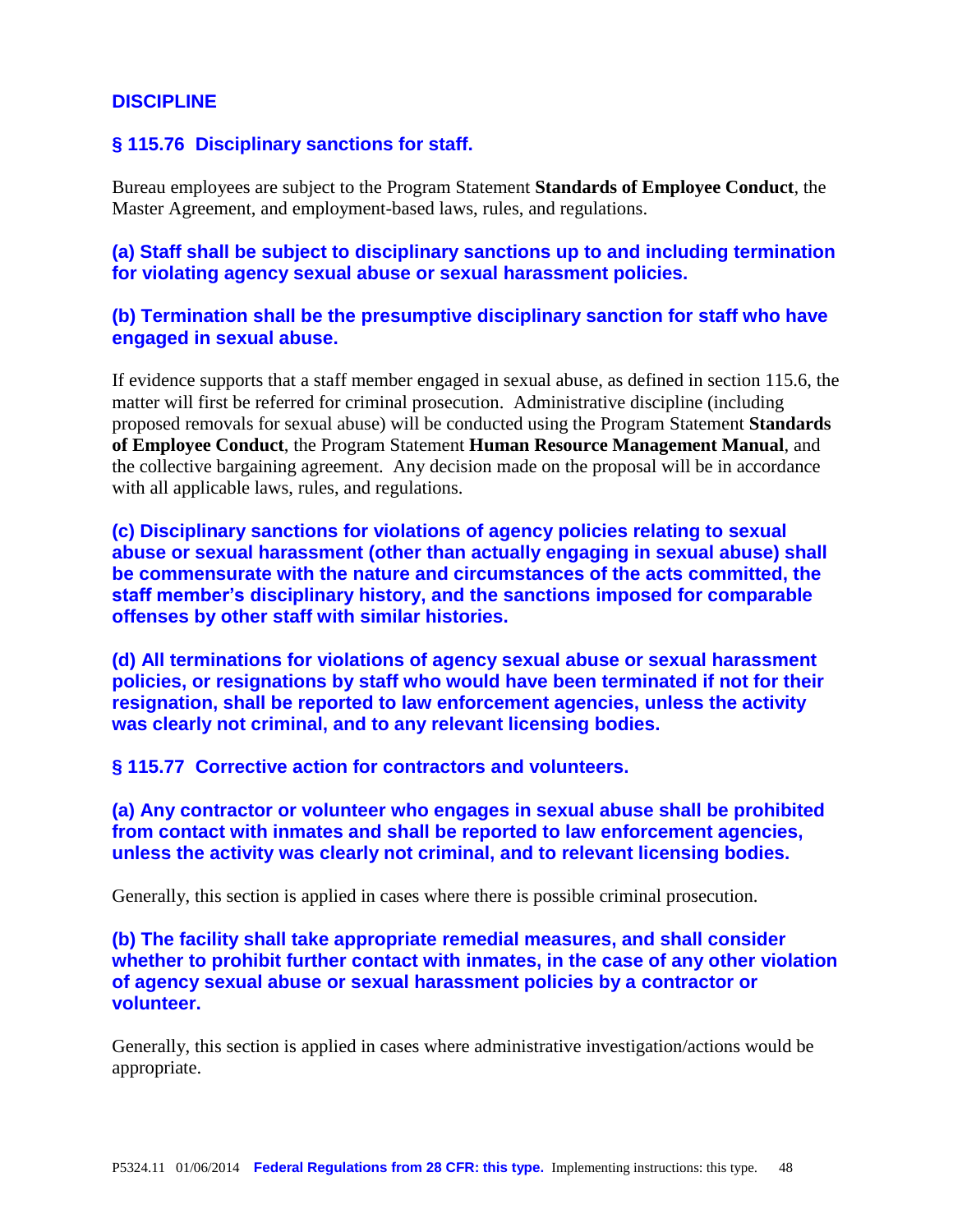#### **§ 115.78 Disciplinary sanctions for inmates.**

**(a) Inmates shall be subject to disciplinary sanctions pursuant to a formal disciplinary process following an administrative finding that the inmate engaged in inmate-on-inmate sexual abuse or following a criminal finding of guilt for inmate-on-inmate sexual abuse.**

**(b) Sanctions shall be commensurate with the nature and circumstances of the abuse committed, the inmate's disciplinary history, and the sanctions imposed for comparable offenses by other inmates with similar histories.**

**(c) The disciplinary process shall consider whether an inmate's mental disabilities or mental illness contributed to his or her behavior when determining what type of sanction, if any, should be imposed.**

**(d) If the facility offers therapy, counseling, or other interventions designed to address and correct underlying reasons or motivations for the abuse, the facility shall consider whether to require the offending inmate to participate in such interventions as a condition of access to programming or other benefits.**

**(e) The agency may discipline an inmate for sexual contact with staff only upon a finding that the staff member did not consent to such contact.**

Sexual abuse and sexual harassment of staff members should be addressed through other existing statutes, policies, and procedures, such as using the inmate discipline system and referral to criminal prosecutions as appropriate. Please refer to section 115.6 concerning staff victims.

# **(f) For the purpose of disciplinary action, a report of sexual abuse made in good faith based upon a reasonable belief that the alleged conduct occurred shall not constitute falsely reporting an incident or lying, even if an investigation does not establish evidence sufficient to substantiate the allegation.**

The maintenance of an effective sexual abuse prevention policy, and general secure and orderly running of an institution, requires that inmates be held responsible for manipulative behavior and intentionally making false allegations. Allegations of false reports are considered by staff in accordance with the procedures and standards of the Program Statement **Inmate Discipline Program**.

# **(g) An agency may, in its discretion, prohibit all sexual activity between inmates and may discipline inmates for such activity. An agency may not, however, deem such activity to constitute sexual abuse if it determines that the activity is not coerced.**

All sexual activity between inmates is prohibited, and is subject to discipline. See the Program Statement **Inmate Discipline Program**.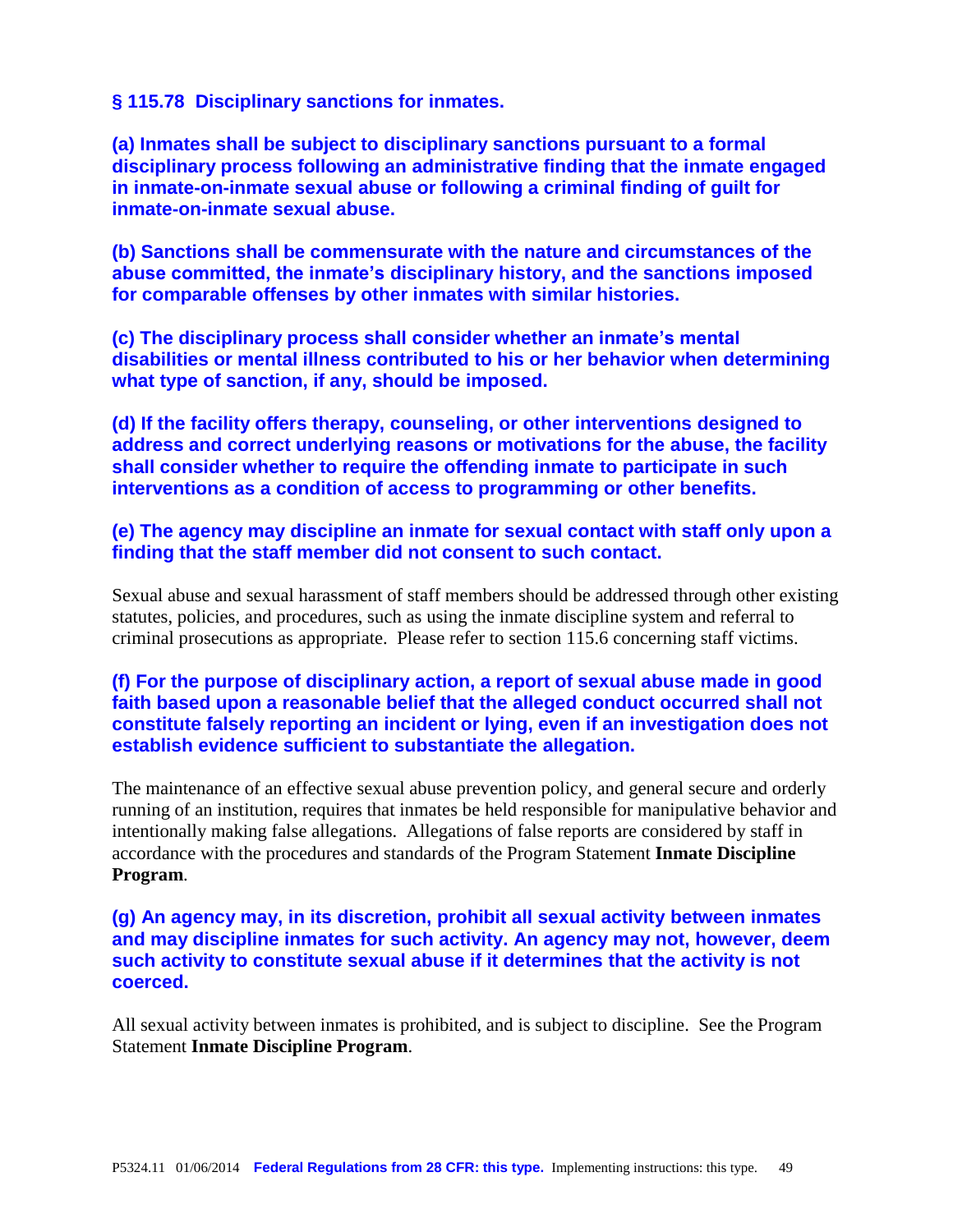# **MEDICAL AND MENTAL CARE**

#### **§ 115.81 Medical and mental health screenings; history of sexual abuse.**

Follow-up meetings under this section are conducted by Psychology Services. Psychology Services consults with Health Services if necessary.

**(a) If the screening pursuant to § 115.41 indicates that a prison inmate has experienced prior sexual victimization, whether it occurred in an institutional setting or in the community, staff shall ensure that the inmate is offered a followup meeting with a medical or mental health practitioner within 14 days of the intake screening.**

**(b) If the screening pursuant to § 115.41 indicates that a prison inmate has previously perpetrated sexual abuse, whether it occurred in an institutional setting or in the community, staff shall ensure that the inmate is offered a followup meeting with a mental health practitioner within 14 days of the intake screening.**

Inmates considered high risk for sexual re-offending may be referred to specialty treatment or management programs, referred to individual or group counseling, or managed through standard correctional techniques.

If an inmate perpetrator is determined in need of treatment services and refuses treatment, Psychology Services staff document the refusal, place it in the medical section of the Inmate Central File, and notify referring staff of the refusal. Documentation of treatment compliance or refusal ensures continuity of care within and outside the Bureau.

**(c) If the screening pursuant to § 115.41 indicates that a jail inmate has experienced prior sexual victimization, whether it occurred in an institutional setting or in the community, staff shall ensure that the inmate is offered a followup meeting with a medical or mental health practitioner within 14 days of the intake screening.**

**(d) Any information related to sexual victimization or abusiveness that occurred in an institutional setting shall be strictly limited to medical and mental health practitioners and other staff, as necessary, to inform treatment plans and security and management decisions, including housing, bed, work, education, and program assignments, or as otherwise required by Federal, State, or local law.**

It is appropriate under this section to provide staff information on an inmate's history of being a sexual abuser; for example, such as placing the inmate in the Posted Picture File, to maintain the safe, secure, and orderly running of the institution.

**(e) Medical and mental health practitioners shall obtain informed consent from inmates before reporting information about prior sexual victimization that did not occur in an institutional setting, unless the inmate is under the age of 18.**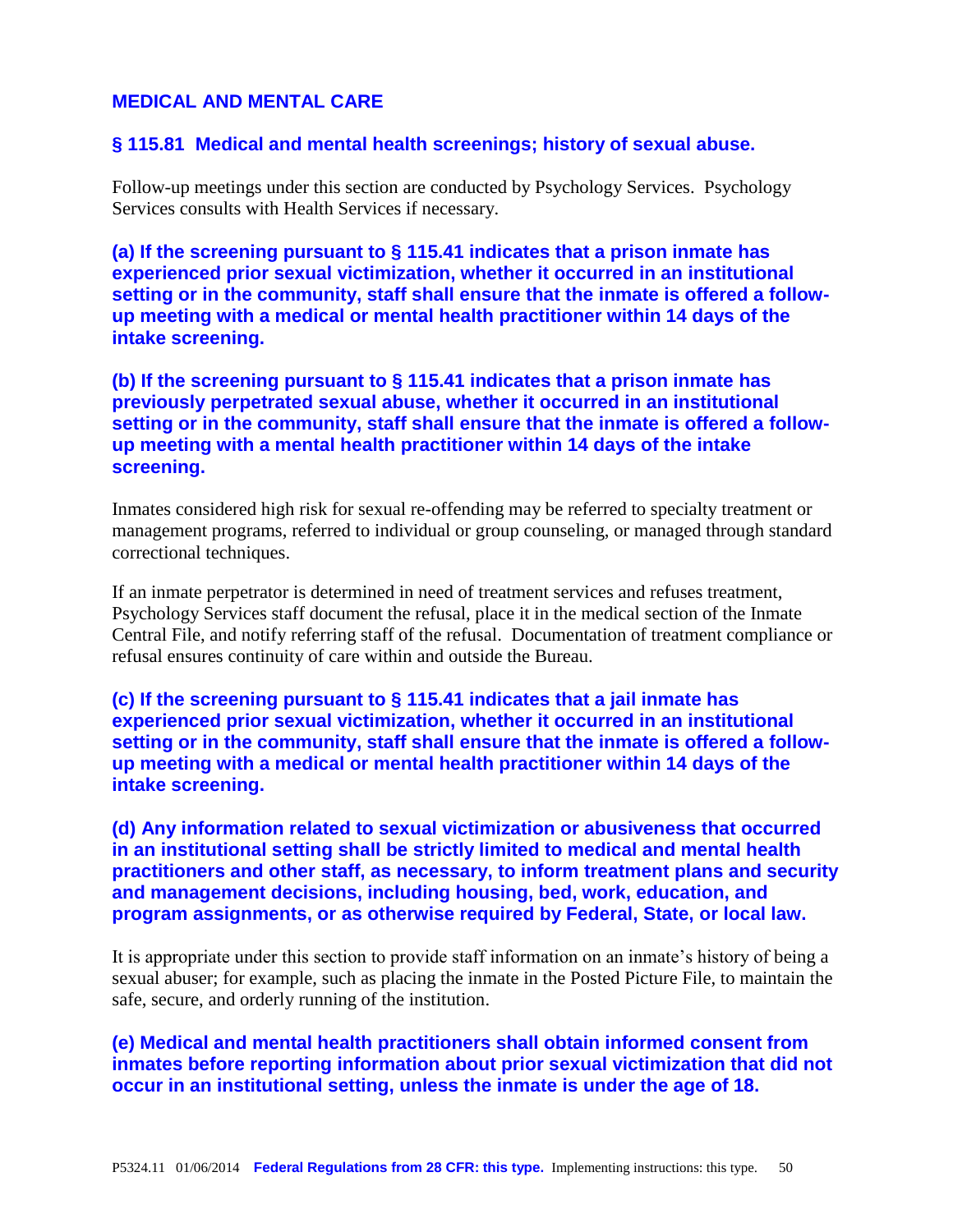# **§ 115.82 Access to emergency medical and mental health services.**

**(a) Inmate victims of sexual abuse shall receive timely, unimpeded access to emergency medical treatment and crisis intervention services, the nature and scope of which are determined by medical and mental health practitioners according to their professional judgment.**

See section 115.65 for details concerning emergency mental health services.

**Procedures for Inmate Victims.** Medical staff are responsible for examination, documentation, and treatment of inmate injuries arising from sexually abusive behaviors, including testing when appropriate for pregnancy and sexually transmissible infections (STIs), including HIV.

When an inmate self-reports, or is referred to Health Services, medical staff notify Psychology Services and Correctional Services prior to conducting an injury assessment. The injury assessment, and the inmate's subjective/objective findings, are documented fully in the electronic health record. Health Services staff perform the injury assessment without compromising forensic evidence.

The forensic examination is performed by qualified sexual assault examiners (e.g., Sexual Assault Nurse Examiner, Forensic Nurse Examiner, or Sexual Assault Forensic Examiner). Where indicated, Health Services staff with appropriate qualifications may conduct a forensic examination at the institution. At institutions where Health Services staff are neither trained nor certified in forensic examinations, the inmate is examined at the institution by a qualified health care professional from the community, or at a local community facility (e.g., local hospital or rape crisis center) equipped to conduct such examinations. The forensic examination should occur as soon as practicable, but within 72 hours of BOP staff becoming aware that an inmate reported involvement in a sexually abusive assault. An inmate's refusal of a forensic examination is documented in the electronic health record.

If a trip to a local community facility is needed, Health Services staff coordinate with Correctional Services to transport the inmate to the facility.

When community care is completed, institution providers render follow-up care, including screening for infectious disease (HIV, viral hepatitis, or other sexually transmissible infections), pregnancy testing for female victims, and administration of prophylactic medication (if exposure to bloodborne pathogens is suspected) if these services were not already rendered during the community visit.

**Procedures for Alleged Inmate Perpetrators.** Health Services clinicians also perform a physical injury assessment on any alleged inmate perpetrators without compromising forensic evidence. Providers document the assessment in the electronic health record and provide a copy to Correctional Services for insertion in the investigation packet.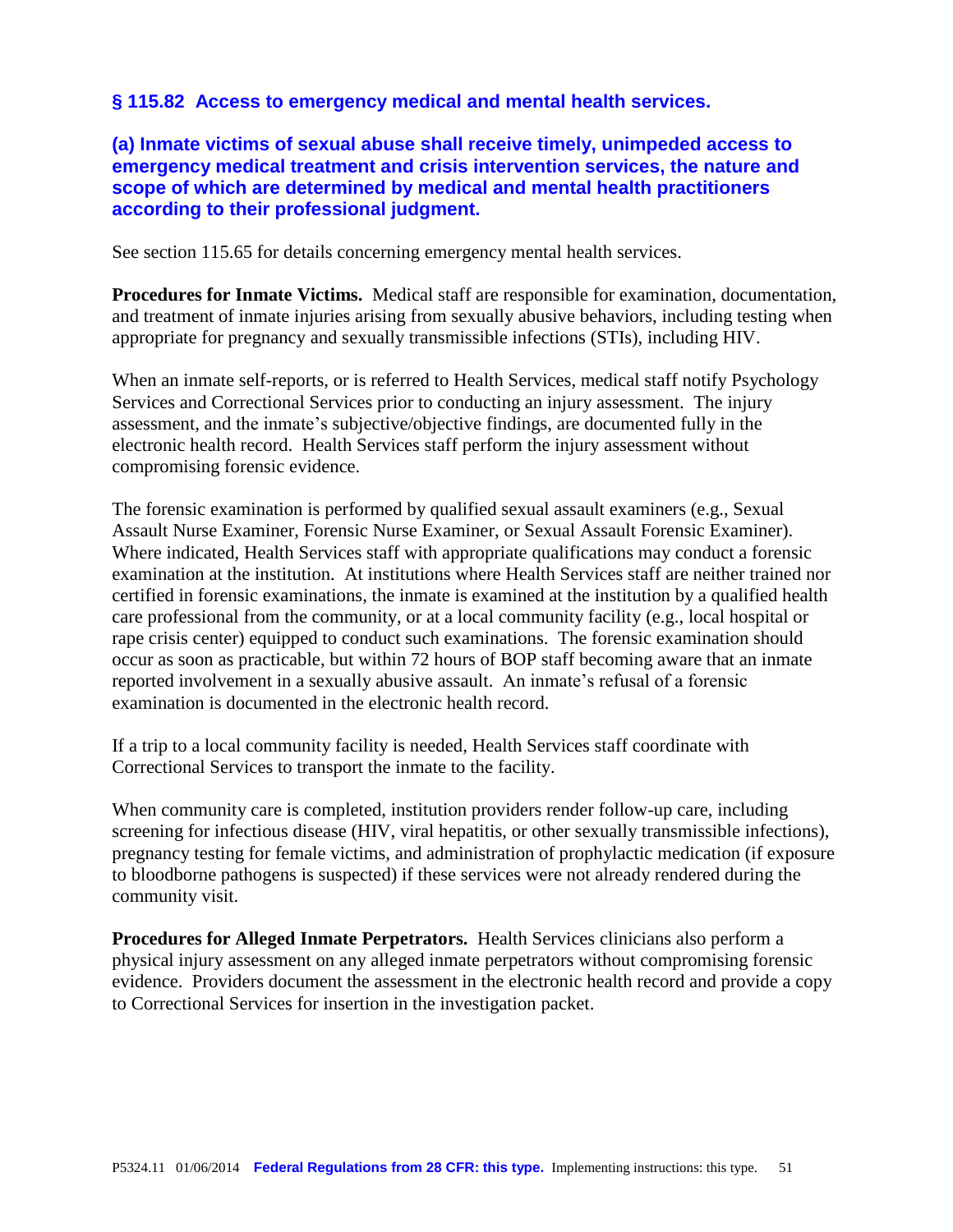Forensic examinations of inmate perpetrators will be in consultation with relevant outside law enforcement agencies, and consistent with applicable laws and policies.

**(b) If no qualified medical or mental health practitioners are on duty at the time a report of recent abuse is made, security staff first responders shall take preliminary steps to protect the victim pursuant to § 115.62 and shall immediately notify the appropriate medical and mental health practitioners.**

The Operations Lieutenant takes preliminary steps, as stated in section 115.65.

**(c) Inmate victims of sexual abuse while incarcerated shall be offered timely information about and timely access to emergency contraception and sexually transmitted infections prophylaxis, in accordance with professionally accepted standards of care, where medically appropriate.**

Information and access to care as indicated in this section is offered to all inmate victims, as clinically indicated.

**(d) Treatment services shall be provided to the victim without financial cost and regardless of whether the victim names the abuser or cooperates with any investigation arising out of the incident.**

Bureau policies concerning inmate co-pays for medical treatment shall not be applied to victims of sexual abuse.

**§ 115.83 Ongoing medical and mental health care for sexual abuse victims and abusers.**

**(a) The facility shall offer medical and mental health evaluation and, as appropriate, treatment to all inmates who have been victimized by sexual abuse in any prison, jail, lockup, or juvenile facility.**

**(b) The evaluation and treatment of such victims shall include, as appropriate, follow-up services, treatment plans, and, when necessary, referrals for continued care following their transfer to, or placement in, other facilities, or their release from custody.**

**(c) The facility shall provide such victims with medical and mental health services consistent with the community level of care.**

**(d) Inmate victims of sexually abusive vaginal penetration while incarcerated shall be offered pregnancy tests.**

**(e) If pregnancy results from the conduct described in paragraph (d) of this section, such victims shall receive timely and comprehensive information about and timely access to all lawful pregnancy-related medical services.**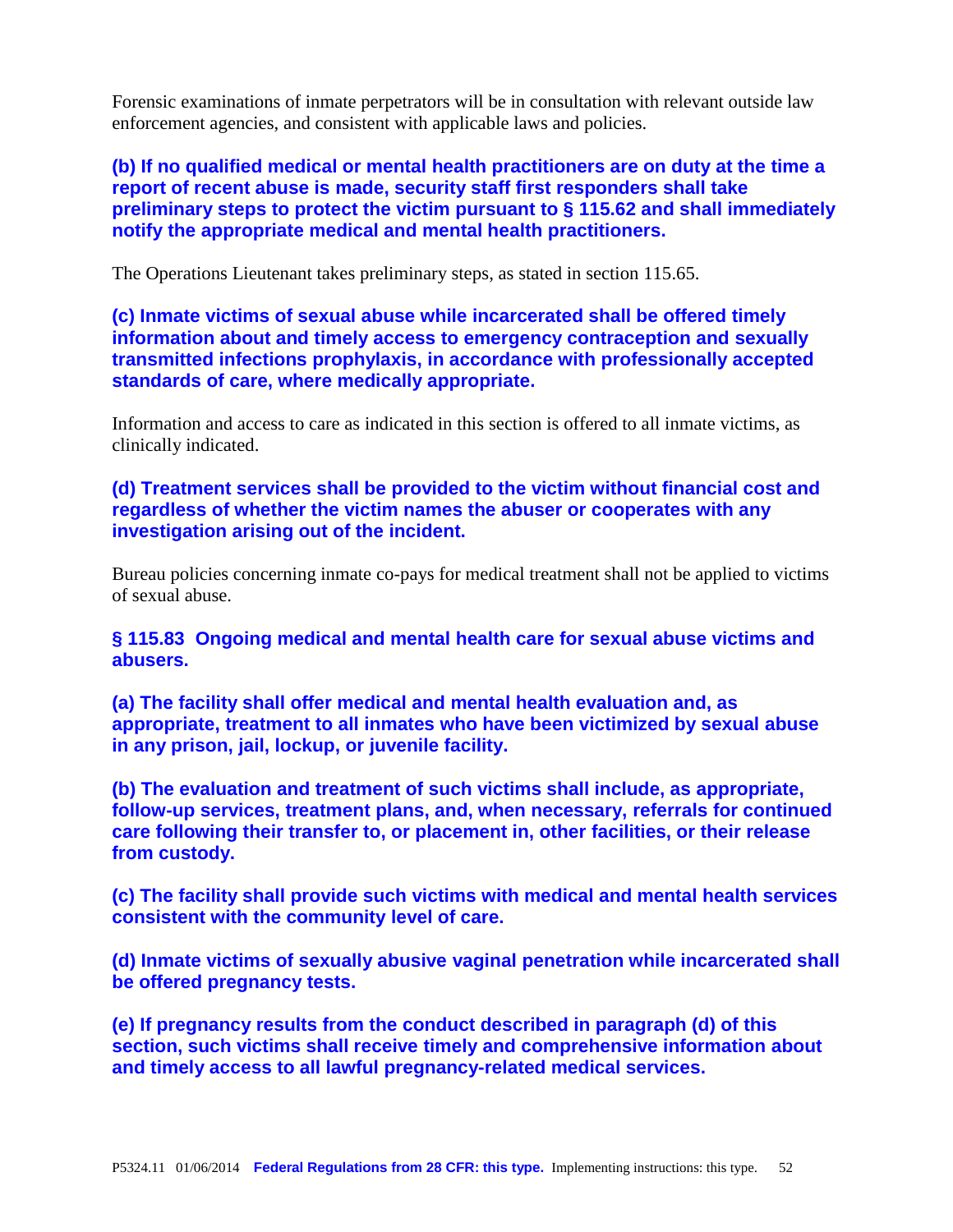Bureau providers deliver comprehensive prenatal counseling and care for pregnant female offenders.

**(f) Inmate victims of sexual abuse while incarcerated shall be offered tests for sexually transmitted infections as medically appropriate.**

**(g) Treatment services shall be provided to the victim without financial cost and regardless of whether the victim names the abuser or cooperates with any investigation arising out of the incident.**

**(h) All prisons shall attempt to conduct a mental health evaluation of all known inmate-on-inmate abusers within 60 days of learning of such abuse history and offer treatment when deemed appropriate by mental health practitioners.**

# **DATA COLLECTION AND REVIEW**

**§ 115.86 Sexual abuse incident reviews.**

# **(a) The facility shall conduct a sexual abuse incident review at the conclusion of every sexual abuse investigation, including where the allegation has not been substantiated, unless the allegation has been determined to be unfounded.**

In cases of unsubstantiated allegations, Institution Executive Staff review the incident to assess the facility's response to the allegations. All factors noted within PREA Standard 115.86 (d) noted below are considered. The Institution PREA Compliance Manager documents the review in a report, including recommendations for improvements, if any. If the unsubstantiated allegation involved a staff member, the report under this section must not include the staff member's personally identifiable information. The report is submitted to the Warden, who ensures implementation of the recommendations or documents the reason for not following them.

In cases of substantiated sexual abuse, Institution Executive Staff review the incident to assess the facility's response. All factors noted within PREA Standard 115.86 (d) noted below are considered. The Institution PREA Compliance Manager documents the review in a report, including recommendations for improvements, if any. The report is submitted to the Warden, who ensures implementation of the recommendations or documents the reason for not following them. A copy of this report is forwarded to the Regional Director through the Regional PREA Coordinator.

Consideration for staff affected by the incident is necessary. Efforts to mitigate potential stress associated with these events should be offered to affected staff, such as offering Employee Assistance Program information.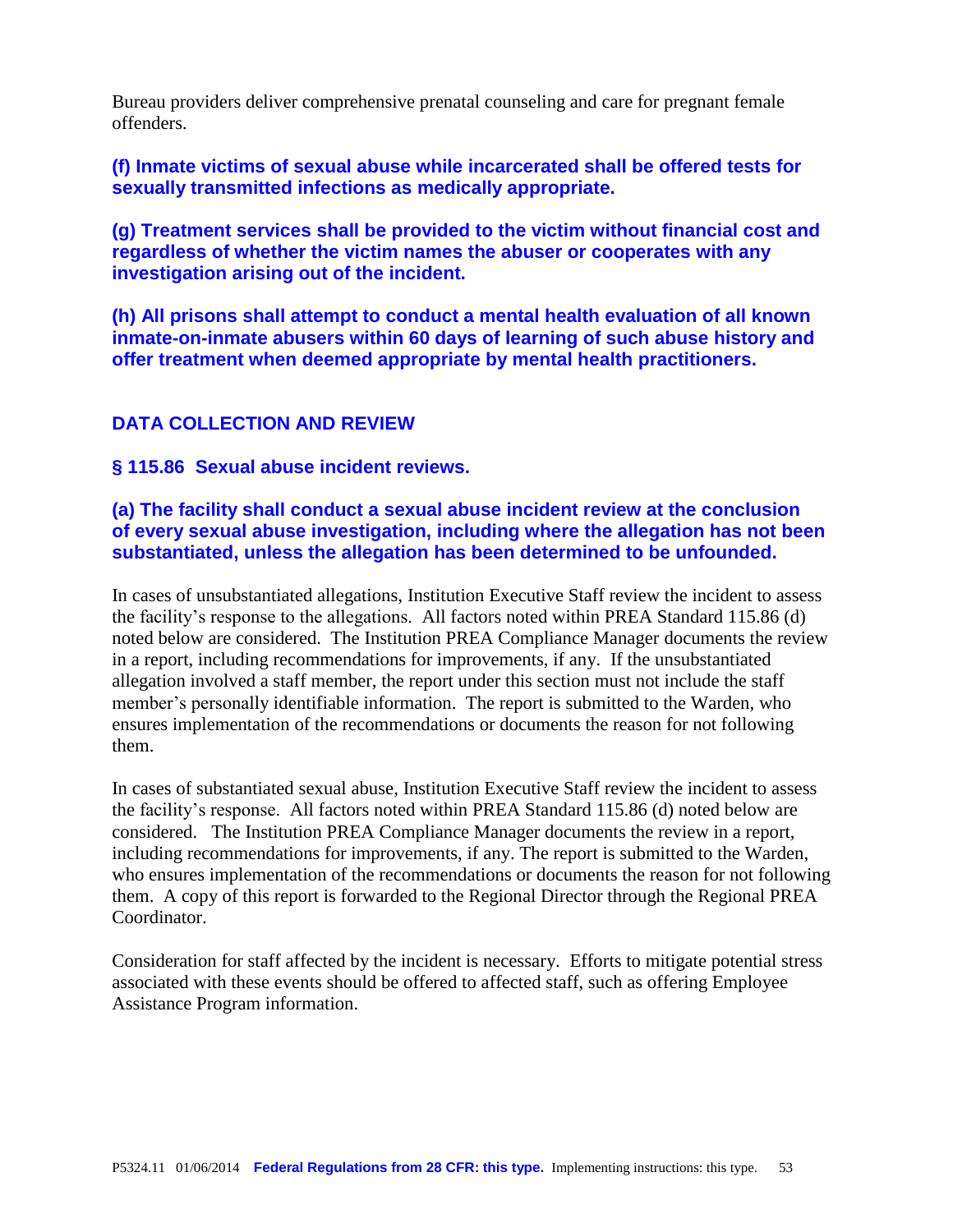# **(b) Such review shall ordinarily occur within 30 days of the conclusion of the investigation.**

# **(c) The review team shall include upper-level management officials, with input from line supervisors, investigators, and medical or mental health practitioners.**

The review team also includes input from the local Union President, or his/her designee from the local Union. The local Union representative is provided an opportunity to review the draft and submit the Union's recommendations, taking the time frames of this section into account.

The Union's recommendations are included in the review team's final report and recommendations as an addendum. Adoption of the Union's recommendations in the final report is at the discretion of the review team.

Any subsequent implementation of any final recommendations will comply with collective bargaining agreements as indicated in 115.86(e) below.

# **(d) The review team shall:**

**(1) Consider whether the allegation or investigation indicates a need to change policy or practice to better prevent, detect, or respond to sexual abuse;**

**(2) Consider whether the incident or allegation was motivated by race; ethnicity; gender identity; lesbian, gay, bisexual, transgender, or intersex identification, status, or perceived status; or gang affiliation; or was motivated or otherwise caused by other group dynamics at the facility;**

**(3) Examine the area in the facility where the incident allegedly occurred to assess whether physical barriers in the area may enable abuse;**

**(4) Assess the adequacy of staffing levels in that area during different shifts;**

**(5) Assess whether monitoring technology should be deployed or augmented to supplement supervision by staff; and**

**(6) Prepare a report of its findings, including but not necessarily limited to determinations made pursuant to paragraphs (d)(1) through (d)(5) of this section, and any recommendations for improvement and submit such report to the facility head and PREA compliance manager.**

**(e) The facility shall implement the recommendations for improvement, or shall document its reasons for not doing so.**

The institution will comply with collective bargaining agreements in implementing changes or programs.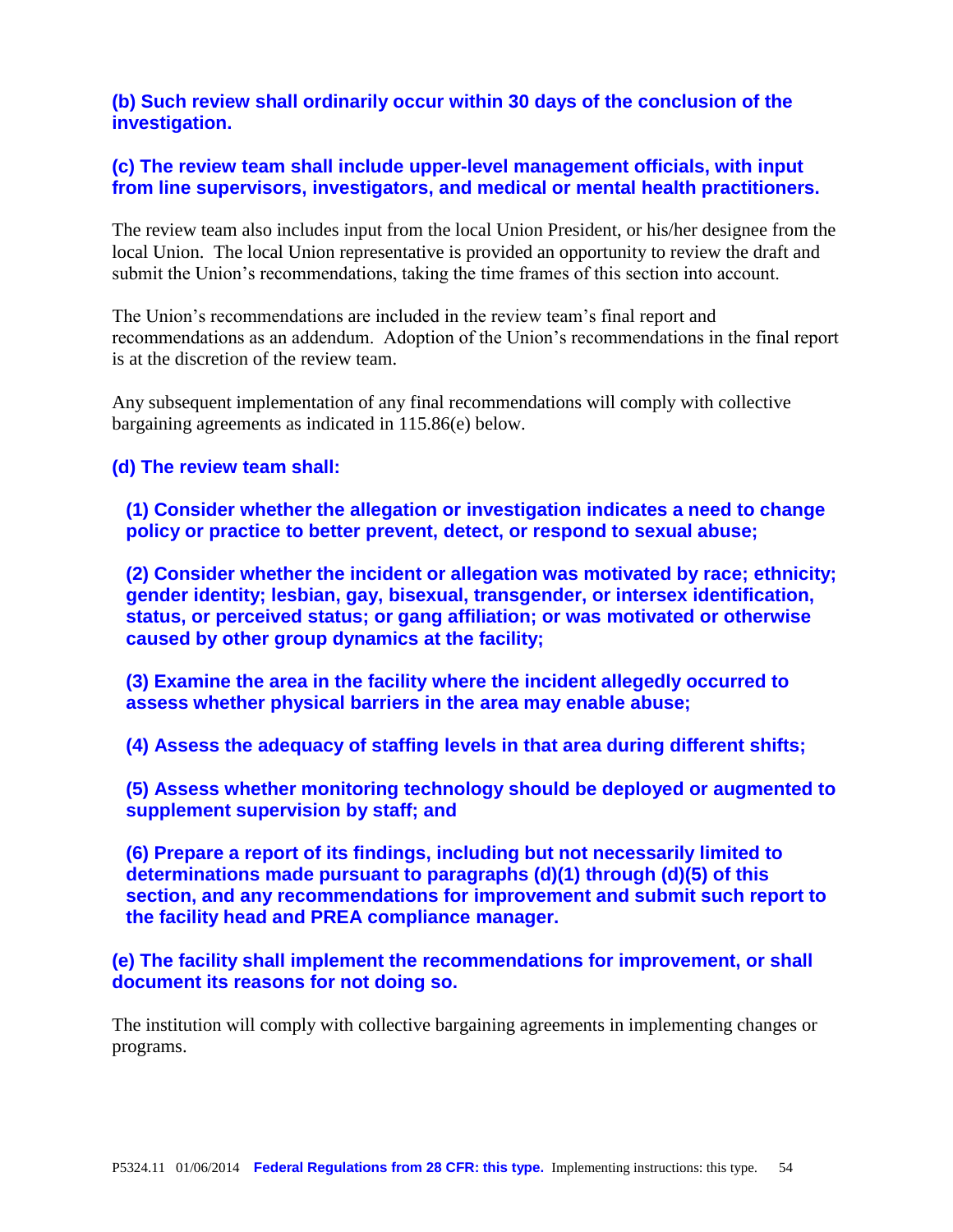# **§ 115.87 Data collection.**

# **(a) The agency shall collect accurate, uniform data for every allegation of sexual abuse at facilities under its direct control using a standardized instrument and set of definitions.**

The Bureau tracks information concerning sexual abuse using the methods listed below. In disseminating this information within the Bureau, or releasing information to a third party, the Bureau complies with the Federal Privacy Act and Freedom of Information Act, and all other applicable laws, rules, and regulations.

(1) **SIS Data.** The SIS must maintain secure investigative files and data, which include:

- The victim(s) and perpetrator(s) of sexually abusive behavior.
- A factual description of the events.
- Formal and informal action(s) taken.
- All collateral reports, supporting memoranda, and videotapes.
- Medical forms (e.g. injury assessments).
- Any other evidentiary materials pertaining to the allegation.

(2) **Office of Internal Affairs Data.** The Office of Internal Affairs reports the cumulated data on the inmate victims of staff and inmate sexually abusive behavior to all Chief Executive Officers and the Psychology Services Administrator at the end of each quarter and at the end of each fiscal year.

(3) **Inmate Data.** The Information, Policy, and Public Affairs Division collects and reports on the data used in the Bureau of Justice Statistics Survey of Sexual Violence.

(4) **SENTRY Data.** The Chief of Correctional Services in each institution is responsible for accurate STG SENTRY assignments related to sexually abusive behavior. Access to this SENTRY assignment must be limited to those staff who are involved in managing and treating the inmate victim or inmate perpetrator, or investigating the incident.

■ **Unverified Codes.** These two SENTRY assignments ensure that alleged inmate victims of inmates or staff, and alleged inmate perpetrators, are identified, evaluated, and monitored **as soon as the allegation is made**.

**V SA UNV (Victim of Sexually Abusive Behavior - Unverified)**: This assignment is entered into the SENTRY record of the alleged victim at the time an allegation of sexually abusive behavior is reported. It remains current until it is found to be unsubstantiated or unfounded (in which case it is discontinued), or until it is verified and changed to **V INMT SA** or **V STAFF SA**.

**SA UNV (Perpetrator of Sexually Abusive Behavior - Unverified)**: This assignment is entered into the SENTRY record of the alleged inmate perpetrator at the time the allegation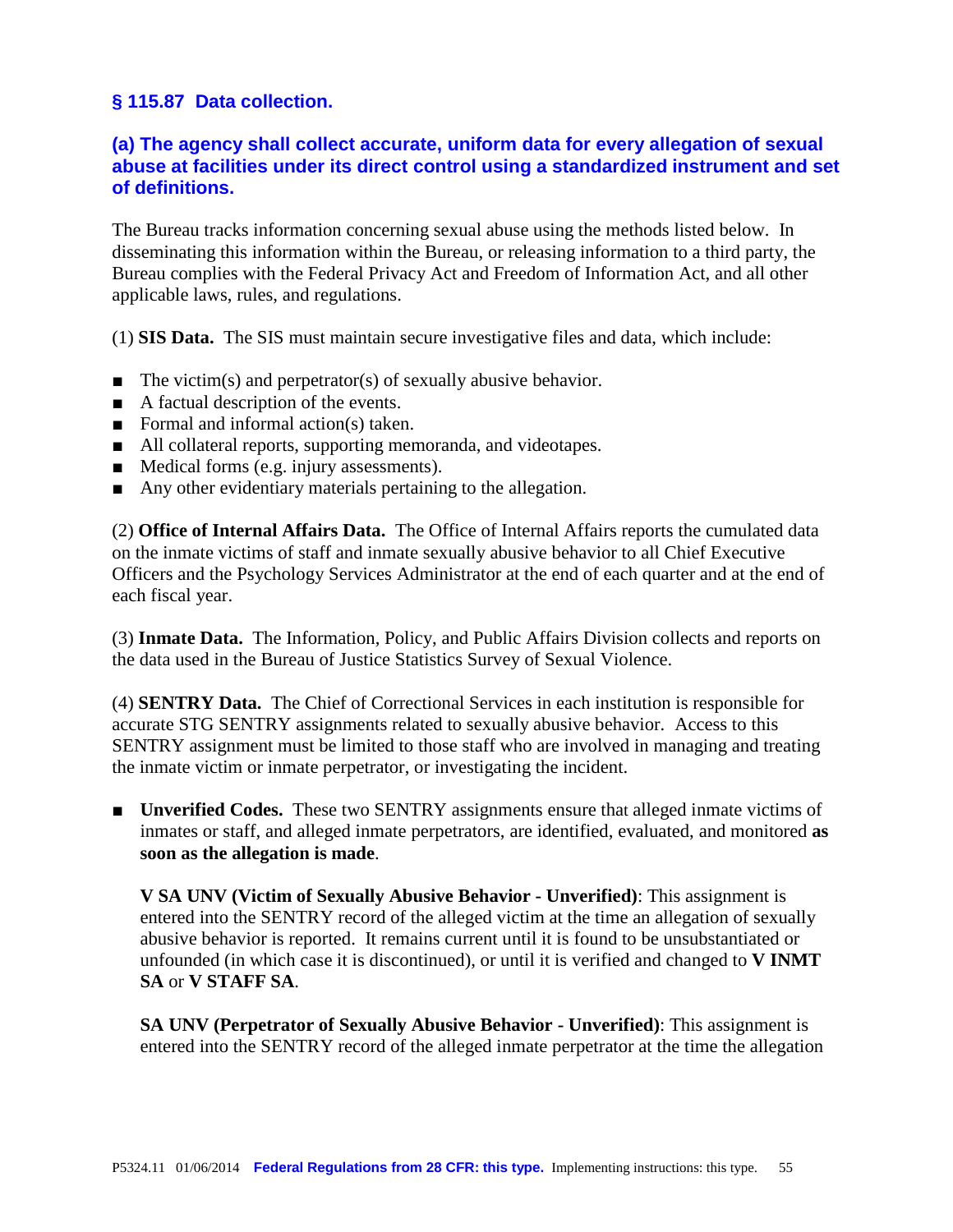is made. It remains current until it is found to be unsubstantiated or unfounded (and discontinued), or until it is verified and changed to **SA INMT** or **SA STAFF**.

■ **Verified Codes.** These four SENTRY Assignments are used when there is a substantial evidence of sexually abusive behavior against an inmate, or by an inmate:

**V INMT SA (Victim of Inmate Sexually Abusive Behavior)**: This assignment should be entered into SENTRY when a sexually abusive behavior has been committed against an inmate victim. It remains current for the length of the inmate victim's incarceration.

**V STAFF SA (Victim of Staff Sexually Abusive Behavior)**: This assignment should be entered into SENTRY when a sexually abusive behavior has been committed against an inmate victim by a staff member after the allegation has been sustained.

**SA INMT (Perpetrator of Sexually Abusive Behavior Against an Inmate)**: This assignment should be entered into SENTRY when there has been a sustained finding (incident report or legal finding) against an inmate perpetrator who has engaged in sexually abusive behavior towards another inmate.

**SA STAFF (Perpetrator of Sexually Abusive Behavior Against a Staff Member/ Contractor/Volunteer)**: This assignment should be entered into SENTRY when there has been a sustained finding (incident report or legal finding) against an inmate perpetrator who has committed a sexually abusive behavior against a staff member.

# **(b) The agency shall aggregate the incident-based sexual abuse data at least annually.**

The National PREA Coordinator, with the assistance of the Regional PREA Coordinators, aggregates and reviews data from all sources annually.

# **(c) The incident-based data collected shall include, at a minimum, the data necessary to answer all questions from the most recent version of the Survey of Sexual Violence conducted by the Department of Justice.**

The Information, Policy, and Public Affairs Division collects and reports on the data used in the Bureau of Justice Statistics Survey of Sexual Violence.

**(d) The agency shall maintain, review, and collect data as needed from all available incident-based documents, including reports, investigation files, and sexual abuse incident reviews.**

**(e) The agency also shall obtain incident-based and aggregated data from every private facility with which it contracts for the confinement of its inmates.**

**(f) Upon request, the agency shall provide all such data from the previous calendar year to the Department of Justice no later than June 30.**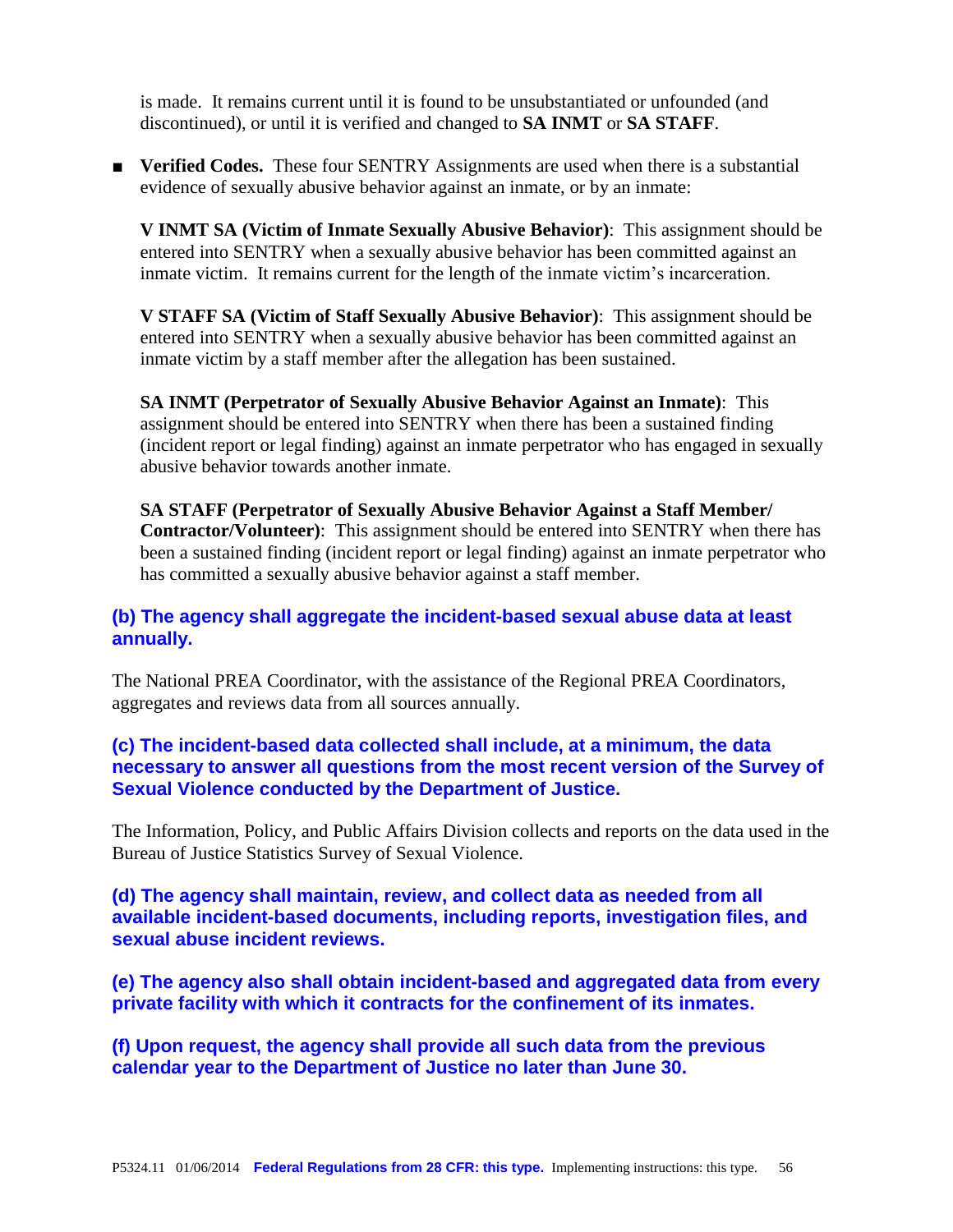#### **§ 115.88 Data review for corrective action.**

**(a) The agency shall review data collected and aggregated pursuant to § 115.87 in order to assess and improve the effectiveness of its sexual abuse prevention, detection, and response policies, practices, and training, including by:**

**(1) Identifying problem areas;**

**(2) Taking corrective action on an ongoing basis; and**

**(3) Preparing an annual report of its findings and corrective actions for each facility, as well as the agency as a whole.**

The National PREA Coordinator reviews data compiled by the Regional PREA Coordinators, the Information, Policy, and Public Affairs Division, and the Office of Internal Affairs, and issues a report to the Director on an annual basis, meeting the requirements of this section.

**(b) Such report shall include a comparison of the current year's data and corrective actions with those from prior years and shall provide an assessment of the agency's progress in addressing sexual abuse.**

**(c) The agency's report shall be approved by the agency head and made readily available to the public through its Web site or, if it does not have one, through other means.**

**(d) The agency may redact specific material from the reports when publication would present a clear and specific threat to the safety and security of a facility, but must indicate the nature of the material redacted.**

The Bureau complies with the Federal Privacy Act and Freedom of Information Act, and all other applicable laws, rules, and regulations.

**§ 115.89 Data storage, publication, and destruction.**

**(a) The agency shall ensure that data collected pursuant to § 115.87 are securely retained.**

**(b) The agency shall make all aggregated sexual abuse data, from facilities under its direct control and private facilities with which it contracts, readily available to the public at least annually through its Web site or, if it does not have one, through other means.**

**(c) Before making aggregated sexual abuse data publicly available, the agency shall remove all personal identifiers.**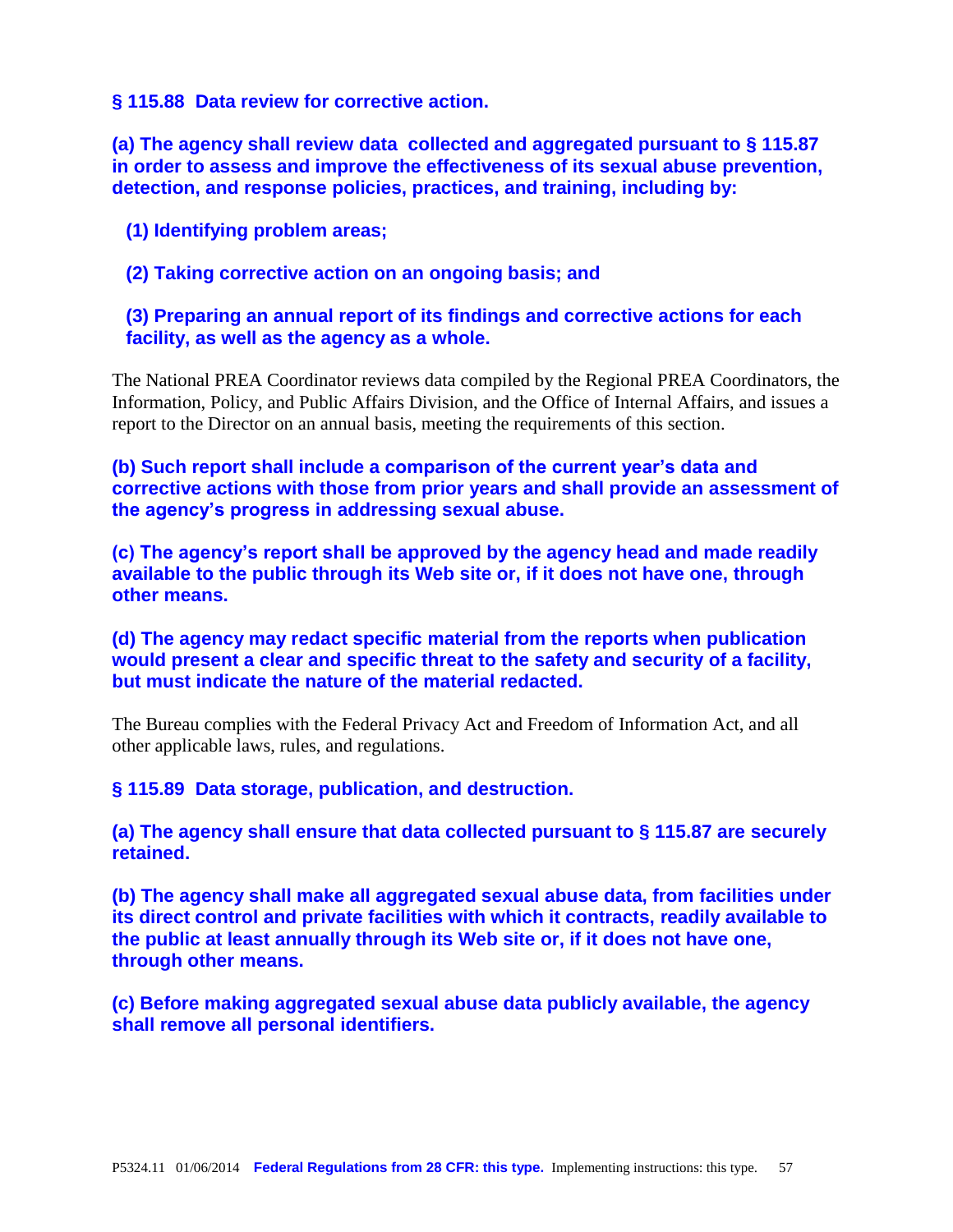The Bureau complies with the Federal Privacy Act and Freedom of Information Act, and all other applicable laws, rules, and regulations.

**(d) The agency shall maintain sexual abuse data collected pursuant to § 115.87 for at least 10 years after the date of the initial collection unless Federal, State, or local law requires otherwise.**

# **AUDITS**

**§ 115.93 Audits of standards.**

**The agency shall conduct audits pursuant to §§ 115.401 through 115.405.**

**AUDITING AND CORRECTIVE ACTION** 

**§ 115.401 Frequency and scope of audits.**

Information provided to auditors under this section is released consistent with the Freedom of Information Act/Privacy Act and all other applicable laws, rules, and regulations.

**(a) During the three-year period starting on August 20, 2013, and during each three-year period thereafter, the agency shall ensure that each facility operated by the agency, or by a private organization on behalf of the agency, is audited at least once.**

**(b) During each one-year period starting on August 20, 2013, the agency shall ensure that at least one-third of each facility type operated by the agency, or by a private organization on behalf of the agency, is audited.**

**(c) The Department of Justice may send a recommendation to an agency for an expedited audit if the Department has reason to believe that a particular facility may be experiencing problems relating to sexual abuse. The recommendation may also include referrals to resources that may assist the agency with PREArelated issues.**

**(d) The Department of Justice shall develop and issue an audit instrument that will provide guidance on the conduct of and contents of the audit.**

**(e) The agency shall bear the burden of demonstrating compliance with the standards.**

**(f) The auditor shall review all relevant agency-wide policies, procedures, reports, internal and external audits, and accreditations for each facility type.**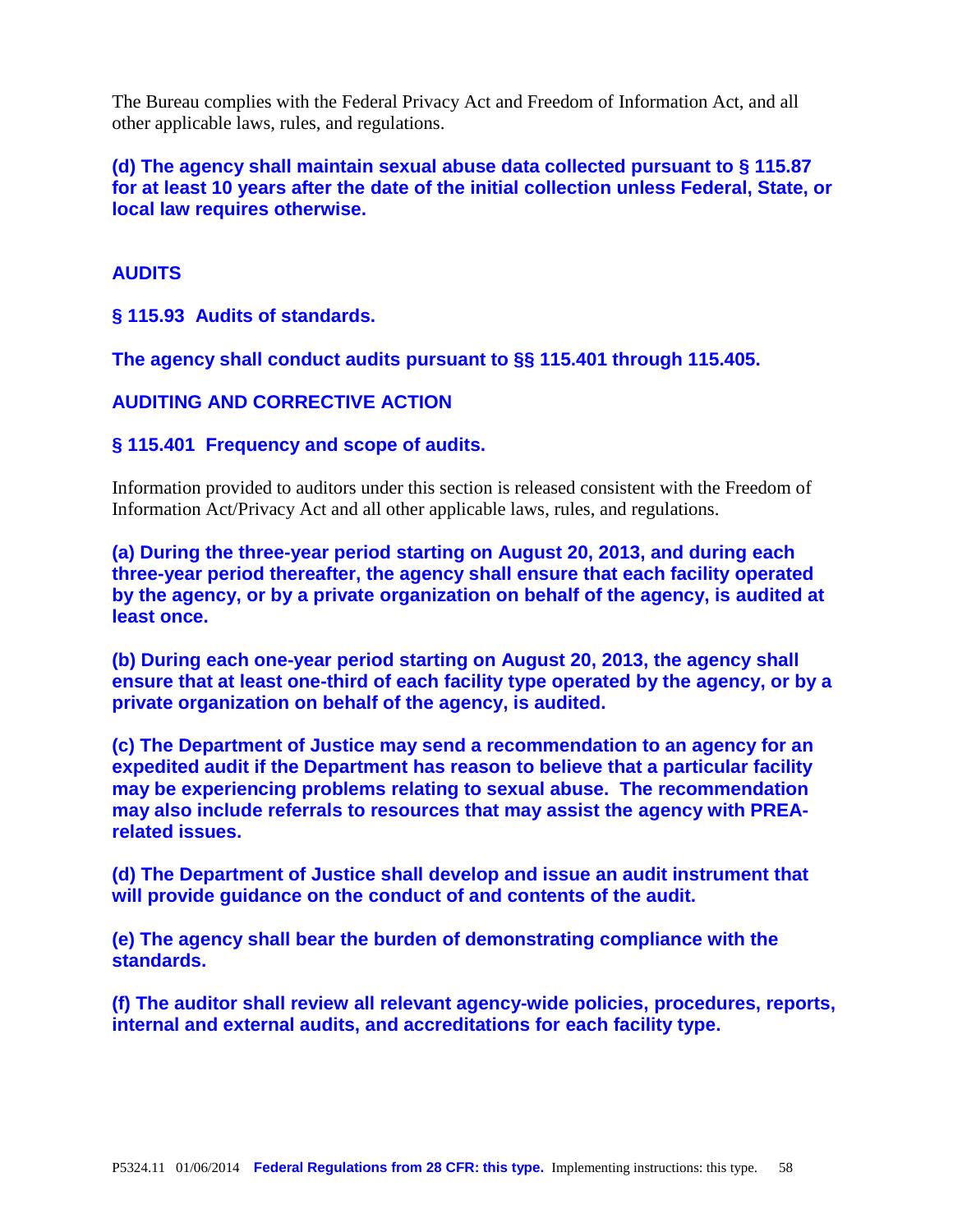**(g) The audits shall review, at a minimum, a sampling of relevant documents and other records and information for the most recent one-year period.**

**(h) The auditor shall have access to, and shall observe, all areas of the audited facilities.**

**(i) The auditor shall be permitted to request and receive copies of any relevant documents (including electronically stored information).**

**(j) The auditor shall retain and preserve all documentation (including,** *e.g.,* **video tapes and interview notes) relied upon in making audit determinations. Such documentation shall be provided to the Department of Justice upon request.**

**(k) The auditor shall interview a representative sample of inmates, residents, and detainees, and of staff, supervisors, and administrators.**

The local Union will be given the opportunity to have the designated representative interviewed.

**(l) The auditor shall review a sampling of any available videotapes and other electronically available data (***e.g.,* **Watchtour) that may be relevant to the provisions being audited.**

**(m) The auditor shall be permitted to conduct private interviews with inmates, residents, and detainees.**

This section refers to in-person interviews. Institutions may use attorney-client rooms or other appropriate areas, taking institution security concerns into account.

# **(n) Inmates, residents, and detainees shall be permitted to send confidential information or correspondence to the auditor in the same manner as if they were communicating with legal counsel.**

Inmates are able to use Special Mail procedures relevant to attorneys and legal counsel when sending confidential information or correspondence to PREA auditors, consistent with the Program Statement **Correspondence.** The Institution PREA Compliance Manager will notify the institution mailroom when the PREA audit is beginning and ending, which will determine the time frame for PREA auditor mail to be treated as Special Mail.

# **(o) Auditors shall attempt to communicate with community-based or victim advocates who may have insight into relevant conditions in the facility.**

**§ 115.402 Auditor qualifications.**

**(a) An audit shall be conducted by:**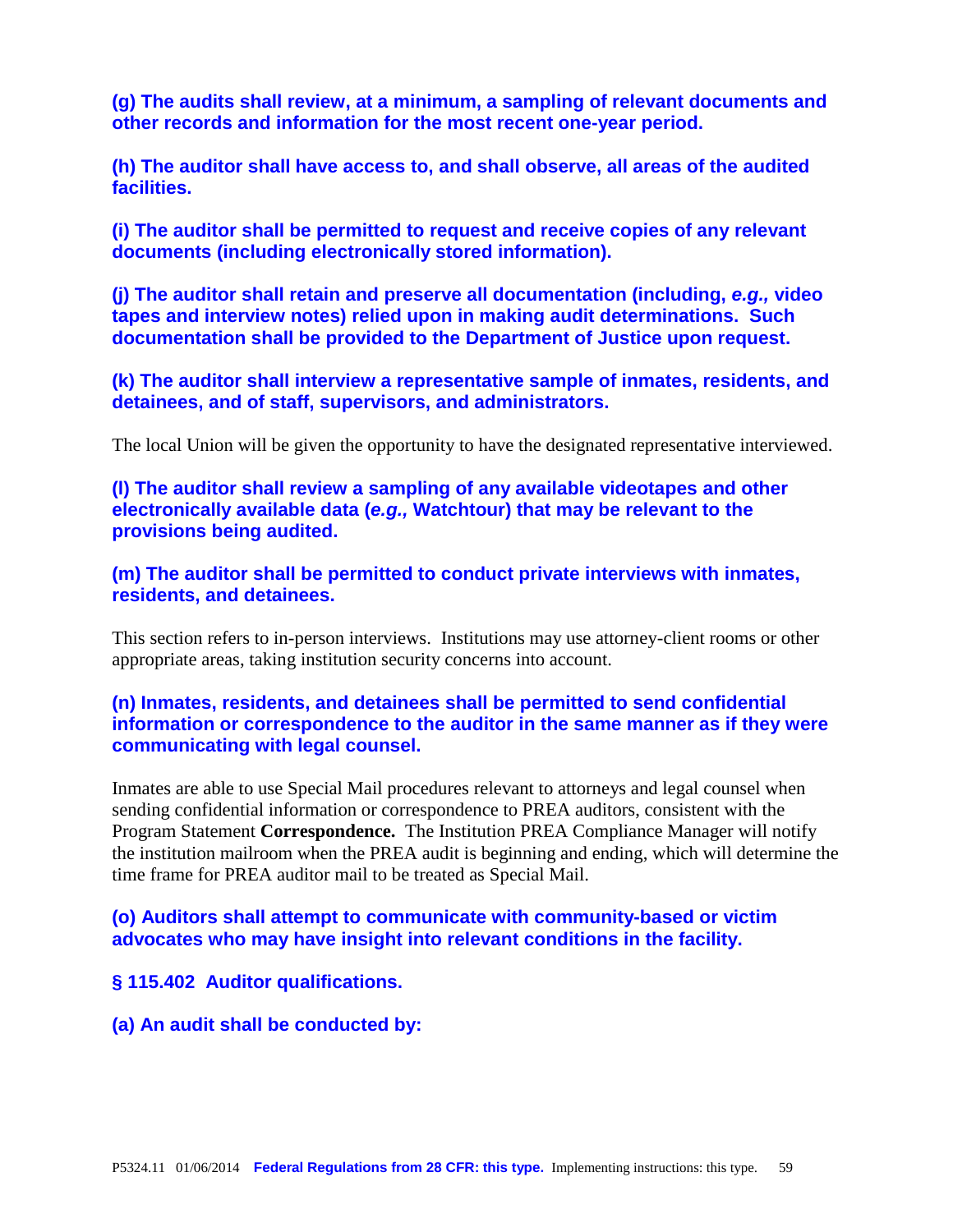**(1) A member of a correctional monitoring body that is not part of, or under the authority of, the agency (but may be part of, or authorized by, the relevant State or local government);**

**(2) A member of an auditing entity such as an inspector general's or ombudsperson's office that is external to the agency; or**

**(3) Other outside individuals with relevant experience.**

**(b) All auditors shall be certified by the Department of Justice. The Department of Justice shall develop and issue procedures regarding the certification process, which shall include training requirements.**

**(c) No audit may be conducted by an auditor who has received financial compensation from the agency being audited (except for compensation received for conducting prior PREA audits) within the three years prior to the agency's retention of the auditor.**

**(d) The agency shall not employ, contract with, or otherwise financially compensate the auditor for three years subsequent to the agency's retention of the auditor, with the exception of contracting for subsequent PREA audits.**

**§ 115.403 Audit contents and findings.**

**(a) Each audit shall include a certification by the auditor that no conflict of interest exists with respect to his or her ability to conduct an audit of the agency under review.**

**(b) Audit reports shall state whether agency-wide policies and procedures comply with relevant PREA standards.**

**(c) For each PREA standard, the auditor shall determine whether the audited facility reaches one of the following findings: Exceeds Standard (substantially exceeds requirement of standard); Meets Standard (substantial compliance; complies in all material ways with the standard for the relevant review period); Does Not Meet Standard (requires corrective action). The audit summary shall indicate, among other things, the number of provisions the facility has achieved at each grade level.**

**(d) Audit reports shall describe the methodology, sampling sizes, and basis for the auditor's conclusions with regard to each standard provision for each audited facility, and shall include recommendations for any required corrective action.**

**(e) Auditors shall redact any personally identifiable inmate or staff information from their reports, but shall provide such information to the agency upon request, and may provide such information to the Department of Justice.**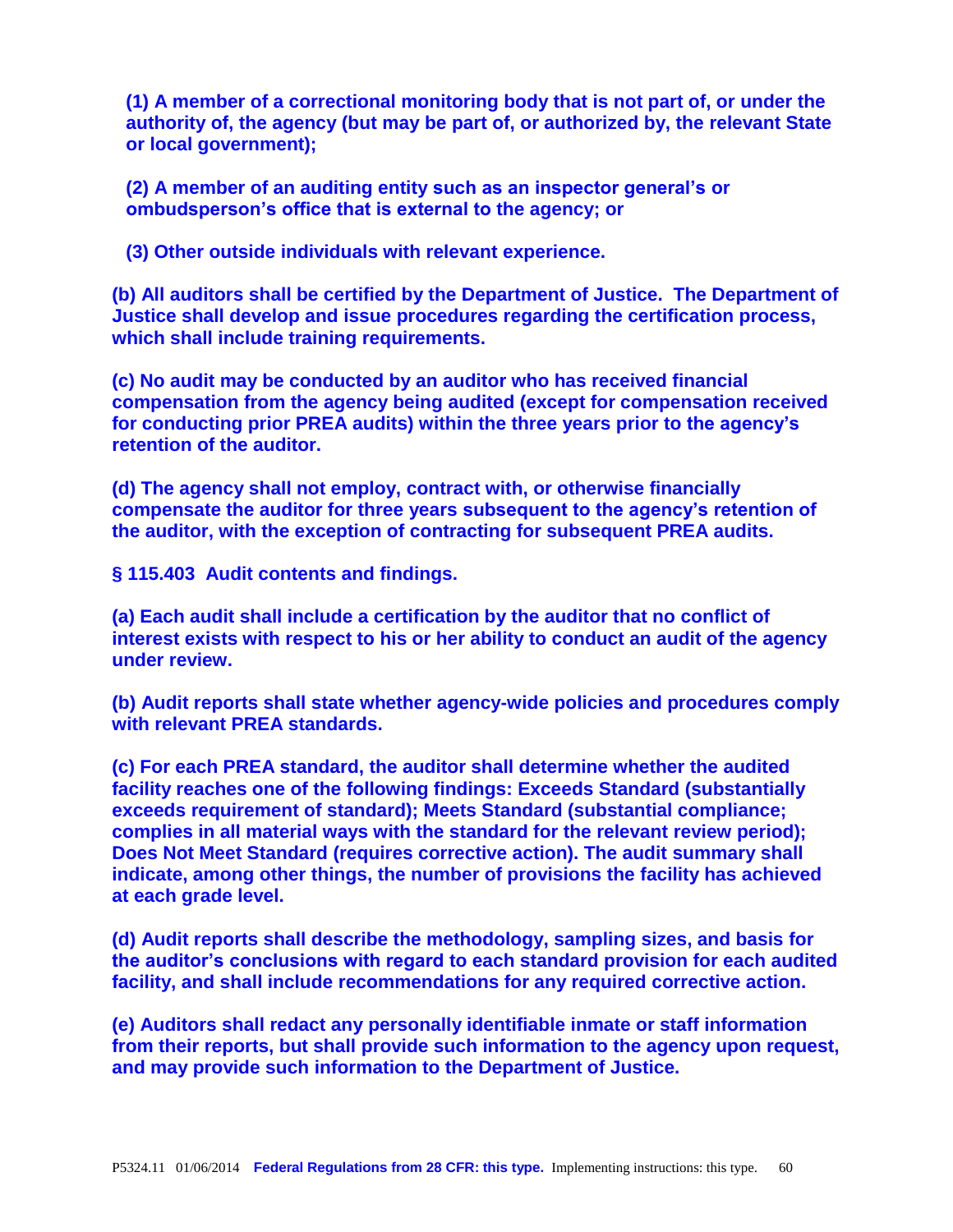# **(f) The agency shall ensure that the auditor's final report is published on the agency's Web site if it has one, or is otherwise made readily available to the public.**

The final report will be posted on the Bureau's public website within 15 working days of receipt. The most recent final report for each facility must be posted.

## **§ 115.404 Audit corrective action plan.**

# **(a) A finding of ''Does Not Meet Standard'' with one or more standards shall trigger a 180-day corrective action period.**

To allow the auditor 60 days to write and submit a final report, institutions have 120 days to develop, implement, and submit to PRD the corrective action(s) from the date the preliminary report is received.

# **(b) The auditor and the agency shall jointly develop a corrective action plan to achieve compliance.**

Implementation of a corrective action plan will be in accordance with the collective bargaining agreement.

# **(c) The auditor shall take necessary and appropriate steps to verify implementation of the corrective action plan, such as reviewing updated policies and procedures or re-inspecting portions of a facility.**

**(d) After the 180-day corrective action period ends, the auditor shall issue a final determination as to whether the facility has achieved compliance with those standards requiring corrective action.**

**(e) If the agency does not achieve compliance with each standard, it may (at its discretion and cost) request a subsequent audit once it believes that is has achieved compliance.**

#### **§ 115.405 Audit appeals.**

# **(a) An agency may lodge an appeal with the Department of Justice regarding any specific audit finding that it believes to be incorrect. Such appeal must be lodged within 90 days of the auditor's final determination.**

Audit findings shall ordinarily be appealed during the 120-day corrective action period. Appeals regarding the final report shall be submitted within 15 working days of receipt. The appeals submission will be sent from the Warden, through the appropriate Regional Director, to the Program Review Division. The Program Review Division files an appeal on behalf of the facility.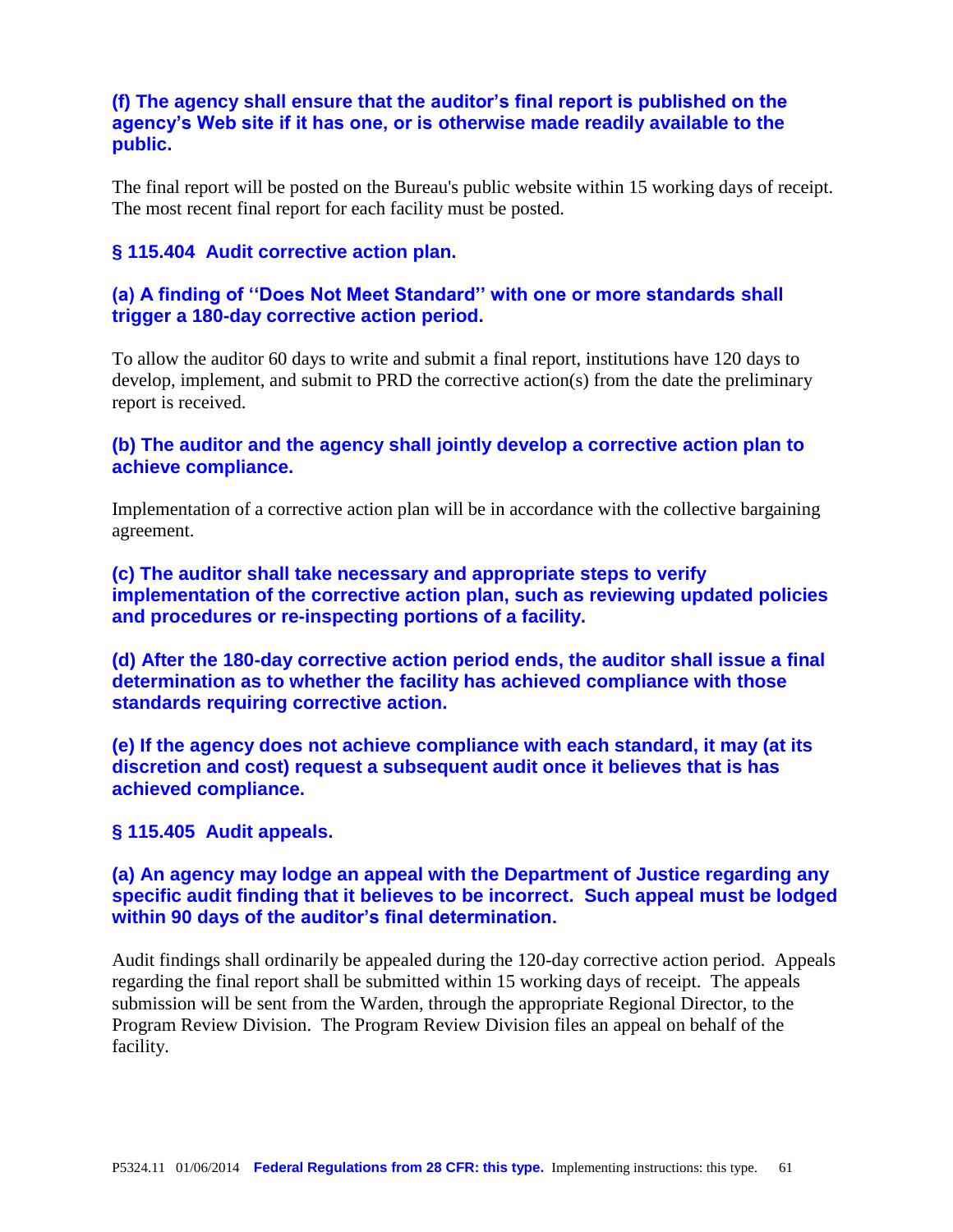**(b) If the Department determines that the agency has stated good cause for a reevaluation, the agency may commission a re-audit by an auditor mutually agreed upon by the Department and the agency. The agency shall bear the costs of this re-audit.**

Re-audits are funded by the institution.

**(c) The findings of the re-audit shall be considered final.**